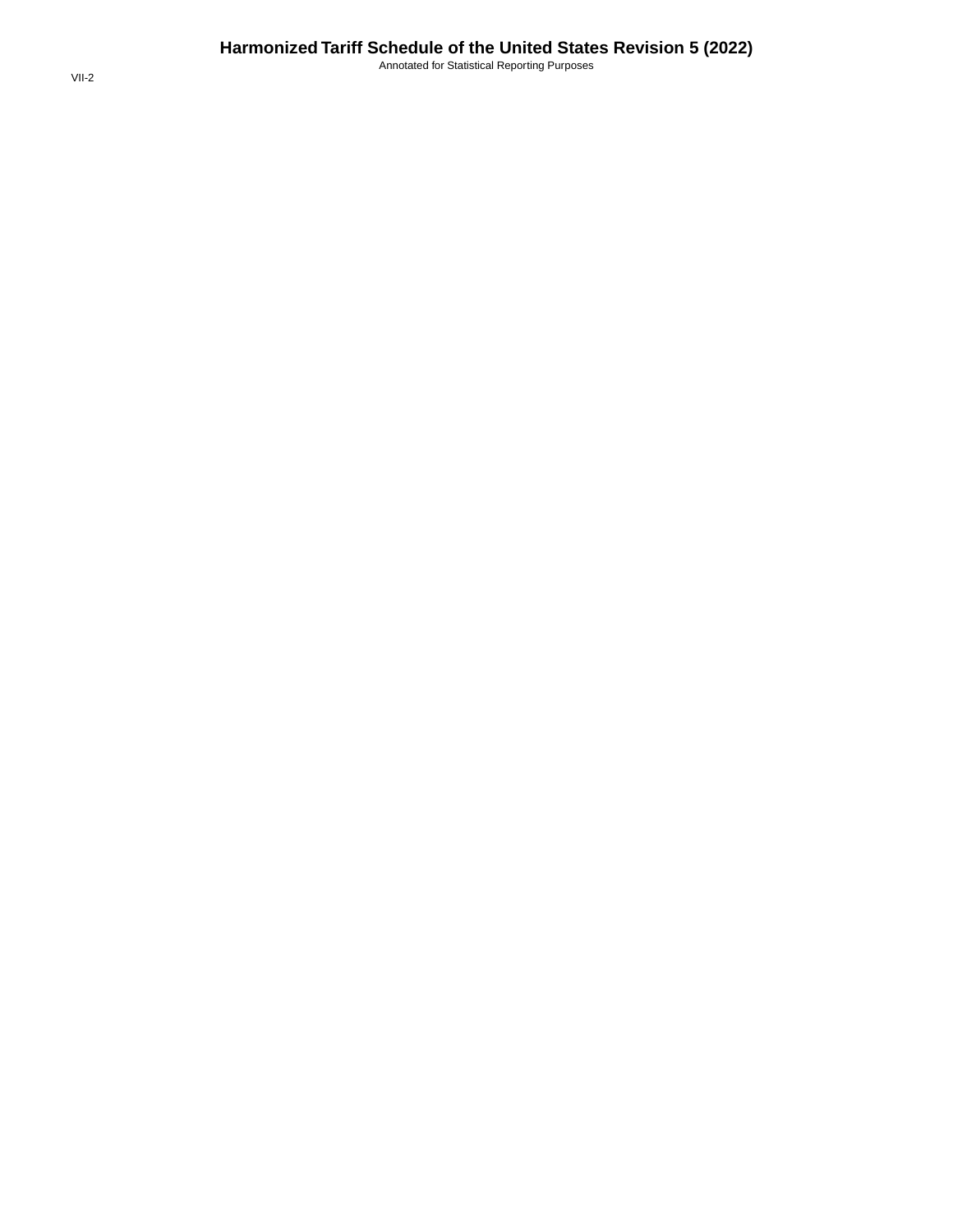Annotated for Statistical Reporting Purposes

#### CHAPTER 39

#### PLASTICS AND ARTICLES THEREOF

#### **Notes**

VII 39-1

1. Throughout the tariff schedule the expression "plastics" means those materials of headings 3901 to 3914 which are or have been capable, either at the moment of polymerization or at some subsequent stage, of being formed under external influence (usually heat and pressure, if necessary with a solvent or plasticizer) by molding, casting, extruding, rolling or other process into shapes which are retained on the removal of the external influence.

Throughout the tariff schedule, any reference to "plastics" also includes vulcanized fiber. The expression, however, does not apply to materials regarded as textile materials of section XI.

- 2. This chapter does not cover:
	- (a) Lubricating preparations of 2710 or 3403;
	- (b) Waxes of heading 2712 or 3404;
	- (c) Separate chemically defined organic compounds (chapter 29);
	- (d) Heparin or its salts (heading 3001);
	- (e) Solutions (other than collodions) consisting of any of the products specified in headings 3901 to 3913 in volatile organic solvents when the weight of the solvent exceeds 50 percent of the weight of the solution (heading 3208); stamping foils of heading 3212;
	- (f) Organic surface-active agents or preparations of heading 3402;
	- (g) Run gums or ester gums (heading 3806);
	- (h) Prepared additives for mineral oils (including gasoline) or for other liquids used for the same purposes as mineral oil (heading 3811);
	- (ij) Prepared hydraulic fluids based on polyglycols, silicones or other polymers of Chapter 39 (heading 3819);
	- (k) Diagnostic or laboratory reagents on a backing of plastics (heading 3822);
	- (l) Synthetic rubber, as defined for the purposes of chapter 40, or articles thereof;
	- (m) Saddlery or harness (heading 4201) or trunks, suitcases, handbags or other containers of heading 4202;
	- (n) Plaits, wickerwork or other articles of chapter 46;
	- (o) Wall coverings of heading 4814;
	- (p) Goods of section XI (textiles and textile articles);
	- (q) Articles of section XII (for example, footwear, headgear, umbrellas, sun umbrellas, walking-sticks, whips, riding-crops or parts thereof);
	- (r) Imitation jewelry of heading 7117;
	- (s) Articles of section XVI (machines and mechanical or electrical appliances);
	- (t) Parts of aircraft or vehicles of section XVII;
	- (u) Articles of chapter 90 (for example, optical elements, spectacle frames, drawing instruments);
	- (v) Articles of chapter 91 (for example, clock or watch cases);
	- (w) Articles of chapter 92 (for example, musical instruments or parts thereof);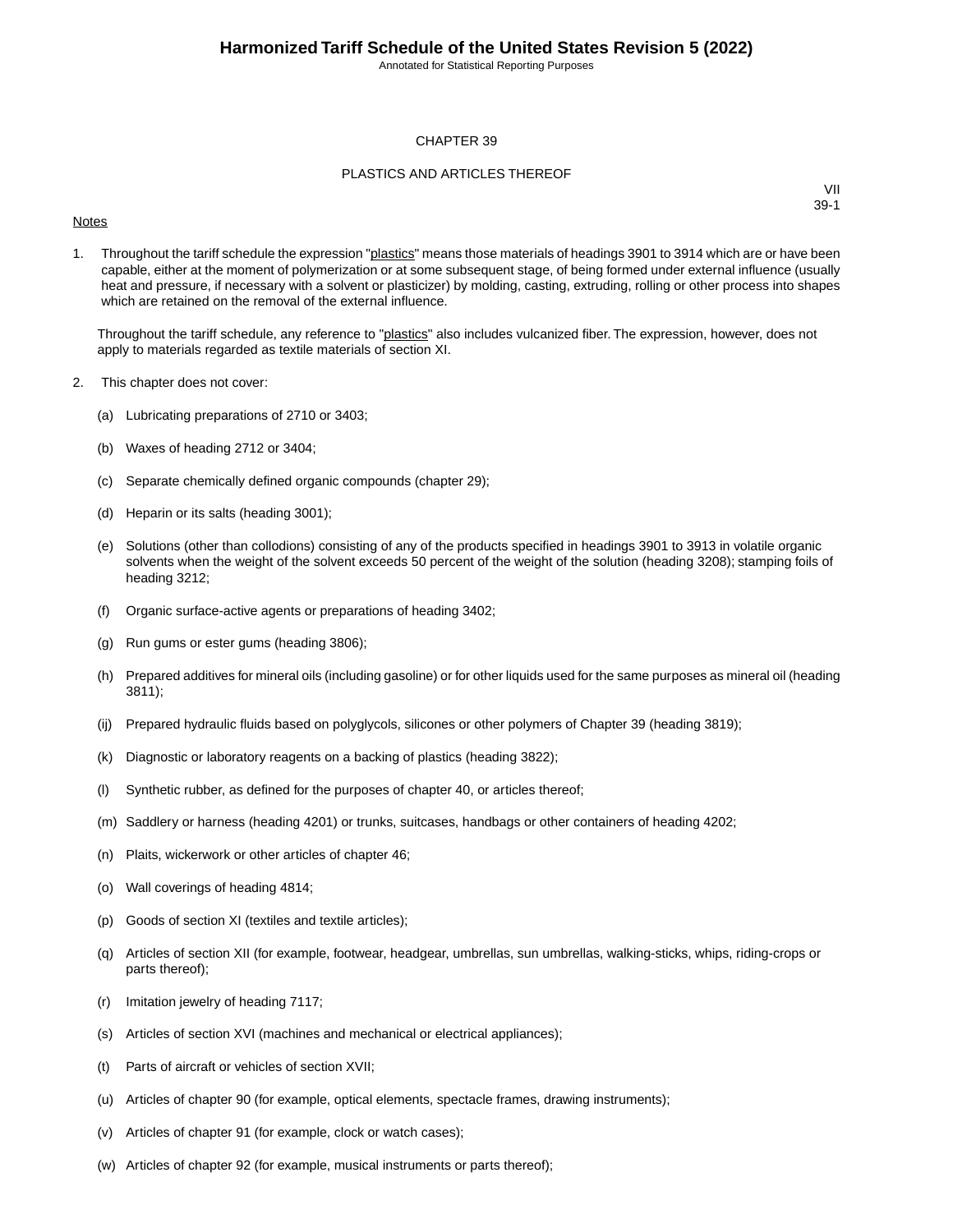Annotated for Statistical Reporting Purposes

Notes (con.) VII 39-2

- (x) Articles of chapter 94 (for example, furniture, luminaires and lighting fittings, illuminated signs, prefabricated buildings);
- (y) Articles of chapter 95 (for example, toys, games, sports equipment); or
- (z) Articles of chapter 96 (for example, brushes, buttons, slide fasteners, combs, mouthpieces or stems for smoking pipes, cigarette holders or the like, parts of vacuum flasks or the like, pens, mechanical pencils, and monopods, bipods, tripods and similar articles).
- 3. Headings 3901 to 3911 apply only to goods of a kind produced by chemical synthesis, falling in the following categories:
	- (a) Liquid synthetic polyolefins of which less than 60 percent by volume distills at 300°C, after conversion to 1,013 millibars when a reduced-pressure distillation method is used (headings 3901 and 3902);
	- (b) Resins, not highly polymerized, of the coumarone-indene type (heading 3911);
	- (c) Other synthetic polymers with an average of at least five monomer units;
	- (d) Silicones (heading 3910);
	- (e) Resols (heading 3909) and other prepolymers.
- 4. The expression "copolymers" covers all polymers in which no single monomer contributes 95 percent or more by weight to the total polymer content.

For the purposes of this chapter, except where the context otherwise requires, copolymers (including co-polycondensates, co-polyaddition products, block copolymers and graft copolymers) and polymer blends are to be classified in the heading covering polymers of that comonomer unit which predominates by weight over every other single comonomer unit. For the purposes of this note, constituent comonomer units of polymers falling in the same heading shall be taken together.

If no single comonomer predominates, copolymers or polymer blends, as the case may be, are to be classified in the heading which occurs last in numerical order among those which equally merit consideration.

- 5. Chemically modified polymers, that is, those in which only appendages to the main polymer chain have been changed by chemical reaction, are to be classified in the heading appropriate to the unmodified polymer. This provision does not apply to graft copolymers.
- 6. In headings 3901 to 3914, the expression "primary forms" applies only to the following forms:
	- (a) Liquids and pastes, including dispersions (emulsions and suspensions) and solutions;
	- (b) Blocks of irregular shape, lumps, powders (including molding powders), granules, flakes and similar bulk forms.
- 7. Heading 3915 does not apply to waste, parings and scrap of a single thermoplastic material, transformed into primary forms (headings 3901 to 3914).
- 8. For the purposes of heading 3917, the expression "tubes, pipes and hoses" means hollow products, whether semimanufactures or finished products, of a kind generally used for conveying, conducting or distributing gases or liquids (for example, ribbed garden hose, perforated tubes). This expression also includes sausage casings and other lay-flat tubing. However, except for the last mentioned, those having an internal cross section other than round, oval, rectangular (in which the length does not exceed 1.5 times the width) or in the shape of a regular polygon are not to be regarded as tubes, pipes and hoses, but as profile shapes.
- 9. For the purposes of heading 3918, the expression "wall or ceiling coverings of plastics" applies to products in rolls, of a width not less than 45 cm, suitable for wall or ceiling decoration, consisting of plastics fixed permanently on a backing of any material other than paper, the layer of plastics (on the face side) being grained, embossed, colored, design-printed or otherwise decorated.
- 10. In headings 3920 and 3921, the expression "plates, sheets, film, foil and strip" applies only to plates, sheets, film, foil and strip (other than those of chapter 54) and to blocks of regular geometric shape, whether or not printed or otherwise surface-worked, uncut or cut into rectangles (including squares) but not further worked (even if when so cut they become articles ready for use).
- 11. Heading 3925 applies only to the following articles, not being products covered by any of the earlier headings of subchapter II:
	- (a) Reservoirs, tanks (including septic tanks), vats and similar containers, of a capacity exceeding 300 liters;
	- (b) Structural elements used, for example, in floors, walls or partitions, ceilings or roofs;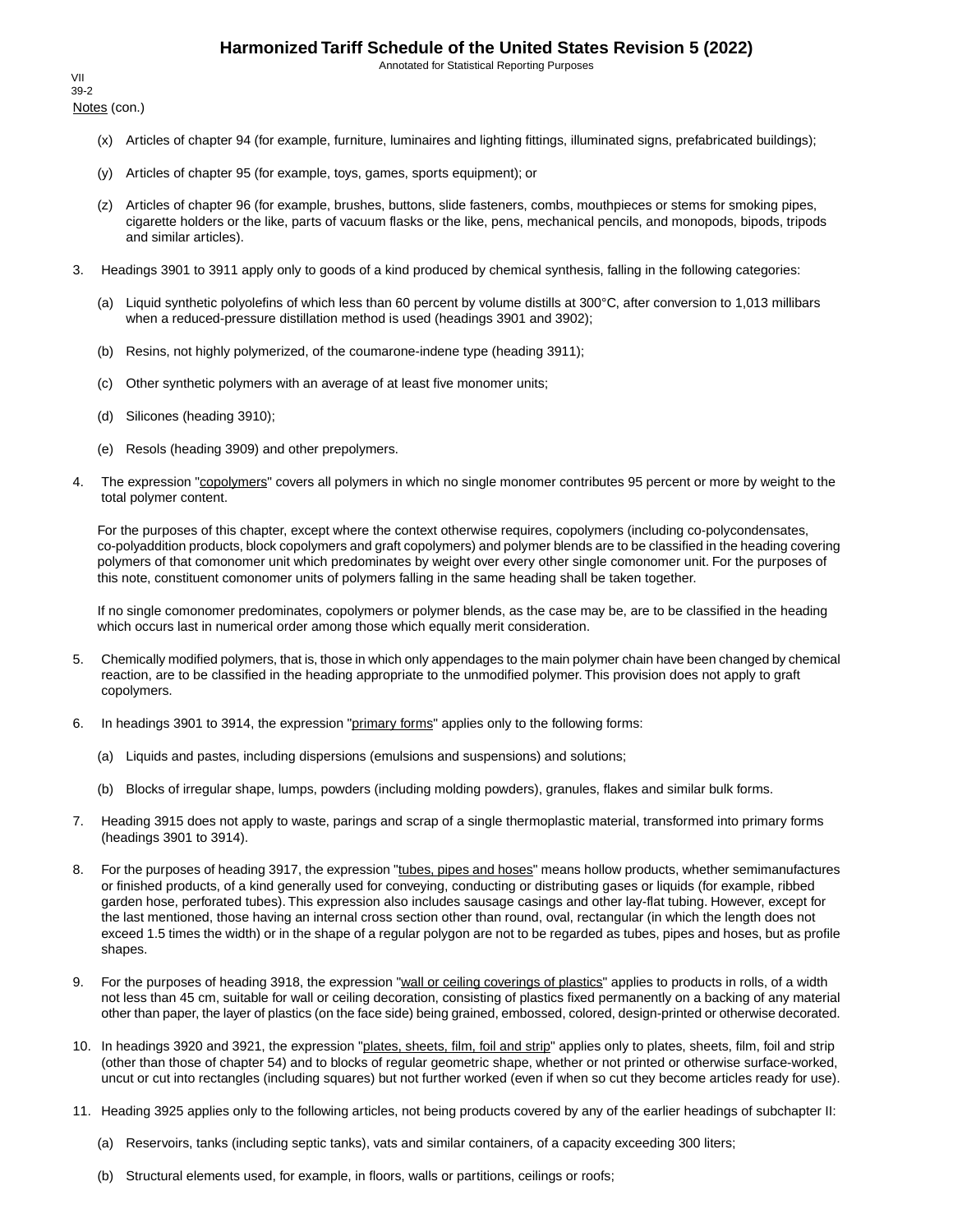Annotated for Statistical Reporting Purposes

Notes (con.)

- (c) Gutters and fittings therefor;
- (d) Doors, windows and their frames and thresholds for doors;
- (e) Balconies, balustrades, fencing, gates and similar barriers;
- (f) Shutters, blinds (including venetian blinds) and similar articles and parts and fittings thereof;
- (g) Large-scale shelving for assembly and permanent installation, for example, in shops, workshops, warehouses;
- (h) Ornamental architectural features, for example, flutings, cupolas, dovecotes; and
- (ij) Fittings and mountings intended for permanent installation in or on doors, windows, staircases, walls or other parts of buildings, for example, knobs, handles, hooks, brackets, towel rails, switch plates and other protective plates.

#### **Subheading Notes**

- 1. Within any one heading of this chapter, polymers (including copolymers) are to be classified according to the following provisions:
	- (a) Where there is a subheading named "Other" in the same series:
		- (1) The designation in a subheading of a polymer by the prefix "poly" (for example, polyethylene and polyamide-6,6) means that the constituent monomer unit or monomer units of the named polymer taken together must contribute 95 percent or more by weight of the total polymer content.
		- (2) The copolymers named in subheadings 3901.30, 3901.40, 3903.20, 3903.30 and 3904.30 are to be classified in those subheadings, provided that the comonomer units of the named copolymers contribute 95 percent or more by weight of the total polymer content.
		- (3) Chemically modified polymers are to be classified in the subheading named "Other", provided that the chemically modified polymers are not more specifically covered by another subheading.
		- (4) Polymers not meeting (1), (2), or (3), above, are to be classified in the subheading, among the remaining subheadings in the series, covering polymers of that monomer unit which predominates by weight over every other single comonomer unit. For this purpose, constituent monomer units of polymers falling in the same subheading shall be taken together. Only the constituent comonomer units of the polymers in the series of subheadings under consideration are to be compared.
	- (b) Where there is no subheading named "Other" in the same series:
		- (1) Polymers are to be classified in the subheading covering polymers of that monomer unit which predominates by weight over every other single comonomer unit. For this purpose, constituent monomer units of polymers falling in the same subheading shall be taken together. Only the constituent comonomer units of the polymers in the series under consideration are to be compared.
		- (2) Chemically modified polymers are to be classified in the subheading appropriate to the unmodified polymer.

Polymer blends are to be classified in the same subheading as polymers of the same monomer units in the same proportions.

2. For the purposes of subheading 3920.43, the term "plasticizers" includes secondary plasticizers.

#### Additional U.S. Notes

- 1. For the purposes of this chapter, the term "elastomeric" means a plastics material which after cross-linking can be stretched at 20°C to at least three times its original length and that, after having been stretched to twice its original length and the stress removed, returns within five minutes to less than 150 percent of its original length. Elastomeric plastics may also contain fillers, extenders, pigments or rubber-processing chemicals, whether or not such plastics material, after the addition of such fillers, extenders, pigments or chemicals, can meet the tests specified in the first part of this note.
- 2. For the purposes of heading 3916, the rate of duty "Free (B)" appearing in the "Special" subcolumn applies only to articles measuring not more than 38.1 cm in length.
- 3. For the purposes of heading 3917, with respect to tubes, pipes and hoses, the rate of duty "Free (C)" appearing in the "Special" subcolumn applies only to tubes, pipes and hoses having attached fittings.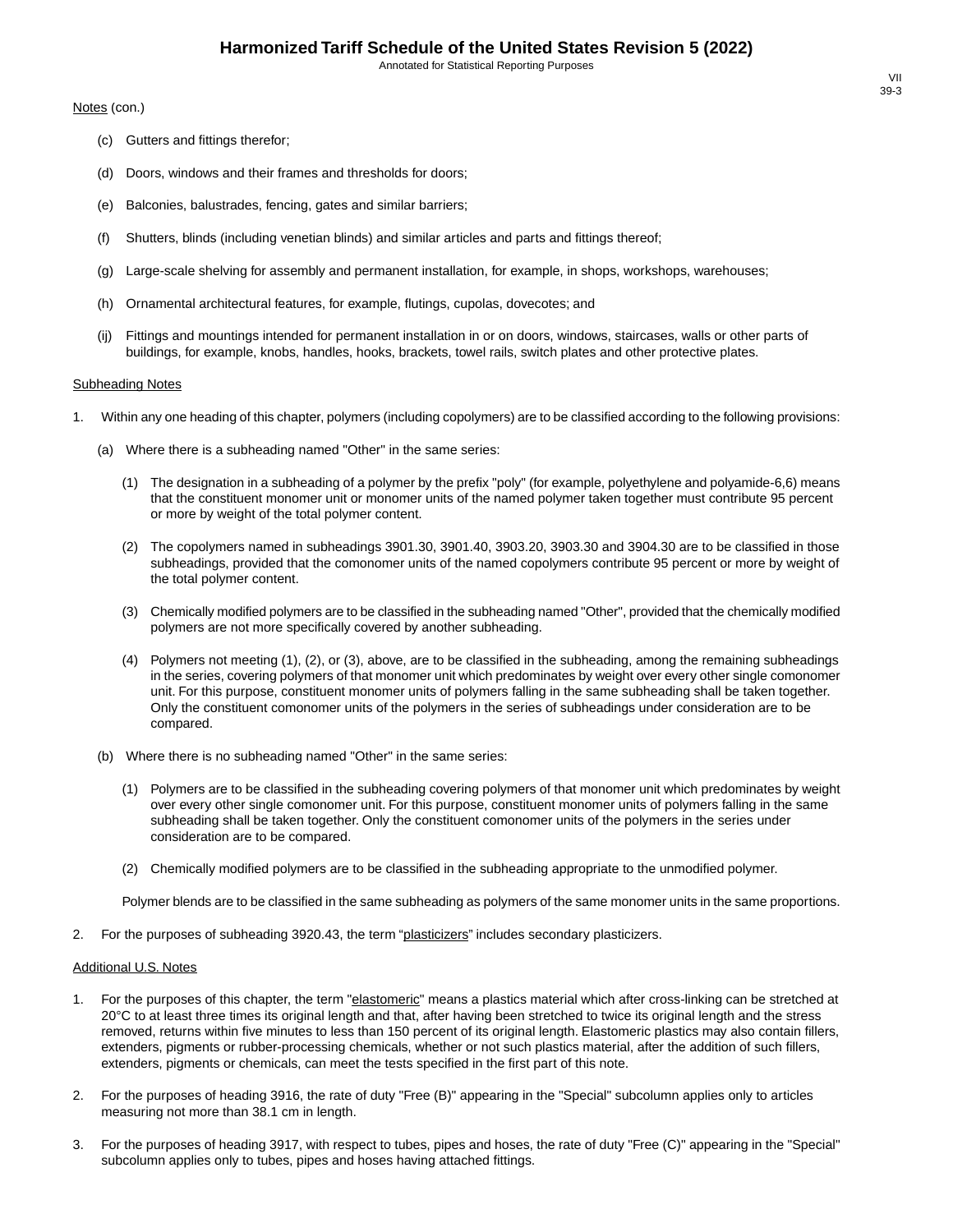Annotated for Statistical Reporting Purposes

Subheading Notes (con.) VII 39-4

- 4. For the purposes of heading 3921, the rate of duty "Free (B)" appearing in the "Special" subcolumn applies only to articles measuring not more than 38.1 cm in width and not more than 45.7 cm in length.
- 5. For the purposes of heading 3924, the expression "household articles" does not include photo albums (see subheading 3926.90.48).

#### **Statistical Note**

- 1. For the purposes of statistical reporting number 3904.61.0010, the term "granular" refers to polytetrafluoroethylene (PTFE) resins and raw polymer produced by suspension polymerization as determined by ASTM D 4894-98a or PTFE compounds produced therefrom as determined by ASTM D 4745, or micropowders from such resins or raw polymer as determined by ASTM D 5675 (Group 1, Class 1,4,6).
- 2. For the purposes of statistical reporting number 3918.10.1030, an expanded polymer core is a core that includes foaming agents.

#### Compiler's Note

The provisions of subchapter II of chapter 99 (Miscellaneous Tariff Bills or MTBs), the provisions of the Generalized System of Preferences (GSP) found in General Note 4 and most product exclusions from the additional tariffs on products of China in subchapter III of chapter 99 expired on December 31, 2020. However, no endnotes or footnotes relating to these provisions have been deleted as of the issue date of this edition.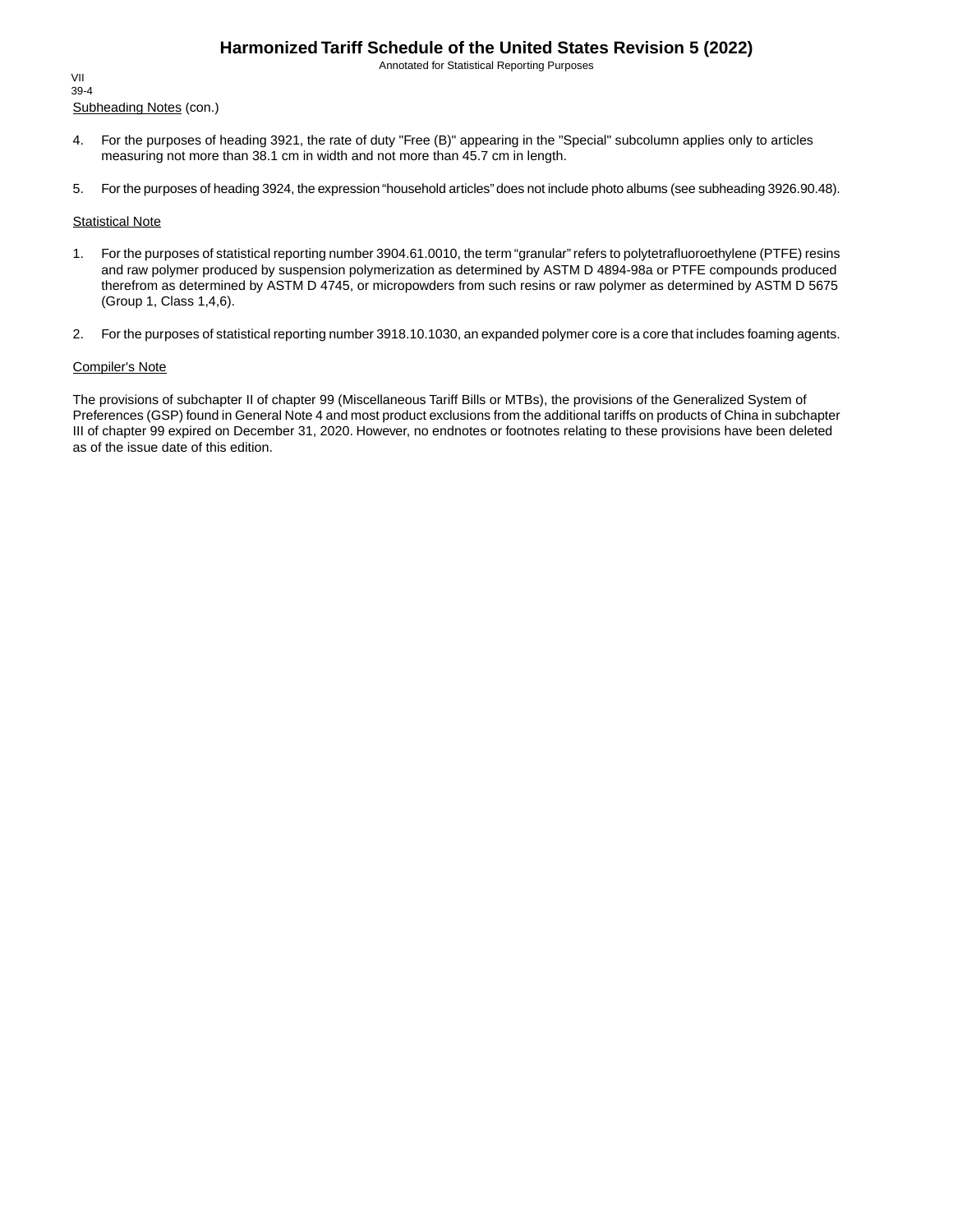Annotated for Statistical Reporting Purposes

| Heading/                         | Stat.       |                                                                                                                                                                                                      | Unit                  |                       | Rates of Duty                                                                        |                     |
|----------------------------------|-------------|------------------------------------------------------------------------------------------------------------------------------------------------------------------------------------------------------|-----------------------|-----------------------|--------------------------------------------------------------------------------------|---------------------|
| Subheading                       | Suf-<br>fix | <b>Article Description</b>                                                                                                                                                                           | of<br>Quantity        | General               | Special                                                                              | 2                   |
|                                  |             | <b>I. PRIMARY FORMS</b>                                                                                                                                                                              |                       |                       |                                                                                      |                     |
| 3901<br>3901.10<br>3901.10.10 00 |             | Polymers of ethylene, in primary forms:<br>Polyethylene having a specific gravity of less than 0.94:                                                                                                 |                       |                       | Free (AU, BH, CL,<br>CO, E, IL, JO, KR,<br>MA, OM, P, PA,<br>PE, S, SG)              | 43%                 |
| 3901.10.50                       |             |                                                                                                                                                                                                      |                       | $6.5\%$ <sup>1/</sup> | Free (A, AU, BH, CL, 43%<br>CO, D, E, IL, JO,<br>KR, MA, OM, P,<br>PA, PE, S, SG)    |                     |
|                                  | 10          |                                                                                                                                                                                                      |                       |                       |                                                                                      |                     |
|                                  | 20          | Low density polyethylene, except linear low density                                                                                                                                                  |                       |                       |                                                                                      |                     |
| 3901.20                          | 30          | Polyethylene having a specific gravity of 0.94 or more:                                                                                                                                              |                       |                       |                                                                                      |                     |
| 3901.20.10                       | 00          |                                                                                                                                                                                                      |                       |                       | Free (AU, BH, CL,<br>CO, E, IL, JO, KR,<br>MA, OM, P, PA,<br>PE, S, SG)              | 43%                 |
| 3901.20.50                       | 00          |                                                                                                                                                                                                      |                       |                       | Free (A, AU, BH, CL, 43%<br>CO, D, E, IL, JO,<br>KR, MA, OM, P,<br>PA, PE, S, SG)    |                     |
| 3901.30<br>3901.30.20            | 00          | Ethylene-vinyl acetate copolymers:<br>Vinyl acetate-vinyl chloride-ethylene terpolymers,<br>containing by weight less than 50 percent derivatives<br>of vinyl acetate, except those polymerized from |                       |                       |                                                                                      |                     |
|                                  |             |                                                                                                                                                                                                      |                       |                       |                                                                                      | 43.5%               |
| 3901.30.60                       | 00          |                                                                                                                                                                                                      | kg 5.3% <sup>1/</sup> |                       | Free (A, AU, BH, CL, 43.5%<br>CO, D, E, IL, JO,<br>KR, MA, OM, P,<br>PA, PE, S, SG)  |                     |
| 3901.40.00 00                    |             | Ethylene-alpha-olefin copolymers, having a specific gravity                                                                                                                                          |                       |                       | Free (AU, BH, CL,<br>CO, D, E, IL, JO,<br>KR, MA, OM, P,<br>PA, PE, S, SG)           | 43%                 |
| 3901.90                          |             | Other:                                                                                                                                                                                               |                       |                       |                                                                                      |                     |
| 3901.90.10 00                    |             | Other:                                                                                                                                                                                               | kg Free <sup>1/</sup> |                       |                                                                                      | 20%                 |
| 3901.90.55 01                    |             |                                                                                                                                                                                                      |                       |                       | Free (A, AU, BH, CL,<br>CO, D, E, IL, JO,<br>KR, MA, OM, P,<br>PA, PE, S, SG)        | 43%                 |
| 3901.90.90                       | 00          |                                                                                                                                                                                                      |                       |                       | Free (A*, AU, BH,<br>CL, CO, D, E, IL,<br>JO, K, KR, MA,<br>OM, P, PA, PE, S,<br>SG) | 2.2¢/kg<br>$+33.5%$ |
|                                  |             |                                                                                                                                                                                                      |                       |                       |                                                                                      |                     |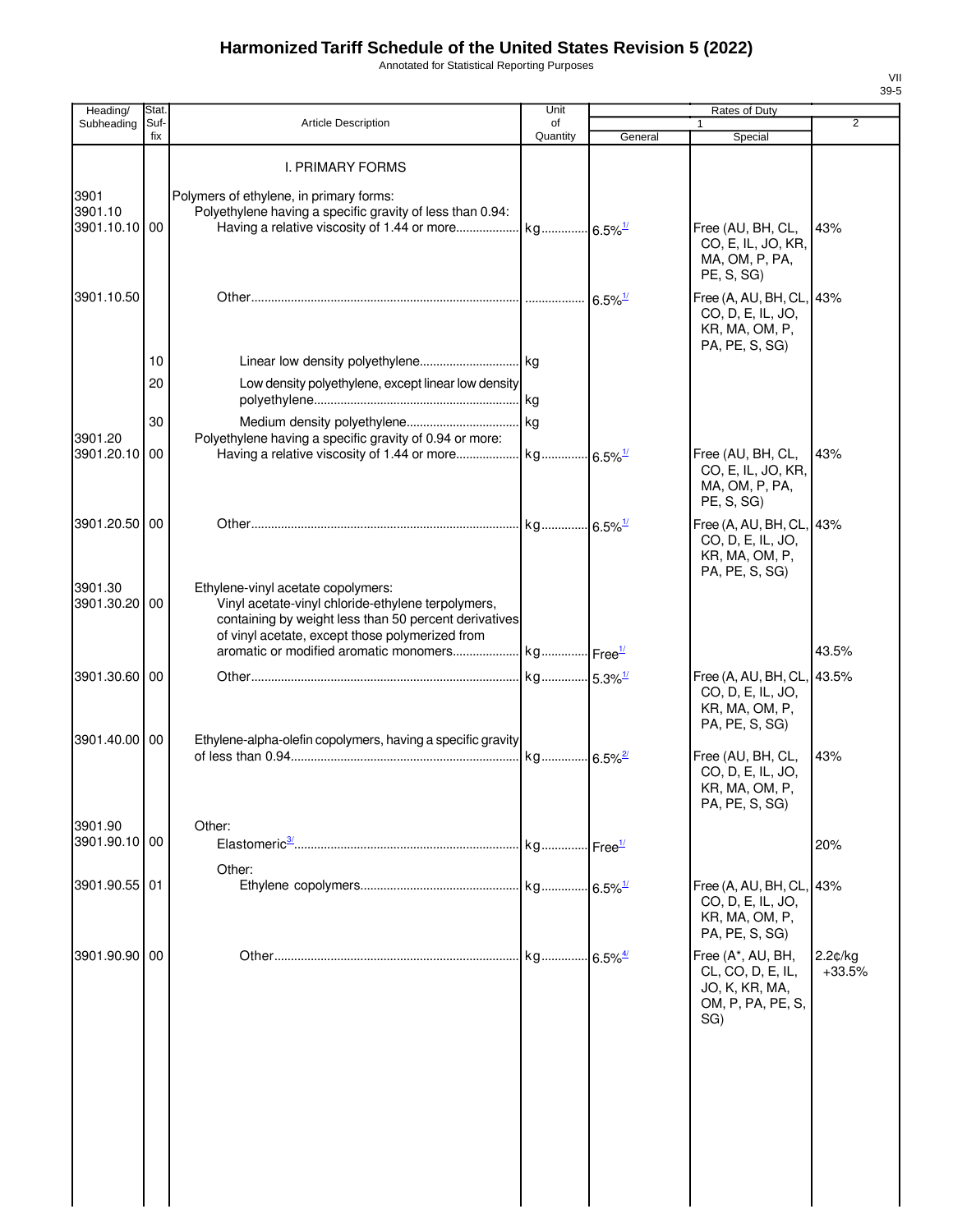Annotated for Statistical Reporting Purposes

| Heading/                 | Stat.       |                                                                        | Unit                  | Rates of Duty         |                                                                                                                          |                             |
|--------------------------|-------------|------------------------------------------------------------------------|-----------------------|-----------------------|--------------------------------------------------------------------------------------------------------------------------|-----------------------------|
| Subheading               | Suf-<br>fix | <b>Article Description</b>                                             | of<br>Quantity        | General               | 1<br>Special                                                                                                             | $\overline{2}$              |
| 3902<br>3902.10.00       | 00          | Polymers of propylene or of other olefins, in primary forms:           | kg 6.5% <sup>5/</sup> |                       | Free (A*, AU, BH,<br>CL, CO, D, E, IL,<br>JO, KR, MA, OM,                                                                | 33.5%                       |
| 3902.20<br>3902.20.10 00 |             | Polyisobutylene:                                                       |                       |                       | P, PA, PE, S, SG)                                                                                                        | 20%                         |
| 3902.20.50               | 00          |                                                                        |                       |                       | Free (A*, AU, BH,<br>CL, CO, D, E, IL,<br>JO, KR, MA, OM,<br>P, PA, PE, S, SG)                                           | $2.2¢/kg +$<br>33.5%        |
| 3902.30.00 00            |             |                                                                        |                       |                       | Free (A, AU, BH, CL, $\vert$ 2.2 $\mathfrak{g}/\mathfrak{kg}$ +<br>CO, D, E, IL, JO,<br>KR, MA, OM, P,<br>PA, PE, S, SG) | 33.5%                       |
| 3902.90.00               |             |                                                                        |                       | $6.5\%$ <sup>8/</sup> | Free (A*, AU, BH,<br>CL, CO, D, E, IL,<br>JO, K, KR, MA,<br>OM, P, PA, PE, S,<br>SG)                                     | $2.2¢/kg +$<br>33.5%        |
| 3903                     | 10<br>50    | Polymers of styrene, in primary forms:                                 |                       |                       |                                                                                                                          |                             |
| 3903.11.00 00            |             | Polystyrene:                                                           |                       |                       | Free (A, AU, BH, CL, 15.4¢/kg +<br>CO, D, E, IL, JO,<br>KR, MA, OM, P,<br>PA, PE, S, SG)                                 | 46%                         |
| 3903.19.00 00            |             |                                                                        |                       |                       | Free (A, AU, BH, CL,<br>CO, D, E, IL, JO,<br>KR, MA, OM, P,                                                              | $15.4 \text{c/kg} +$<br>46% |
| 3903.20.00 00            |             |                                                                        |                       |                       | PA, PE, S, SG)<br>Free (A, AU, BH, CL, $15.4¢/kg +$<br>CO, D, E, IL, JO,<br>KR, MA, OM, P,<br>PA, PE, S, SG)             | 45.5%                       |
| 3903.30.00 00            |             | Acrylonitrile-butadiene-styrene (ABS) copolymers kg 6.5% <sup>1/</sup> |                       |                       | Free (A, AU, BH, CL, 15.4¢/kg +<br>D, E, IL, J, JO, KR,<br>MA, OM, P, PE, S,<br>SG)                                      | 47%                         |
| 3903.90<br>3903.90.10 00 |             | Other:<br>Methyl methacrylate-butadiene-styrene (MBS)                  | kg 6.5% <sup>1/</sup> |                       | Free (A, AU, BH, CL, 15.4¢/kg +<br>CO, D, E, IL, JO,<br>KR, MA, OM, P,                                                   | 67.5%                       |
| 3903.90.50               | 00          |                                                                        | kg                    | $6.5\%$ <sup>1/</sup> | PA, PE, S, SG)<br>Free (A*, AU, BH,<br>CL, CO, D, E, IL,<br>JO, KR, MA, OM,<br>P, PA, PE, S, SG)                         | $15.4 \text{c/kg} +$<br>46% |
|                          |             |                                                                        |                       |                       |                                                                                                                          |                             |
|                          |             |                                                                        |                       |                       |                                                                                                                          |                             |
|                          |             |                                                                        |                       |                       |                                                                                                                          |                             |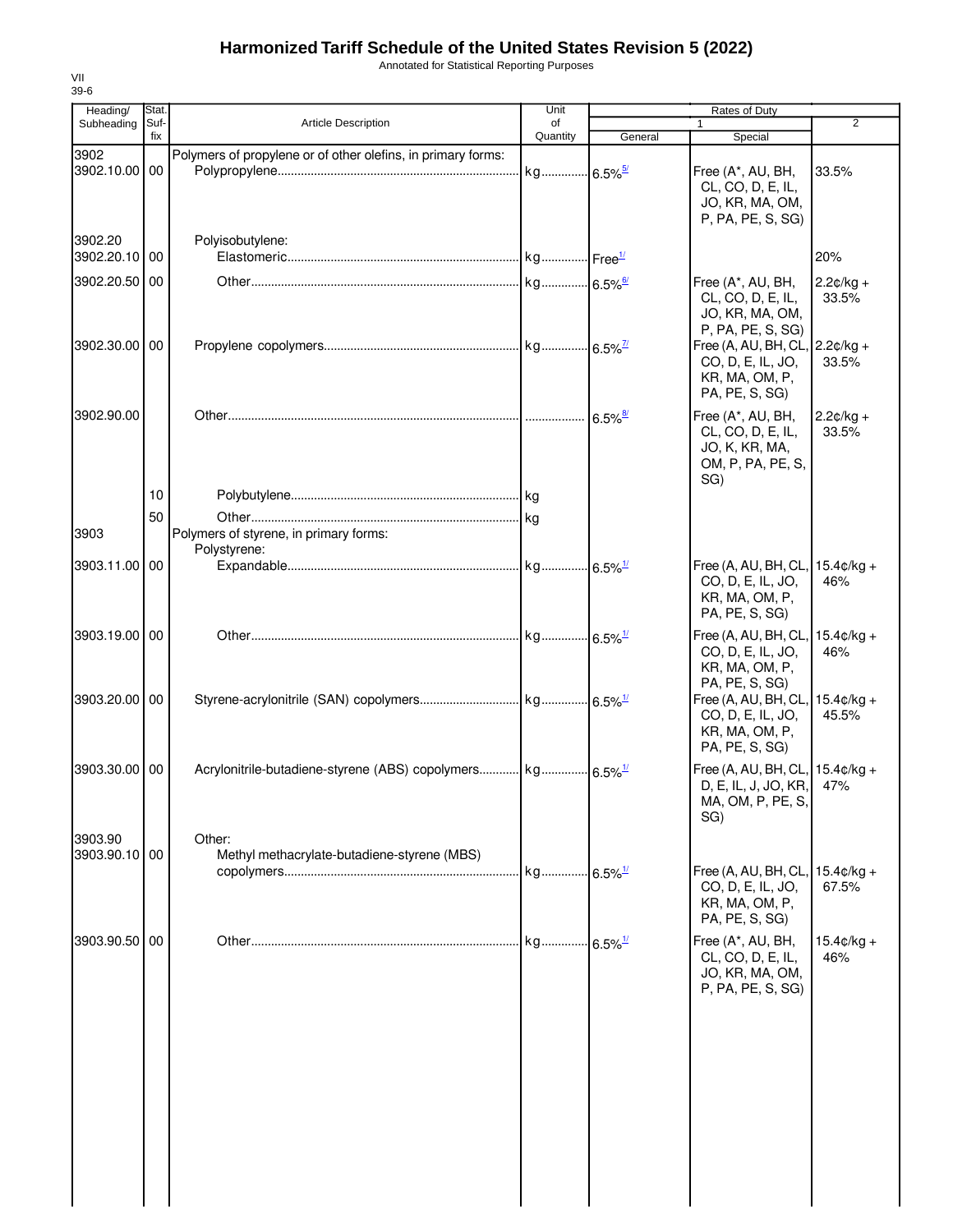Annotated for Statistical Reporting Purposes

| Heading/              | Stat.       |                                                                                                                                                                                                                                                      | Unit                    |                        | Rates of Duty                                                                                                          |                      |
|-----------------------|-------------|------------------------------------------------------------------------------------------------------------------------------------------------------------------------------------------------------------------------------------------------------|-------------------------|------------------------|------------------------------------------------------------------------------------------------------------------------|----------------------|
| Subheading            | Suf-<br>fix | <b>Article Description</b>                                                                                                                                                                                                                           | of<br>Quantity          | General                | $\mathbf{1}$<br>Special                                                                                                | $\overline{2}$       |
| 3904<br>3904.10.00 00 |             | Polymers of vinyl chloride or of other halogenated olefins, in<br>primary forms:<br>Poly(vinyl chloride), not mixed with any other                                                                                                                   |                         |                        |                                                                                                                        |                      |
|                       |             |                                                                                                                                                                                                                                                      | kg 6.5% <sup>1/</sup>   |                        | Free (A, AU, BH, CL,<br>CO, D, E, IL, JO,<br>KR, MA, OM, P,<br>PA, PE, S, SG)                                          | 43.5%                |
| 3904.21.00 00         |             | Other poly(vinyl chloride):                                                                                                                                                                                                                          |                         |                        | Free (A, AU, BH, CL,<br>CO, D, E, IL, JO,<br>KR, MA, OM, P,<br>PA, PE, S, SG)                                          | 43.5%                |
| 3904.22.00 00         |             |                                                                                                                                                                                                                                                      |                         |                        | Free (A, AU, BH, CL,<br>CO, D, E, IL, JO,<br>KR, MA, OM, P,<br>PA, PE, S, SG)                                          | 43.5%                |
| 3904.30<br>3904.30.20 | 00          | Vinyl chloride-vinyl acetate copolymers:<br>Vinyl acetate-vinyl chloride-ethylene terpolymers,<br>containing by weight less than 50 percent derivatives<br>of vinyl acetate, except those polymerized from<br>aromatic or modified aromatic monomers | . kg Free <sup>1/</sup> |                        |                                                                                                                        | 43.5%                |
|                       |             |                                                                                                                                                                                                                                                      |                         |                        |                                                                                                                        |                      |
| 3904.30.60 00         |             |                                                                                                                                                                                                                                                      |                         |                        | Free (A, AU, BH, CL,<br>CO, D, E, IL, JO,<br>KR, MA, OM, P,<br>PA, PE, S, SG)                                          | 43.5%                |
| 3904.40.00 00         |             |                                                                                                                                                                                                                                                      |                         |                        | Free (A*, AU, BH,<br>CL, CO, D, E, IL,<br>JO, KR, MA, OM,<br>P, PA, PE, S, SG)                                         | 43.5%                |
| 3904.50.00 00         |             |                                                                                                                                                                                                                                                      |                         |                        | Free (A, AU, BH, CL, $\vert$ 2.2 $\mathfrak{c}/\mathsf{kg}$ +<br>CO, D, E, IL, JO,<br>KR, MA, OM, P,<br>PA, PE, S, SG) | 33.5%                |
| 3904.61.00            |             | Fluoropolymers:                                                                                                                                                                                                                                      |                         |                        | Free (A, AU, BH, CL, 34.1%<br>CO, D, E, IL, JO, K,<br>KR, MA, OM, P,<br>PA, PE, S, SG)                                 |                      |
|                       | 10<br>90    | Granular, whether or not filled or compounded (see                                                                                                                                                                                                   | . kg                    |                        |                                                                                                                        |                      |
| 3904.69               |             | Other:                                                                                                                                                                                                                                               |                         |                        |                                                                                                                        |                      |
| 3904.69.10            | 00          |                                                                                                                                                                                                                                                      |                         | Free <sup>1/</sup>     |                                                                                                                        | 20%                  |
| 3904.69.50            | 00          |                                                                                                                                                                                                                                                      | kg                      | $6.5\%$ <sup>12/</sup> | Free (A, AU, BH, CL,<br>CO, D, E, IL, JO,<br>KR, MA, OM, P,<br>PA, PE, S, SG)                                          | $2.2¢/kg +$<br>33.5% |
|                       |             |                                                                                                                                                                                                                                                      |                         |                        |                                                                                                                        |                      |
|                       |             |                                                                                                                                                                                                                                                      |                         |                        |                                                                                                                        |                      |
|                       |             |                                                                                                                                                                                                                                                      |                         |                        |                                                                                                                        |                      |
|                       |             |                                                                                                                                                                                                                                                      |                         |                        |                                                                                                                        |                      |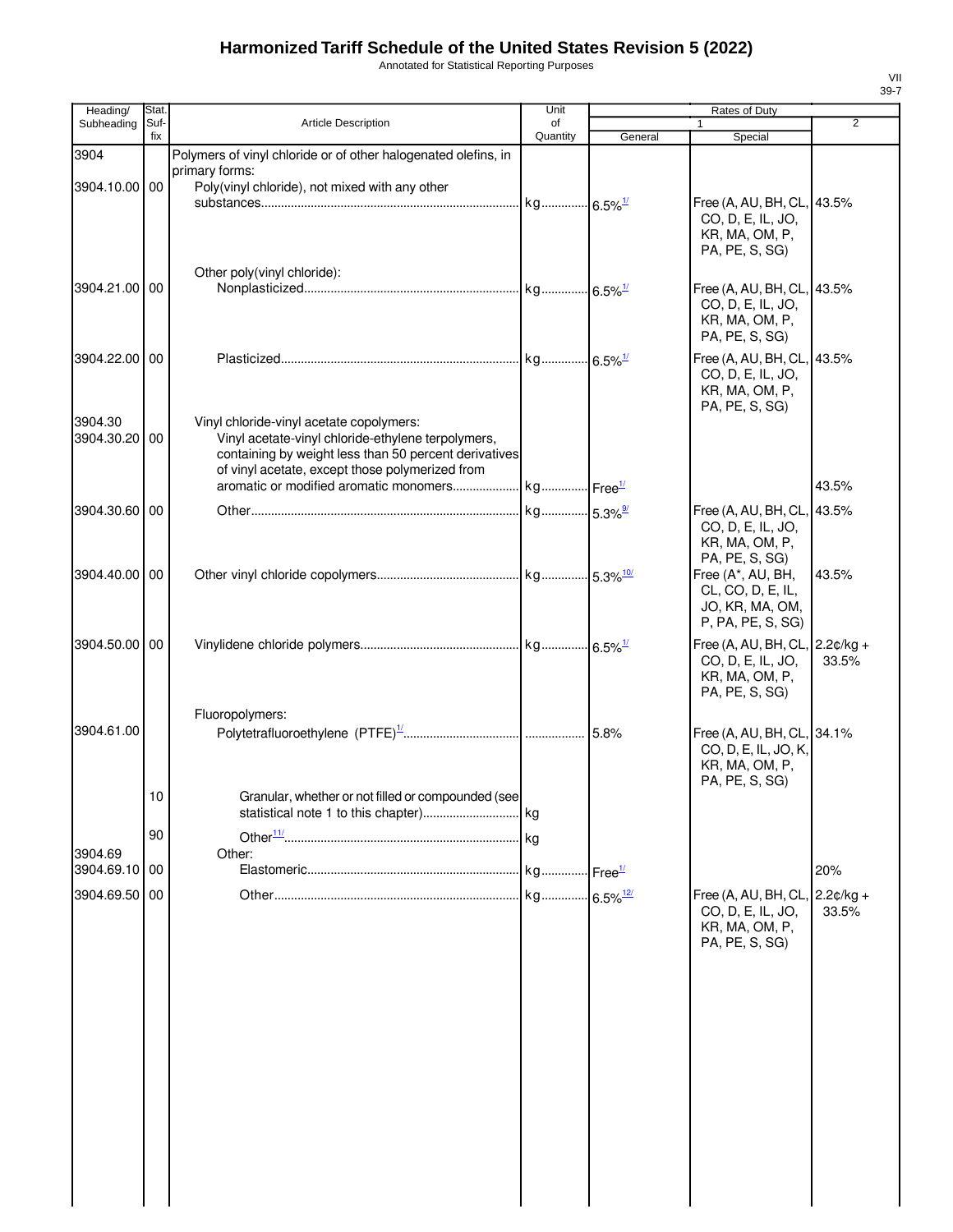Annotated for Statistical Reporting Purposes

| Heading/                 | Stat.       |                                                                                                                                         | Unit                  |                           | Rates of Duty                                                                           |       |
|--------------------------|-------------|-----------------------------------------------------------------------------------------------------------------------------------------|-----------------------|---------------------------|-----------------------------------------------------------------------------------------|-------|
| Subheading               | Suf-<br>fix | <b>Article Description</b>                                                                                                              | of                    |                           |                                                                                         | 2     |
| 3904 (con.)              |             | Polymers of vinyl chloride or of other halogenated olefins, in<br>primary forms: (con.)                                                 | Quantity              | General                   | Special                                                                                 |       |
| 3904.90                  |             | Other:                                                                                                                                  |                       |                           |                                                                                         |       |
| 3904.90.10 00            |             |                                                                                                                                         |                       |                           |                                                                                         | 20%   |
| 3904.90.50 00            |             |                                                                                                                                         | kg 6.5% <sup>1/</sup> |                           | Free (A, AU, BH, CL, 2.2¢/kg +<br>CO, D, E, IL, JO,<br>KR, MA, OM, P,<br>PA, PE, S, SG) | 33.5% |
| 3905                     |             | Polymers of vinyl acetate or of other vinyl esters, in primary<br>forms; other vinyl polymers in primary forms:<br>Poly(vinyl acetate): |                       |                           |                                                                                         |       |
| 3905.12.00 00            |             |                                                                                                                                         |                       |                           | Free (A, AU, BH, CL, 37.5%<br>CO, D, E, IL, JO,<br>KR, MA, OM, P,<br>PA, PE, S, SG)     |       |
| 3905.19.00 00            |             |                                                                                                                                         |                       |                           | Free (A, AU, BH, CL, 37.5%<br>CO, D, E, IL, JO,<br>KR, MA, OM, P,<br>PA, PE, S, SG)     |       |
| 3905.21.00 00            |             | Vinyl acetate copolymers:                                                                                                               |                       |                           | Free (A, AU, BH, CL, 37.5%<br>CO, D, E, IL, JO,<br>KR, MA, OM, P,<br>PA, PE, S, SG)     |       |
| 3905.29.00 00            |             |                                                                                                                                         |                       |                           | Free (A, AU, BH, CL, 37.5%<br>CO, D, E, IL, JO,<br>KR, MA, OM, P,<br>PA, PE, S, SG)     |       |
| 3905.30.00 00            |             | Poly(vinyl alcohol), whether or not containing unhydrolyzed                                                                             |                       |                           | Free (A, AU, BH, CL, 37.5%<br>CO, D, E, IL, JO,<br>KR, MA, OM, P,<br>PA, PE, S, SG)     |       |
| 3905.91<br>3905.91.10 00 |             | Other:<br>Copolymers:<br>Containing by weight 50 percent or more of                                                                     |                       |                           |                                                                                         |       |
|                          |             |                                                                                                                                         | kg 4% <sup>15/</sup>  |                           | Free (A, AU, BH, CL, 37.5%<br>CO, D, E, IL, JO, K,<br>KR, MA, OM, P,<br>PA, PE, S, SG)  |       |
| 3905.91.50               | 00          |                                                                                                                                         | kg                    | $-5.3\%$ <sup>1/</sup>    | Free (A, AU, BH, CL, 43.5%<br>CO, D, E, IL, JO, K,<br>KR, MA, OM, P,<br>PA, PE, S, SG)  |       |
| 3905.99<br>3905.99.30    | 00          | Other:<br>Polyvinyl carbazole (including adjuvants) kg                                                                                  |                       | $\frac{2}{\text{Free}^2}$ |                                                                                         | 43.5% |
| 3905.99.80               | 00          |                                                                                                                                         | kg                    | $.5.3\%$ <sup>16/</sup>   | Free (A, AU, BH, CL, 43.5%<br>CO, D, E, IL, JO, K,<br>KR, MA, OM, P,<br>PA, PE, S, SG)  |       |
|                          |             |                                                                                                                                         |                       |                           |                                                                                         |       |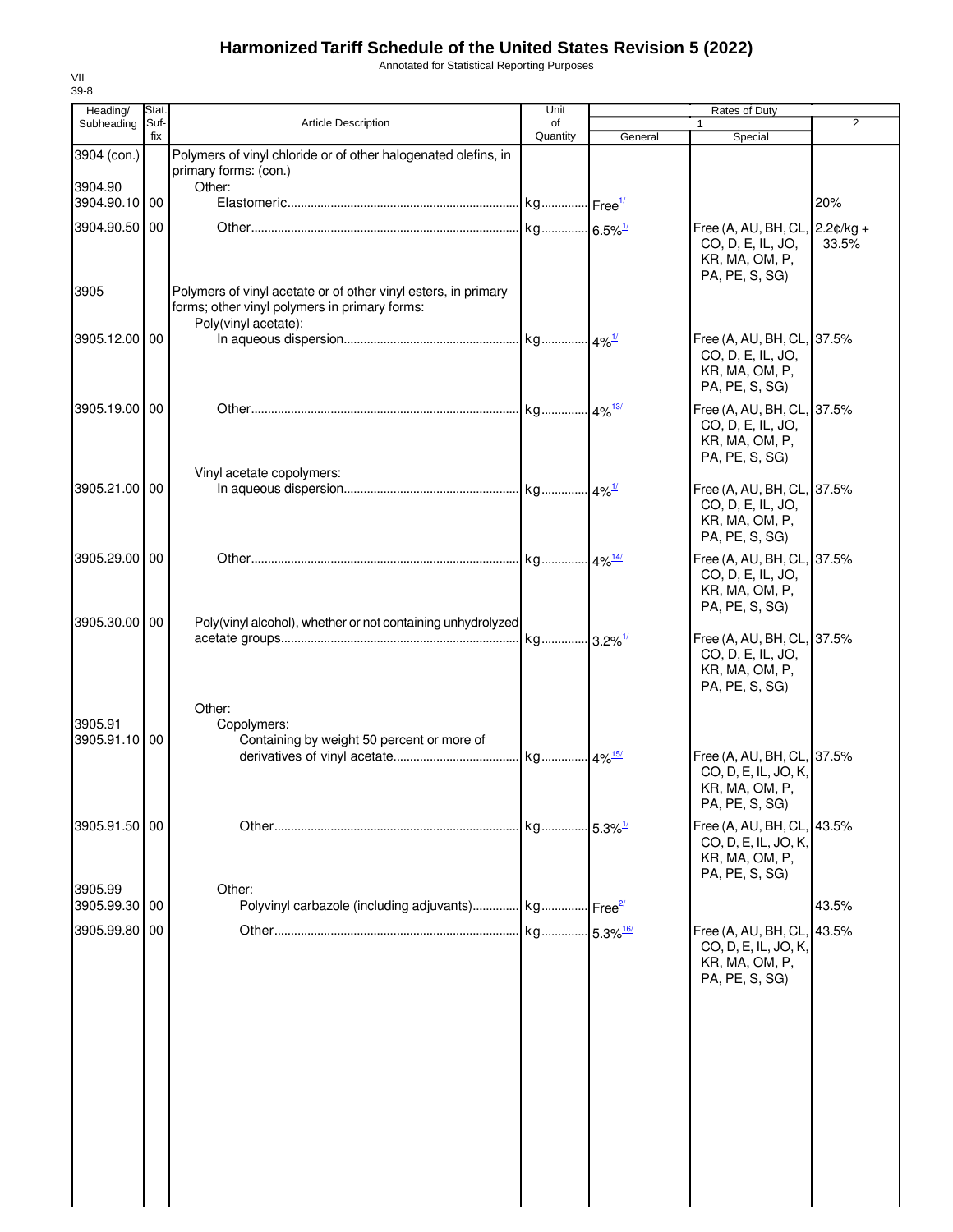Annotated for Statistical Reporting Purposes

| Heading/                 | Stat.       |                                                                                                                                                                  | Unit           |         | Rates of Duty                                                                                |                             |
|--------------------------|-------------|------------------------------------------------------------------------------------------------------------------------------------------------------------------|----------------|---------|----------------------------------------------------------------------------------------------|-----------------------------|
| Subheading               | Suf-<br>fix | Article Description                                                                                                                                              | of<br>Quantity | General | $\mathbf{1}$<br>Special                                                                      | 2                           |
| 3906<br>3906.10.00       | 00          | Acrylic polymers in primary forms:                                                                                                                               |                |         | Free (A*, AU, BH,<br>CL, CO, D, E, IL,<br>JO, KR, MA, OM,                                    | 37%                         |
| 3906.90<br>3906.90.10 00 |             | Other:<br>Other:                                                                                                                                                 |                |         | P, PA, PE, S, SG)                                                                            | 20%                         |
| 3906.90.20 00            |             |                                                                                                                                                                  |                |         | Free (A, AU, BH, CL, 37%<br>CO, D, E, IL, JO,<br>KR, MA, OM, P,<br>PA, PE, S, SG)            |                             |
| 3906.90.50 00            |             |                                                                                                                                                                  |                |         | Free (A*, AU, BH,<br>CL, CO, D, E, IL,<br>JO, K, KR, MA,<br>OM, P, PA, PE, S,<br>SG)         | 25%                         |
| 3907                     |             | Polyacetals, other polyethers and epoxide resins, in primary<br>forms; polycarbonates, alkyd resins, polyallyl esters and other<br>polyesters, in primary forms: |                |         |                                                                                              |                             |
| 3907.10.00 00            |             | Other polyethers:                                                                                                                                                |                |         | Free (A, AU, BH, CL, 2.2¢/kg +<br>CO, D, E, IL, JO, K,<br>KR, MA, OM, P,<br>PA, PE, S, SG)   | 33.5%                       |
| 3907.21.00   00          |             |                                                                                                                                                                  |                |         | Free (A, AU, BH, CL, 2.2¢/kg +<br>CO, D, E, IL, JO, K,<br>KR, MA, OM, P,<br>PA, PE, S, SG)   | 33.5%                       |
| 3907.29.00 00            |             |                                                                                                                                                                  |                |         | Free (A, AU, BH, CL, $2.2¢/kg +$<br>CO, D, E, IL, JO, K,<br>KR, MA, OM, P,<br>PA, PE, S, SG) | 33.5%                       |
| 3907.30.00 00            |             |                                                                                                                                                                  |                |         | Free (A*, AU, BH,<br>CL, CO, D, E, IL,<br>JO, K, KR, MA,<br>OM, P, PA, PE, S,<br>SG)         | $15.4 \text{c/kg} +$<br>47% |
| 3907.40.00 00            |             |                                                                                                                                                                  |                |         | Free (A, AU, BH, CL,<br>CO, D, E, IL, JO,<br>KR, MA, OM, P,<br>PA, PE, S, SG)                | $15.4¢/kg +$<br>45%         |
| 3907.50.00 00            |             |                                                                                                                                                                  |                |         | Free (A, AU, BH, CL,<br>CO, D, E, IL, JO,<br>KR, MA, OM, P,<br>PA, PE, S, SG)                | $15.4 \text{c/kg} +$<br>45% |
|                          |             |                                                                                                                                                                  |                |         |                                                                                              |                             |
|                          |             |                                                                                                                                                                  |                |         |                                                                                              |                             |
|                          |             |                                                                                                                                                                  |                |         |                                                                                              |                             |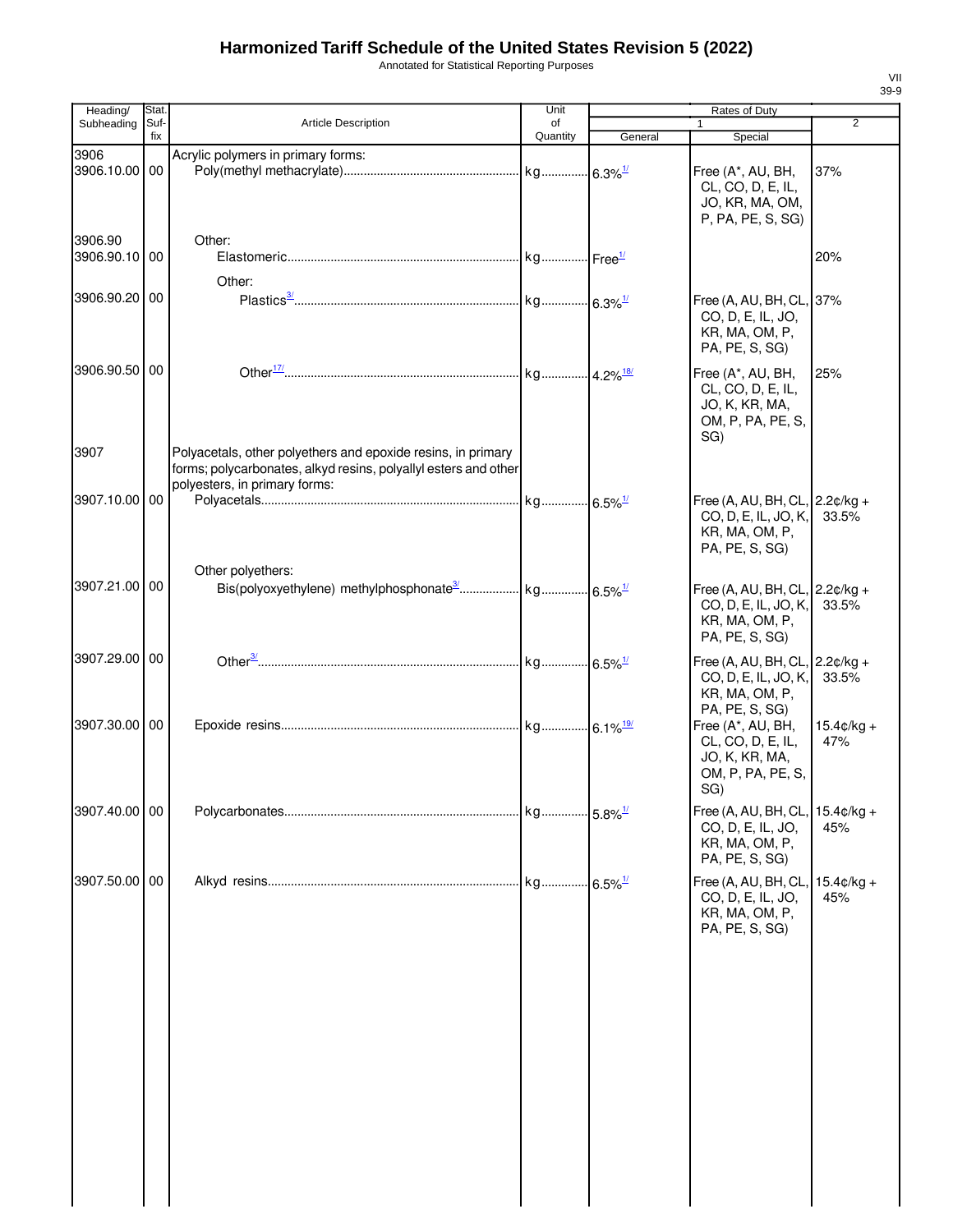Annotated for Statistical Reporting Purposes

| Heading/                  | Stat.          |                                                                                                                                                                                                          | Unit           |                        | Rates of Duty                                                                                             |                             |
|---------------------------|----------------|----------------------------------------------------------------------------------------------------------------------------------------------------------------------------------------------------------|----------------|------------------------|-----------------------------------------------------------------------------------------------------------|-----------------------------|
| Subheading                | Suf-<br>fix    | <b>Article Description</b>                                                                                                                                                                               | of<br>Quantity | General                | $\mathbf{1}$<br>Special                                                                                   | $\overline{2}$              |
| 3907 (con.)<br>3907.61.00 |                | Polyacetals, other polyethers and epoxide resins, in primary<br>forms; polycarbonates, alkyd resins, polyallyl esters and other<br>polyesters, in primary forms: (con.)<br>Poly(ethylene terephthalate): |                |                        | Free (A*, AU, BH,<br>CL, CO, D, E, IL,<br>JO, K, KR, MA,                                                  | $15.4¢/kg +$<br>45%         |
| 3907.69.00                | 10<br>50       | Having a viscosity number of 78 ml/g or more                                                                                                                                                             |                |                        | OM, P, PA, PE, S,<br>SG)<br>Free (A*, AU, BH,<br>CL, CO, D, E, IL,<br>JO, K, KR, MA,<br>OM, P, PA, PE, S, | $15.4 \text{c/kg} +$<br>45% |
| 3907.70.00                | 10<br>50<br>00 | Having a viscosity number of 70 ml/g or more                                                                                                                                                             |                |                        | SG)<br>Free (A*, AU, BH,<br>CL, CO, D, E, IL,<br>JO, K, KR, MA,<br>OM, P, PA, PE, S,<br>SG)               | $15.4 \text{c/kg} +$<br>45% |
| 3907.91                   |                | Other polyesters:<br>Unsaturated:<br>Allyl resins:                                                                                                                                                       |                |                        |                                                                                                           |                             |
| 3907.91.20 00             |                |                                                                                                                                                                                                          |                |                        |                                                                                                           | $15.4¢/kg +$<br>45%         |
| 3907.91.40 00             |                |                                                                                                                                                                                                          |                |                        | Free (A, AU, BH, CL,<br>CO, D, E, IL, JO,<br>KR, MA, OM, P,<br>PA, PE, S, SG)                             | $15.4 \text{c/kg} +$<br>45% |
| 3907.91.50 00             |                |                                                                                                                                                                                                          |                |                        | Free (A, AU, BH, CL,<br>CO, D, E, IL, JO,<br>KR, MA, OM, P,<br>PA, PE, S, SG)                             | $15.4 \text{c/kg} +$<br>45% |
| 3907.99<br>3907.99.20 00  |                | Other:<br>Thermoplastic liquid crystal aromatic polyester                                                                                                                                                |                |                        |                                                                                                           | $15.4¢/kg +$<br>45%         |
| 3907.99.50                |                |                                                                                                                                                                                                          |                | $6.5\%$ <sup>21/</sup> | Free (A*, AU, BH,<br>CL, CO, E, IL, JO,<br>K, KR, MA, OM, P,<br>PA, PE, S, SG)                            | $15.4¢/kg +$<br>45%         |
|                           | 10<br>50       |                                                                                                                                                                                                          |                |                        |                                                                                                           |                             |
|                           |                |                                                                                                                                                                                                          |                |                        |                                                                                                           |                             |
|                           |                |                                                                                                                                                                                                          |                |                        |                                                                                                           |                             |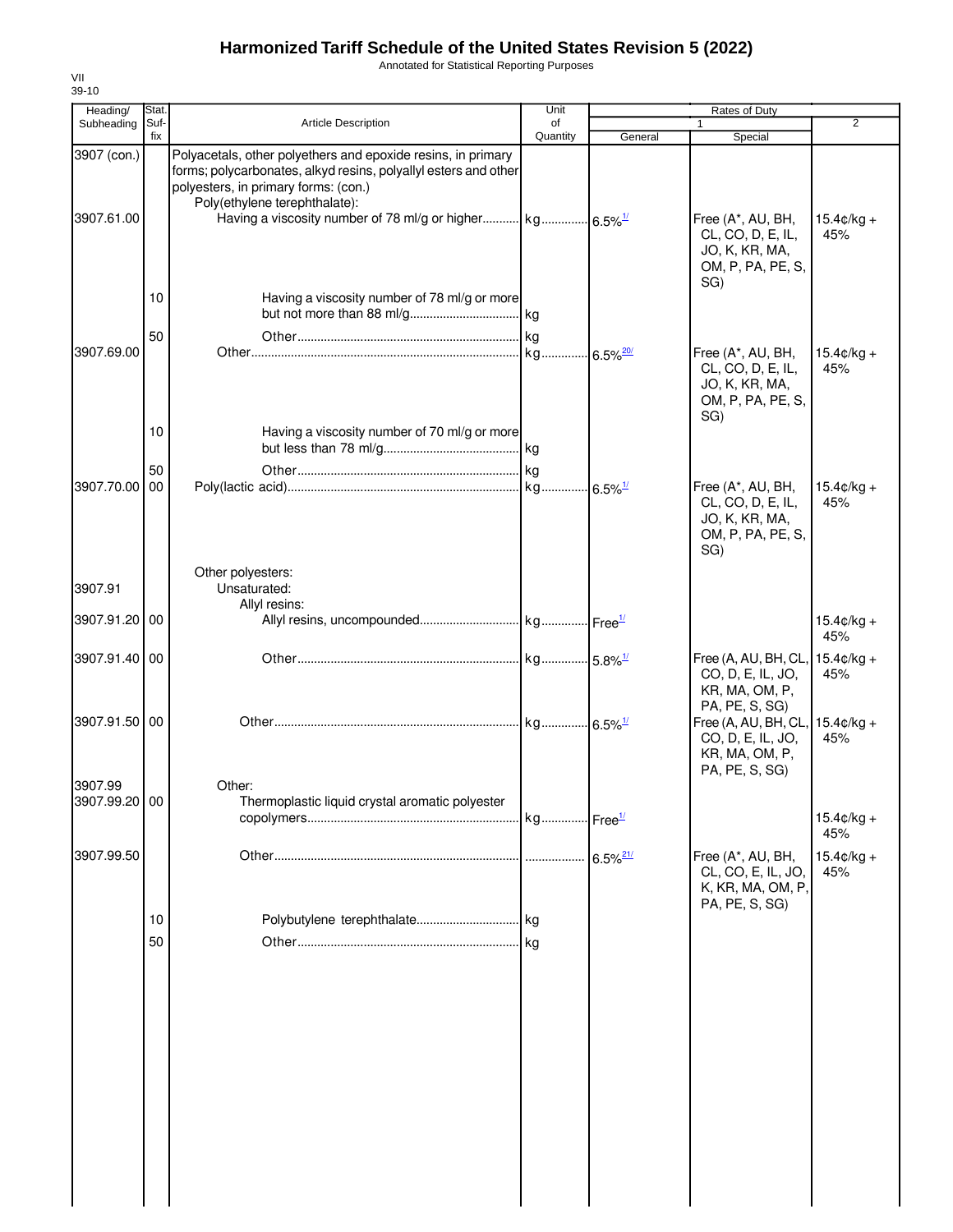Annotated for Statistical Reporting Purposes

| Heading/                 | Stat.       |                                                                       | Unit           |         | Rates of Duty                                                                                      |                               |
|--------------------------|-------------|-----------------------------------------------------------------------|----------------|---------|----------------------------------------------------------------------------------------------------|-------------------------------|
| Subheading               | Suf-<br>fix | <b>Article Description</b>                                            | of<br>Quantity | General | $\mathbf{1}$<br>Special                                                                            | $\overline{2}$                |
| 3908<br>3908.10.00 00    |             | Polyamides in primary forms:                                          |                |         | Free (A, AU, BH, CL, 15.4¢/kg +<br>CO, D, E, IL, JO, K,<br>KR, MA, OM, P,<br>PA, PE, S, SG)        | 51.5%                         |
| 3908.90<br>3908.90.20 00 |             | Other:<br>Bis(4-amino-3-methylcyclohexyl)methane- isophthalic         |                |         |                                                                                                    | $2.2¢/kg +$<br>33.5%          |
| 3908.90.70 00            |             |                                                                       |                |         | Free (A, AU, BH, CL, $2.2¢/kg +$<br>CO, D, E, IL, JO,<br>KR, MA, OM, P,<br>PA, PE, S, SG)          | 33.5%                         |
| 3909                     |             | Amino-resins, phenolic resins and polyurethanes, in primary<br>forms: |                |         |                                                                                                    |                               |
| 3909.10.00 00            |             |                                                                       |                |         | Free (A*, AU, BH,<br>CL, CO, D, E, IL,<br>JO, K, KR, MA,<br>OM, P, PA, PE, S,<br>SG)               | 41.5%                         |
| 3909.20.00 00            |             | Other amino-resins:                                                   |                |         | Free (A, AU, BH, CL, 41.5%<br>CO, D, E, IL, JO,<br>KR, MA, OM, P,<br>PA, PE, S, SG)                |                               |
| 3909.31.00 00            |             | Poly(methylene phenyl isocyanate) (crude MDI,                         |                |         | Free (A, AU, BH, CL, 41.5%<br>CO, D, E, IL, JO,<br>KR, MA, OM, P,<br>PA, PE, S, SG)                |                               |
| 3909.39.00 00            |             |                                                                       |                |         | Free (A, AU, BH, CL, 41.5%<br>CO, D, E, IL, JO,<br>KR, MA, OM, P,                                  |                               |
| 3909.40.00 00            |             |                                                                       |                |         | PA, PE, S, SG)<br>Free (A, AU, BH, CL,<br>CO, D, E, IL, JO, K,<br>KR, MA, OM, P,<br>PA, PE, S, SG) | $15.4 \text{c/kg} +$<br>48%   |
| 3909.50<br>3909.50.10 00 |             | Polyurethanes:                                                        |                |         |                                                                                                    | 20%                           |
| 3909.50.20 00            |             |                                                                       |                |         | Free (A, AU, BH, CL, 20%<br>CO, D, E, IL, JO,<br>KR, MA, OM, P,<br>PA, PE, S, SG)                  |                               |
| 3909.50.50 00            |             |                                                                       |                |         | Free (A*, AU, BH,<br>CL, CO, D, E, IL,<br>JO, KR, MA, OM,<br>P, PA, PE, S, SG)                     | $15.4 \text{C/kg} +$<br>51.5% |
|                          |             |                                                                       |                |         | Free (A*, AU, BH,<br>CL, CO, D, E, IL,<br>JO, K, KR, MA,<br>OM, P, PA, PE, S,<br>SG)               | 25%                           |
|                          |             |                                                                       |                |         |                                                                                                    |                               |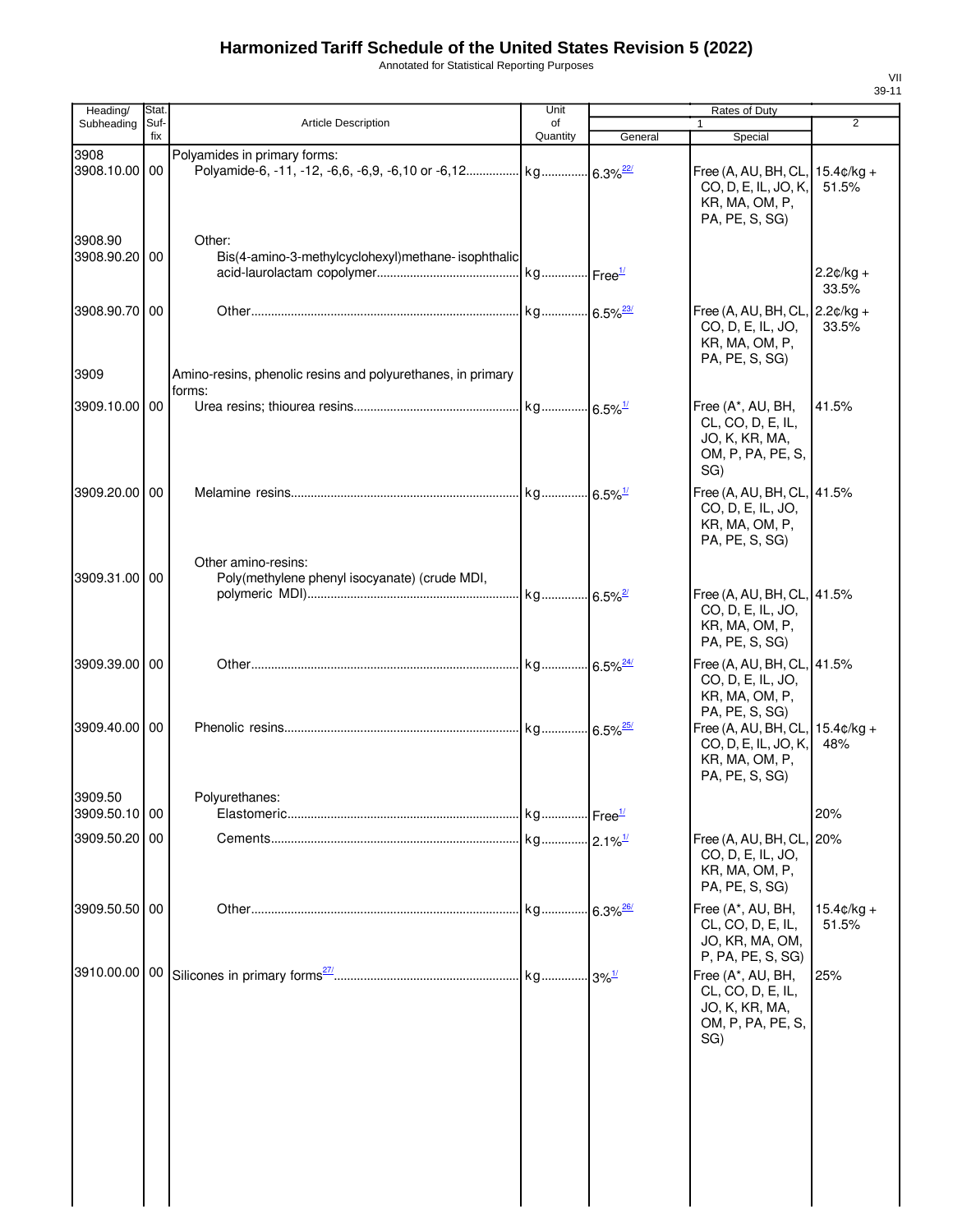Annotated for Statistical Reporting Purposes

| Heading/                       | Stat.       |                                                                                                                                                                                                                                                                                                                                                                                                                                               | Unit           |                       | Rates of Duty                                                                                                             |                             |
|--------------------------------|-------------|-----------------------------------------------------------------------------------------------------------------------------------------------------------------------------------------------------------------------------------------------------------------------------------------------------------------------------------------------------------------------------------------------------------------------------------------------|----------------|-----------------------|---------------------------------------------------------------------------------------------------------------------------|-----------------------------|
| Subheading                     | Suf-<br>fix | <b>Article Description</b>                                                                                                                                                                                                                                                                                                                                                                                                                    | of<br>Quantity | General               | Special                                                                                                                   | $\overline{2}$              |
| 3911                           |             | Petroleum resins, coumarone-indene resins, polyterpenes,<br>polysulfides, polysulfones and other products specified in note<br>3 to this chapter, not elsewhere specified or included, in primary                                                                                                                                                                                                                                             |                |                       |                                                                                                                           |                             |
| 3911.10.00 00                  |             | forms:<br>Petroleum resins, coumarone, indene or coumarone-indene                                                                                                                                                                                                                                                                                                                                                                             |                |                       | Free (A*, AU, BH,                                                                                                         | $15.4 \text{c/kg} +$        |
|                                |             |                                                                                                                                                                                                                                                                                                                                                                                                                                               |                |                       | CL, CO, D, E, IL,<br>JO, KR, MA, OM,<br>P, PA, PE, S, SG)                                                                 | 49%                         |
| 3911.20.00                     | 00          |                                                                                                                                                                                                                                                                                                                                                                                                                                               |                |                       | Free (A, AU, BH, CL, $\vert$ 2.2 $\mathfrak{c}/\mathsf{kg}$ +<br>CO, D, E, IL, JO, K,<br>KR, MA, OM, P,<br>PA, PE, S, SG) | 33.5%                       |
| 3911.90<br>3911.90.10          | 00          | Other:                                                                                                                                                                                                                                                                                                                                                                                                                                        |                |                       |                                                                                                                           | 20%                         |
| 3911.90.15 00                  |             | Other:<br>Containing monomer units which are aromatic or<br>modified aromatic, or which are obtained, derived<br>or manufactured in whole or in part therefrom:<br>Thermoplastic:<br>Poly(nitrilomethanetetraarylnitrilo-<br>[2,4,6-tris-(1-methyethyl)-1,3-<br>phenylene]]-2,6-bis(1-methylethyl)-<br>phenyl]-ω-[[[2,6-bis(1-methylethyl)-<br>phenyl]amino]methylene]amino<br>carbodiimide or<br>2,4-diisocyanate-1,3,5-tris(1-methyl-ethyl) |                |                       |                                                                                                                           |                             |
|                                |             | homopolymer with polyethylene kg Free <sup>1/</sup>                                                                                                                                                                                                                                                                                                                                                                                           |                |                       |                                                                                                                           | $15.4 \text{C/kg} +$<br>49% |
| 3911.90.25 00<br>3911.90.35 00 |             | Thermosetting:<br>1,1'-Bis(methylenedi-4,1-phenylene)-<br>1H-pyrrole-2,5-dione, copolymer with                                                                                                                                                                                                                                                                                                                                                |                |                       | Free (A, AU, BH, CL, $15.4¢/kg +$<br>CO, D, E, IL, JO, K,<br>KR, MA, OM, P,<br>PA, PE, S, SG)                             | 49%                         |
|                                |             | 4,4'-methylenebis(benzeneamine); and<br>Hydrocarbon novolac cyanate ester kg Free <sup>1/</sup>                                                                                                                                                                                                                                                                                                                                               |                |                       |                                                                                                                           | $15.4 \text{C/kg} +$<br>45% |
| 3911.90.45 00                  |             |                                                                                                                                                                                                                                                                                                                                                                                                                                               |                |                       | Free (A, AU, BH, CL, 15.4¢/kg +<br>CO, D, E, IL, JO, K,<br>KR, MA, OM, P,<br>PA, PE, S, SG)                               | 45%                         |
| 3911.90.70 00                  |             | Other:                                                                                                                                                                                                                                                                                                                                                                                                                                        |                |                       |                                                                                                                           | $2.2¢/kg +$<br>33.5%        |
| 3911.90.91                     |             |                                                                                                                                                                                                                                                                                                                                                                                                                                               |                | $6.5\%$ <sup>1/</sup> | Free (A, AU, BH, CL, 2.2¢/kg +<br>CO, D, E, IL, JO, K,<br>KR, MA, OM, P,<br>PA, PE, S, SG)                                | 33.5%                       |
|                                | 10          |                                                                                                                                                                                                                                                                                                                                                                                                                                               |                |                       |                                                                                                                           |                             |
|                                | 50          |                                                                                                                                                                                                                                                                                                                                                                                                                                               |                |                       |                                                                                                                           |                             |
|                                |             |                                                                                                                                                                                                                                                                                                                                                                                                                                               |                |                       |                                                                                                                           |                             |
|                                |             |                                                                                                                                                                                                                                                                                                                                                                                                                                               |                |                       |                                                                                                                           |                             |
|                                |             |                                                                                                                                                                                                                                                                                                                                                                                                                                               |                |                       |                                                                                                                           |                             |
|                                |             |                                                                                                                                                                                                                                                                                                                                                                                                                                               |                |                       |                                                                                                                           |                             |
|                                |             |                                                                                                                                                                                                                                                                                                                                                                                                                                               |                |                       |                                                                                                                           |                             |
|                                |             |                                                                                                                                                                                                                                                                                                                                                                                                                                               |                |                       |                                                                                                                           |                             |
|                                |             |                                                                                                                                                                                                                                                                                                                                                                                                                                               |                |                       |                                                                                                                           |                             |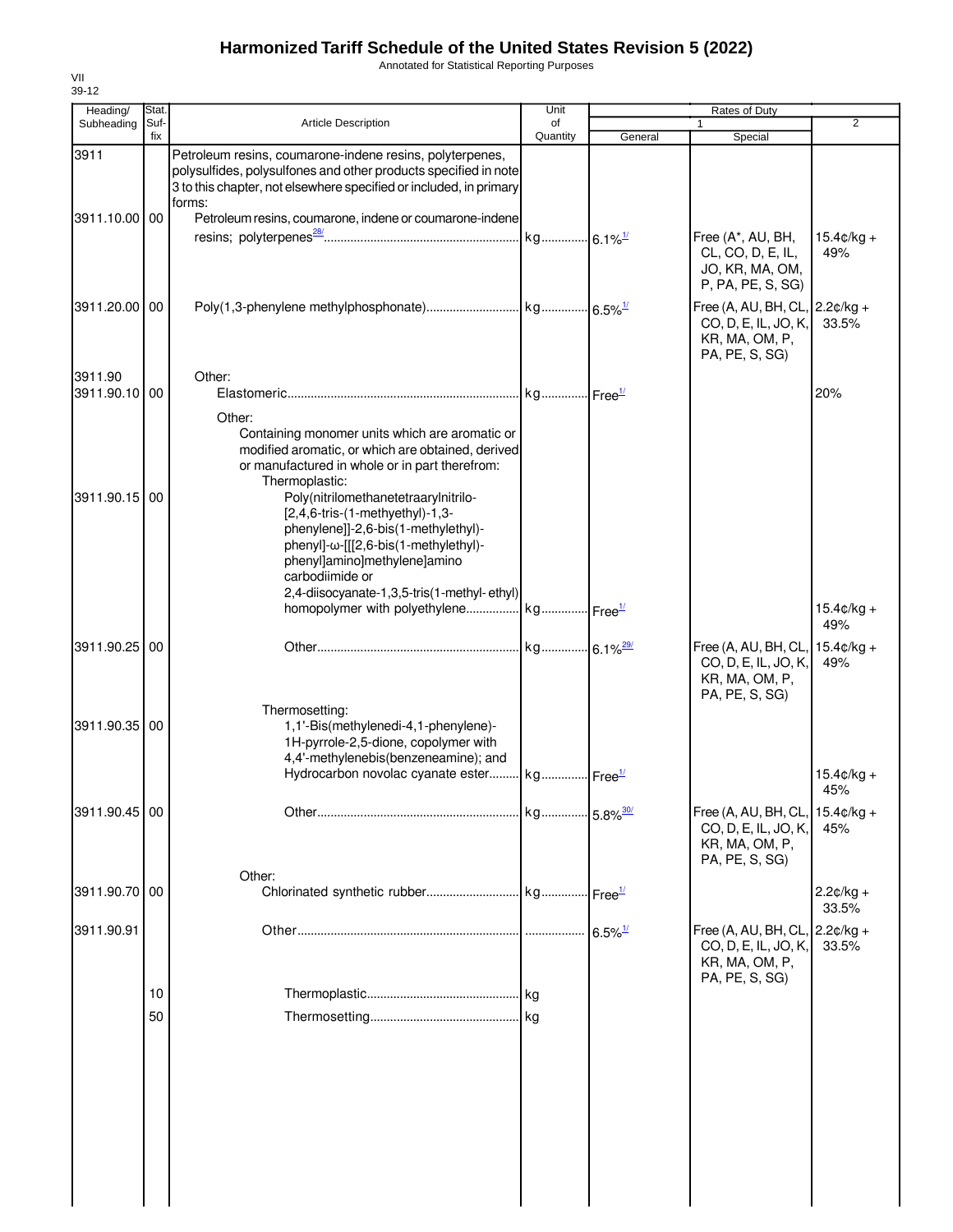Annotated for Statistical Reporting Purposes

| Heading/      | Stat.       |                                                                 | Unit           |                       | Rates of Duty                          |                |
|---------------|-------------|-----------------------------------------------------------------|----------------|-----------------------|----------------------------------------|----------------|
| Subheading    | Suf-<br>fix | Article Description                                             | οf<br>Quantity | General               | 1<br>Special                           | $\overline{2}$ |
| 3912          |             | Cellulose and its chemical derivatives, not elsewhere specified |                |                       |                                        |                |
|               |             | or included, in primary forms:                                  |                |                       |                                        |                |
|               |             | Cellulose acetates:                                             |                |                       |                                        |                |
| 3912.11.00 00 |             |                                                                 |                |                       | Free (A, AU, BH, CL, 73.5%             |                |
|               |             |                                                                 |                |                       | CO, D, E, IL, JO,                      |                |
|               |             |                                                                 |                |                       | KR, MA, OM, P,                         |                |
|               |             |                                                                 |                |                       | PA, PE, S, SG)                         |                |
| 3912.12.00 00 |             |                                                                 |                |                       | Free (A, AU, BH, CL, 73.5%             |                |
|               |             |                                                                 |                |                       | CO, D, E, IL, JO,                      |                |
|               |             |                                                                 |                |                       | KR, MA, OM, P,<br>PA, PE, S, SG)       |                |
| 3912.20.00 00 |             |                                                                 |                |                       | Free (A, AU, BH, CL, 34.5%             |                |
|               |             |                                                                 |                |                       | CO, D, E, IL, JO, K,                   |                |
|               |             |                                                                 |                |                       | KR, MA, OM, P,                         |                |
|               |             |                                                                 |                |                       | PA, PE, S, SG)                         |                |
|               |             | Cellulose ethers:                                               |                |                       |                                        |                |
| 3912.31.00    |             |                                                                 |                |                       | Free (A*, AU, BH,                      | 66%            |
|               |             |                                                                 |                |                       | CL, CO, D, E, IL,                      |                |
|               |             |                                                                 |                |                       | JO, K, KR, MA,                         |                |
|               |             |                                                                 |                |                       | OM, P, PA, PE, S,                      |                |
|               | 10          | Containing not less than 90 percent by weight of                |                |                       | SG)                                    |                |
|               |             |                                                                 |                |                       |                                        |                |
|               | 90          |                                                                 |                |                       |                                        |                |
| 3912.39.00    | 00          |                                                                 |                |                       | Free (A, AU, BH, CL, 33.5%             |                |
|               |             |                                                                 |                |                       | CO, D, E, IL, JO, K,                   |                |
|               |             |                                                                 |                |                       | KR, MA, OM, P,                         |                |
|               |             |                                                                 |                |                       | PA, PE, S, SG)                         |                |
| 3912.90.00    |             |                                                                 |                | $5.2\%$ <sup>1/</sup> | Free (A, AU, BH, CL, 34.5%             |                |
|               |             |                                                                 |                |                       | CO, D, E, IL, JO, K,<br>KR, MA, OM, P, |                |
|               |             |                                                                 |                |                       | PA, PE, S, SG)                         |                |
|               | 10          | a-Cellulose in granular, microcrystalline or powdered           |                |                       |                                        |                |
|               |             |                                                                 |                |                       |                                        |                |
|               | 90          |                                                                 |                |                       |                                        |                |
|               |             |                                                                 |                |                       |                                        |                |
|               |             |                                                                 |                |                       |                                        |                |
|               |             |                                                                 |                |                       |                                        |                |
|               |             |                                                                 |                |                       |                                        |                |
|               |             |                                                                 |                |                       |                                        |                |
|               |             |                                                                 |                |                       |                                        |                |
|               |             |                                                                 |                |                       |                                        |                |
|               |             |                                                                 |                |                       |                                        |                |
|               |             |                                                                 |                |                       |                                        |                |
|               |             |                                                                 |                |                       |                                        |                |
|               |             |                                                                 |                |                       |                                        |                |
|               |             |                                                                 |                |                       |                                        |                |
|               |             |                                                                 |                |                       |                                        |                |
|               |             |                                                                 |                |                       |                                        |                |
|               |             |                                                                 |                |                       |                                        |                |
|               |             |                                                                 |                |                       |                                        |                |
|               |             |                                                                 |                |                       |                                        |                |
|               |             |                                                                 |                |                       |                                        |                |
|               |             |                                                                 |                |                       |                                        |                |
|               |             |                                                                 |                |                       |                                        |                |
|               |             |                                                                 |                |                       |                                        |                |
|               |             |                                                                 |                |                       |                                        |                |
|               |             |                                                                 |                |                       |                                        |                |
|               |             |                                                                 |                |                       |                                        |                |
|               |             |                                                                 |                |                       |                                        |                |
|               |             |                                                                 |                |                       |                                        |                |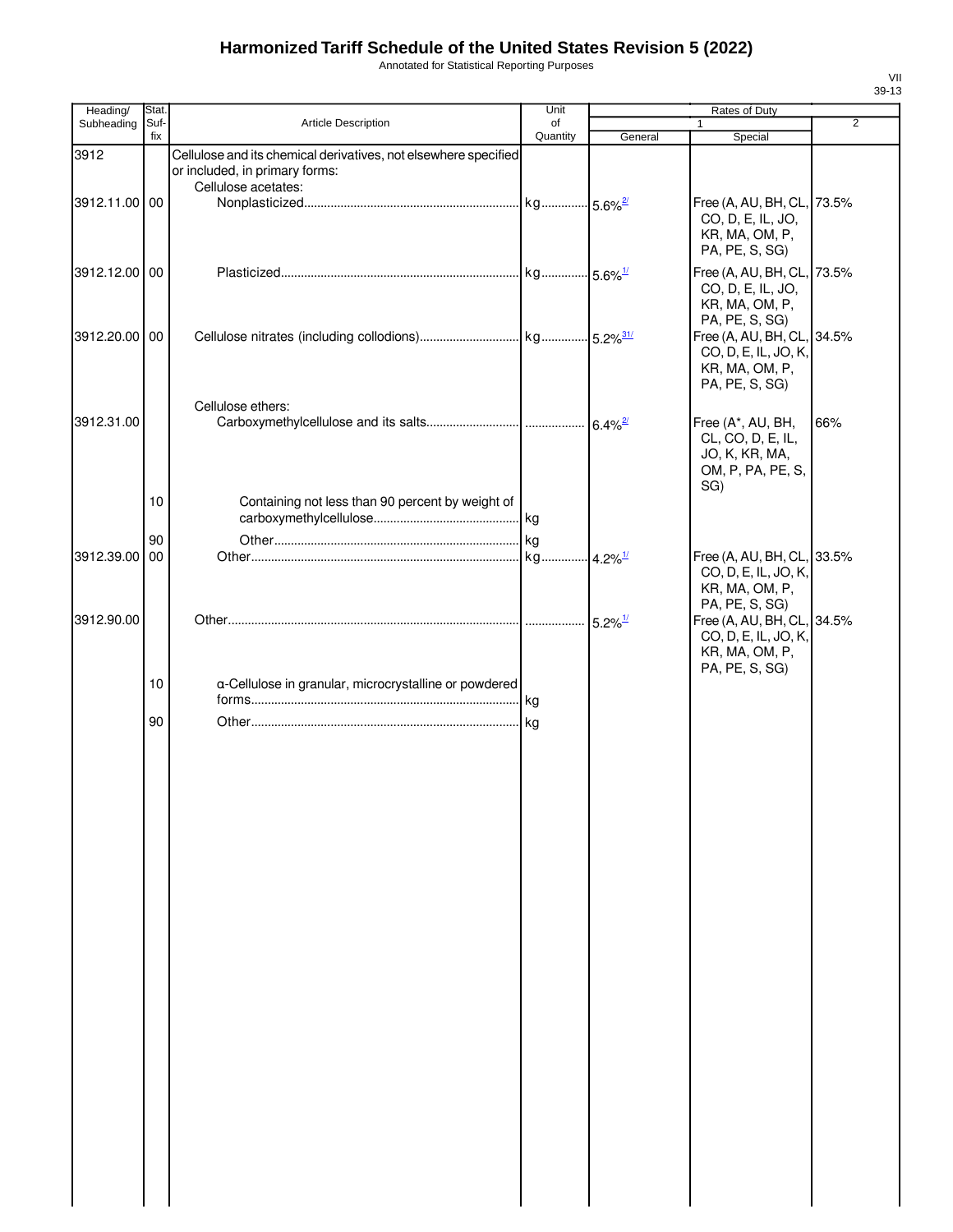Annotated for Statistical Reporting Purposes

| Heading/                 | Stat.       |                                                                                                                                                                                                                      | Unit           |         | Rates of Duty                                                                        |                      |
|--------------------------|-------------|----------------------------------------------------------------------------------------------------------------------------------------------------------------------------------------------------------------------|----------------|---------|--------------------------------------------------------------------------------------|----------------------|
| Subheading               | Suf-<br>fix | Article Description                                                                                                                                                                                                  | of<br>Quantity | General | 1<br>Special                                                                         | $\overline{2}$       |
| 3913<br>3913.10.00 00    |             | Natural polymers (for example, alginic acid) and modified<br>natural polymers (for example, hardened proteins, chemical<br>derivatives of natural rubber), not elsewhere specified or<br>included, in primary forms: |                |         | Free (A, AU, BH, CL, 25%<br>CO, D, E, IL, JO,<br>KR, MA, OM, P,<br>PA, PE, S, SG)    |                      |
| 3913.90<br>3913.90.10 00 |             | Other:                                                                                                                                                                                                               |                |         |                                                                                      | 20%                  |
| 3913.90.20               |             |                                                                                                                                                                                                                      |                |         | Free (A*, AU, BH,<br>CL, CO, D, E, IL,<br>JO, K, KR, MA,<br>OM, P, PA, PE, S,<br>SG) | 50%                  |
|                          | 15          |                                                                                                                                                                                                                      |                |         |                                                                                      |                      |
|                          | 90          |                                                                                                                                                                                                                      |                |         |                                                                                      |                      |
| 3913.90.50               | 00          |                                                                                                                                                                                                                      |                |         | Free (A*, AU, BH,<br>CL, CO, D, E, IL,<br>JO, K, KR, MA,<br>OM, P, PA, PE, S,<br>SG) | $2.2¢/kg +$<br>33.5% |
| 3914.00                  |             | Ion-exchangers based on polymers of headings 3901 to 3913,                                                                                                                                                           |                |         |                                                                                      |                      |
| 3914.00.20 00            |             | in primary forms:<br>Cross-linked polyvinylbenzyltrimethylammonium chloride                                                                                                                                          |                |         |                                                                                      | 35%                  |
| 3914.00.60               | 00          |                                                                                                                                                                                                                      |                |         | Free (A, AU, BH, CL, 35%                                                             |                      |
|                          |             |                                                                                                                                                                                                                      |                |         | CO, D, E, IL, JO, K,<br>KR, MA, OM, P,<br>PA, PE, S, SG)                             |                      |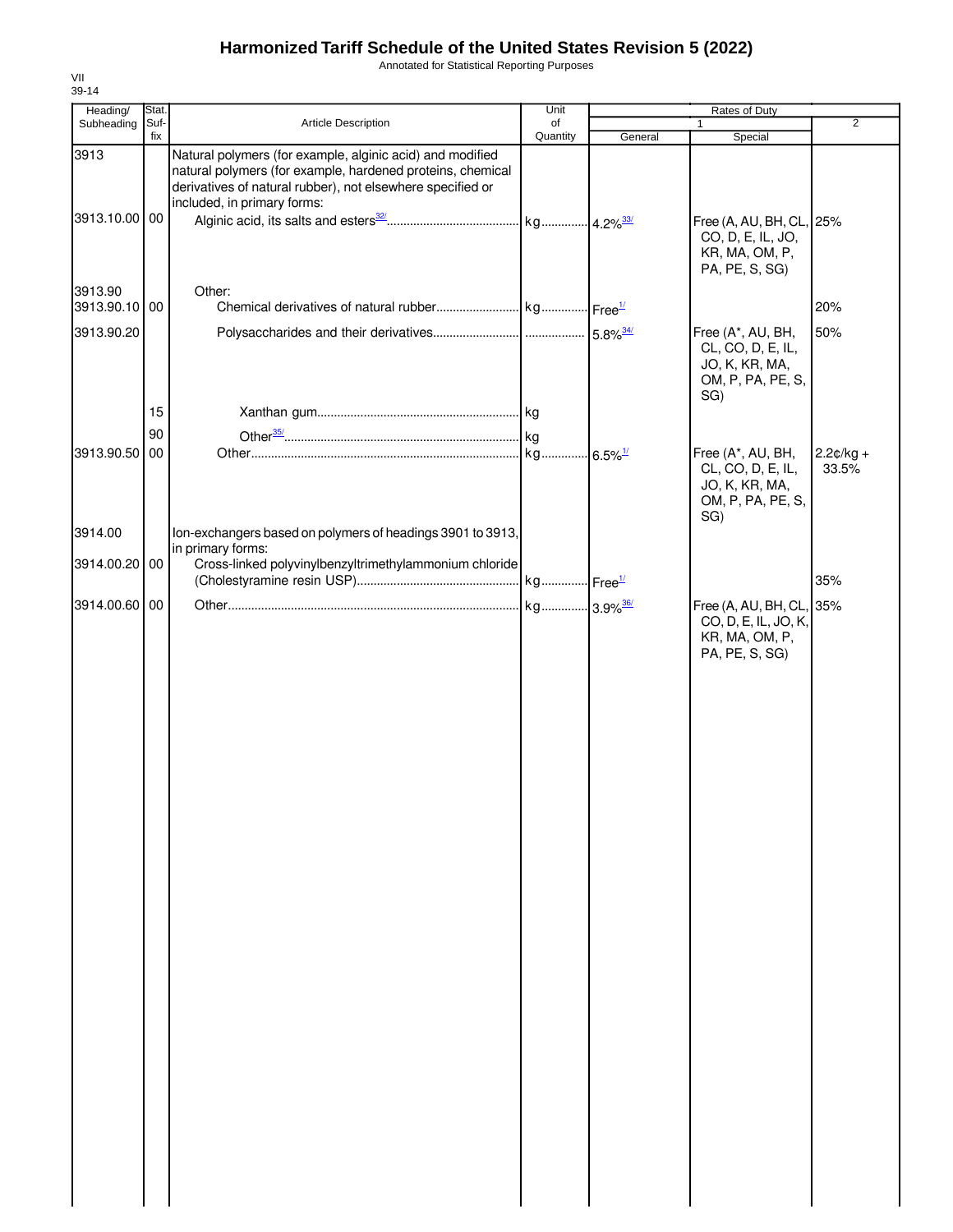Annotated for Statistical Reporting Purposes

| Heading/                 | Stat.       |                                                                                                                                                                               | Unit           |                         | Rates of Duty                                                                                    |                |
|--------------------------|-------------|-------------------------------------------------------------------------------------------------------------------------------------------------------------------------------|----------------|-------------------------|--------------------------------------------------------------------------------------------------|----------------|
| Subheading               | Suf-<br>fix | <b>Article Description</b>                                                                                                                                                    | of<br>Quantity | General                 | Special                                                                                          | $\overline{2}$ |
|                          |             | II. WASTE, PARINGS AND SCRAP; SEMIMANUFACTURES;<br><b>ARTICLES:</b>                                                                                                           |                |                         |                                                                                                  |                |
| 3915<br>3915.10.00 00    |             | Waste, parings and scrap, of plastics:                                                                                                                                        |                |                         |                                                                                                  | 10%            |
| 3915.20.00 00            |             |                                                                                                                                                                               |                |                         |                                                                                                  | 10%            |
| 3915.30.00 00            |             |                                                                                                                                                                               |                |                         |                                                                                                  | 10%            |
| 3915.90.00               |             |                                                                                                                                                                               |                |                         |                                                                                                  | 10%            |
|                          | 10          | Of polyethylene terephthalate (PET) plastics kg                                                                                                                               |                |                         |                                                                                                  |                |
| 3916                     | 90          | Monofilament of which any cross-sectional dimension exceeds<br>1 mm, rods, sticks and profile shapes, whether or not<br>surface-worked but not otherwise worked, of plastics: |                |                         |                                                                                                  |                |
| 3916.10.00 00            |             |                                                                                                                                                                               |                |                         | Free (A, AU, B, BH, 35%<br>CL, CO, D, E, IL,                                                     |                |
|                          |             |                                                                                                                                                                               |                |                         | JO, KR, MA, OM,<br>P, PA, PE, S,<br>$SG)^{37/2}$                                                 |                |
| 3916.20.00               |             |                                                                                                                                                                               |                |                         | Free (A*, AU, BH,<br>CL, CO, D, E, IL,<br>JO, KR, MA, OM,<br>P, PA, PE, S, SG)                   | 35%            |
|                          | 10          |                                                                                                                                                                               |                |                         |                                                                                                  |                |
|                          | 20          |                                                                                                                                                                               | kg             |                         |                                                                                                  |                |
|                          | 91          |                                                                                                                                                                               |                |                         |                                                                                                  |                |
| 3916.90<br>3916.90.10 00 |             | Of other plastics:                                                                                                                                                            |                |                         | Free (A, AU, BH, CL, 40.6%                                                                       |                |
|                          |             |                                                                                                                                                                               |                |                         | CO, D, E, IL, JO,<br>KR, MA, OM, P,<br>PA, PE, S, SG)                                            |                |
| 3916.90.20 00            |             | Other:                                                                                                                                                                        |                |                         | Free (A, AU, BH, CL, 30%<br>CO, D, E, IL, JO,                                                    |                |
|                          |             |                                                                                                                                                                               |                |                         | KR, MA, OM, P,<br>PA, PE, S, SG)                                                                 |                |
| 3916.90.30 00            |             | Other:                                                                                                                                                                        | . I m          | $.6.5\%$ <sup>1/</sup>  | Free (A+, AU, BH,                                                                                | 50%            |
|                          |             |                                                                                                                                                                               |                |                         | CL, CO, D, E, IL,<br>JO, KR, MA, OM,<br>P, PA, PE, S, SG)                                        |                |
| 3916.90.50 00            |             |                                                                                                                                                                               | kg             | $-5.8\%$ <sup>39/</sup> | Free (A, AU, B, BH, 35%<br>CL, CO, D, E, IL,<br>JO, KR, MA, OM,<br>P, PA, PE, S,<br>$SG)^{37/2}$ |                |
|                          |             |                                                                                                                                                                               |                |                         |                                                                                                  |                |
|                          |             |                                                                                                                                                                               |                |                         |                                                                                                  |                |
|                          |             |                                                                                                                                                                               |                |                         |                                                                                                  |                |
|                          |             |                                                                                                                                                                               |                |                         |                                                                                                  |                |
|                          |             |                                                                                                                                                                               |                |                         |                                                                                                  |                |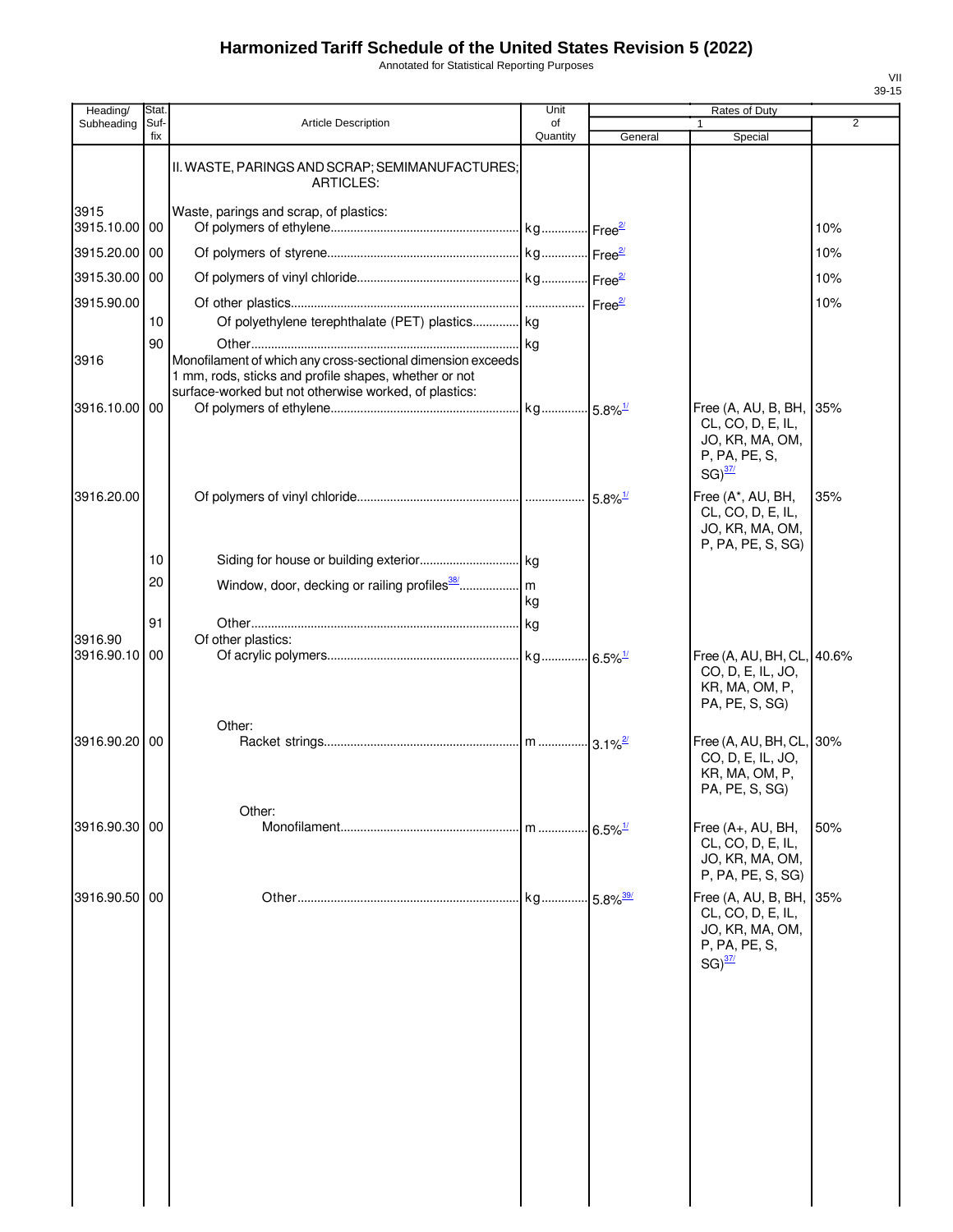Annotated for Statistical Reporting Purposes

| Heading/        | Stat.       |                                                                                                                                                                     | Unit           |         | Rates of Duty                                                                                               |                |
|-----------------|-------------|---------------------------------------------------------------------------------------------------------------------------------------------------------------------|----------------|---------|-------------------------------------------------------------------------------------------------------------|----------------|
| Subheading      | Suf-<br>fix | Article Description                                                                                                                                                 | of<br>Quantity | General | 1<br>Special                                                                                                | $\overline{2}$ |
| 3917<br>3917.10 |             | Tubes, pipes and hoses and fittings therefor (for example,<br>joints, elbows, flanges), of plastics:<br>Artificial guts (sausage casings) of hardened protein or of |                |         |                                                                                                             |                |
| 3917.10.10 00   |             | cellulosic plastics materials:                                                                                                                                      |                |         | Free (A, AU, BH, CL, 60%<br>CO, D, E, IL, JO,<br>KR, MA, OM, P,<br>PA, PE, S, SG)                           |                |
| 3917.10.60 00   |             | Other:                                                                                                                                                              |                |         |                                                                                                             | 40%            |
| 3917.10.90 00   |             |                                                                                                                                                                     |                |         | Free (A, AU, BH, CL, 40%<br>CO, D, E, IL, JO,<br>KR, MA, OM, P,<br>PA, PE, S, SG)                           |                |
| 3917.21.00 00   |             | Tubes, pipes and hoses, rigid:                                                                                                                                      |                |         | Free (A, AU, B, BH, 25%<br>C, CL, CO, D, E, IL,<br>JO, KR, MA, OM,<br>P, PA, PE, S,<br>$SG)$ <sup>40/</sup> |                |
| 3917.22.00 00   |             |                                                                                                                                                                     |                |         | Free (A, AU, B, BH, 25%<br>C, CL, CO, D, E, IL,<br>JO, KR, MA, OM,<br>P, PA, PE, S,<br>$SG)$ <sup>40/</sup> |                |
| 3917.23.00 00   |             |                                                                                                                                                                     |                |         | Free (A, AU, B, BH, 25%<br>C, CL, CO, D, E, IL,<br>JO, KR, MA, OM,<br>P, PA, PE, S,<br>$SG)$ <sup>40/</sup> |                |
| 3917.29.00      |             |                                                                                                                                                                     |                |         | Free (A, AU, B, BH, 25%<br>C, CL, CO, D, E, IL,<br>JO, KR, MA, OM,<br>P, PA, PE, S,<br>$SG)$ <sup>40/</sup> |                |
|                 | 50          |                                                                                                                                                                     | thousand<br>kg |         |                                                                                                             |                |
|                 | 90          | Other <sup>41/</sup>                                                                                                                                                | . I kg         |         |                                                                                                             |                |
|                 |             |                                                                                                                                                                     |                |         |                                                                                                             |                |
|                 |             |                                                                                                                                                                     |                |         |                                                                                                             |                |
|                 |             |                                                                                                                                                                     |                |         |                                                                                                             |                |
|                 |             |                                                                                                                                                                     |                |         |                                                                                                             |                |
|                 |             |                                                                                                                                                                     |                |         |                                                                                                             |                |
|                 |             |                                                                                                                                                                     |                |         |                                                                                                             |                |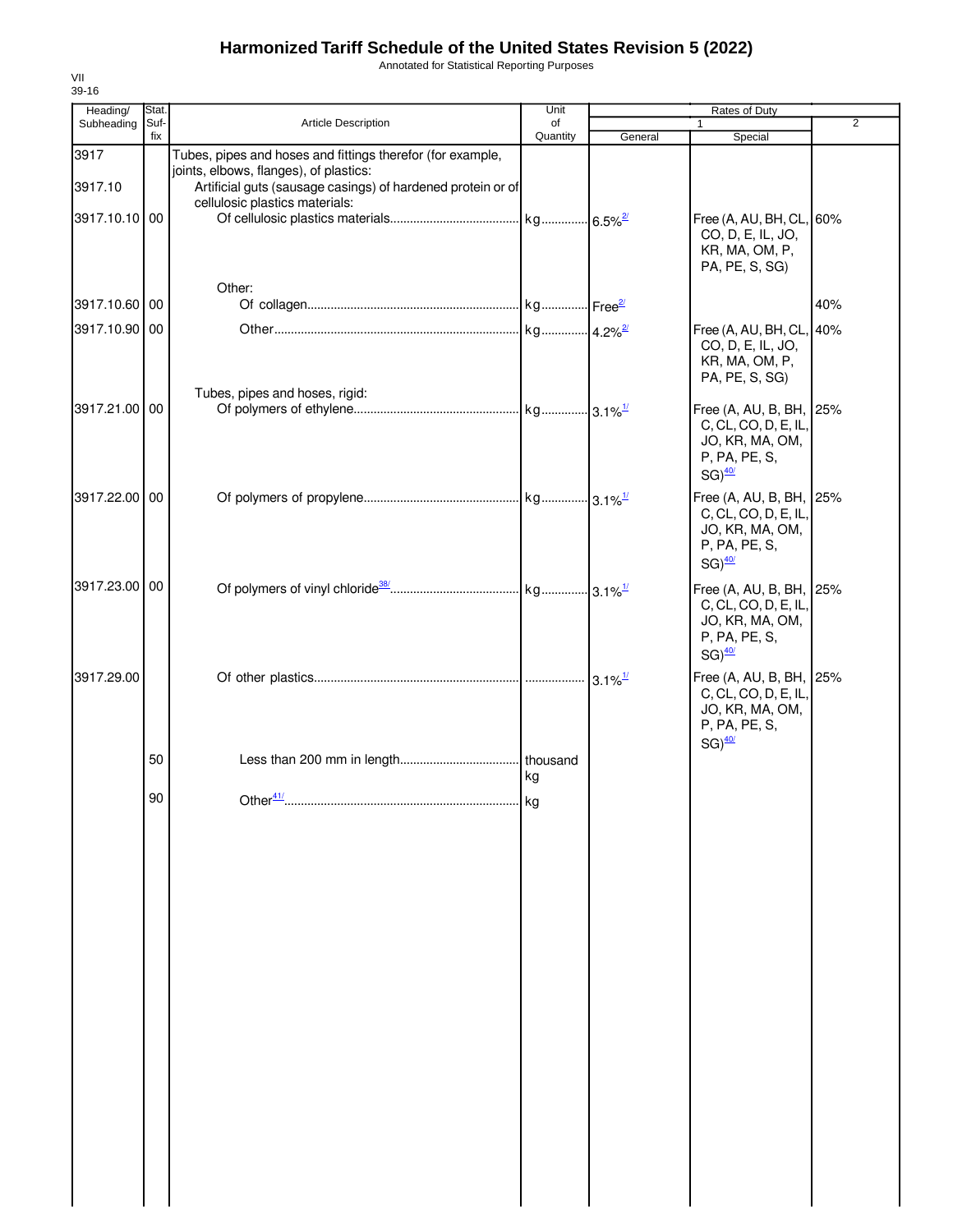Annotated for Statistical Reporting Purposes

| Heading/      | Stat.       |                                                                                                                                              | Unit                  |                        | Rates of Duty                                                                                               |   |
|---------------|-------------|----------------------------------------------------------------------------------------------------------------------------------------------|-----------------------|------------------------|-------------------------------------------------------------------------------------------------------------|---|
| Subheading    | Suf-<br>fix | Article Description                                                                                                                          | of<br>Quantity        | General                | Special                                                                                                     | 2 |
| 3917 (con.)   |             | Tubes, pipes and hoses and fittings therefor (for example,<br>joints, elbows, flanges), of plastics: (con.)<br>Other tubes, pipes and hoses: |                       |                        |                                                                                                             |   |
| 3917.31.00 00 |             | Flexible tubes, pipes and hoses, having a minimum                                                                                            | kg 3.1% <sup>1/</sup> |                        | Free (A, AU, B, BH, 25%<br>C, CL, CO, D, E, IL,<br>JO, KR, MA, OM,<br>P, PA, PE, S,                         |   |
| 3917.32.00    |             | Other, not reinforced or otherwise combined with other                                                                                       |                       |                        | $SG)$ <sup>40/</sup><br>Free (A*, AU, B, BH, 25%<br>CL, CO, D, E, IL,<br>JO, KR, MA, OM,                    |   |
|               | 10          |                                                                                                                                              |                       |                        | P, PA, PE, S, SG)                                                                                           |   |
|               | 20          |                                                                                                                                              |                       |                        |                                                                                                             |   |
|               |             |                                                                                                                                              |                       |                        |                                                                                                             |   |
| 3917.33.00    | 50<br>00    | Other, not reinforced or otherwise combined with other                                                                                       |                       |                        |                                                                                                             |   |
|               |             |                                                                                                                                              |                       |                        | Free (A, AU, B, BH, 25%<br>C, CL, CO, D, E, IL,<br>JO, KR, MA, OM,<br>P, PA, PE, S,<br>$SG)$ <sup>40/</sup> |   |
| 3917.39.00    |             |                                                                                                                                              |                       | $3.1\%$ <sup>2/</sup>  | Free (A*, AU, B, BH, 25%<br>C, CL, CO, D, E, IL,<br>JO, KR, MA, OM,<br>P, PA, PE, S,                        |   |
|               | 10          |                                                                                                                                              |                       |                        | $SG)$ <sup>40/</sup>                                                                                        |   |
|               |             | Other:                                                                                                                                       |                       |                        |                                                                                                             |   |
|               | 20          |                                                                                                                                              |                       |                        |                                                                                                             |   |
|               | 50          |                                                                                                                                              |                       |                        |                                                                                                             |   |
| 3917.40.00    | 10          | For brake hoses for the vehicles of subheadings<br>8701.21, 8701.22, 8701.23, 8701.24 or 8701.29 or                                          |                       | $5.3\%$ <sup>44/</sup> | Free (A, AU, B, BH, 80%<br>C, CL, CO, D, E, IL,<br>JO, KR, MA, OM,<br>P, PA, PE, S,<br>$SG)$ <sup>40/</sup> |   |
|               |             | headings 8702, 8703, 8704, 8705 or 8711                                                                                                      | kg.                   |                        |                                                                                                             |   |
|               | 90          |                                                                                                                                              | kg                    |                        |                                                                                                             |   |
|               |             |                                                                                                                                              |                       |                        |                                                                                                             |   |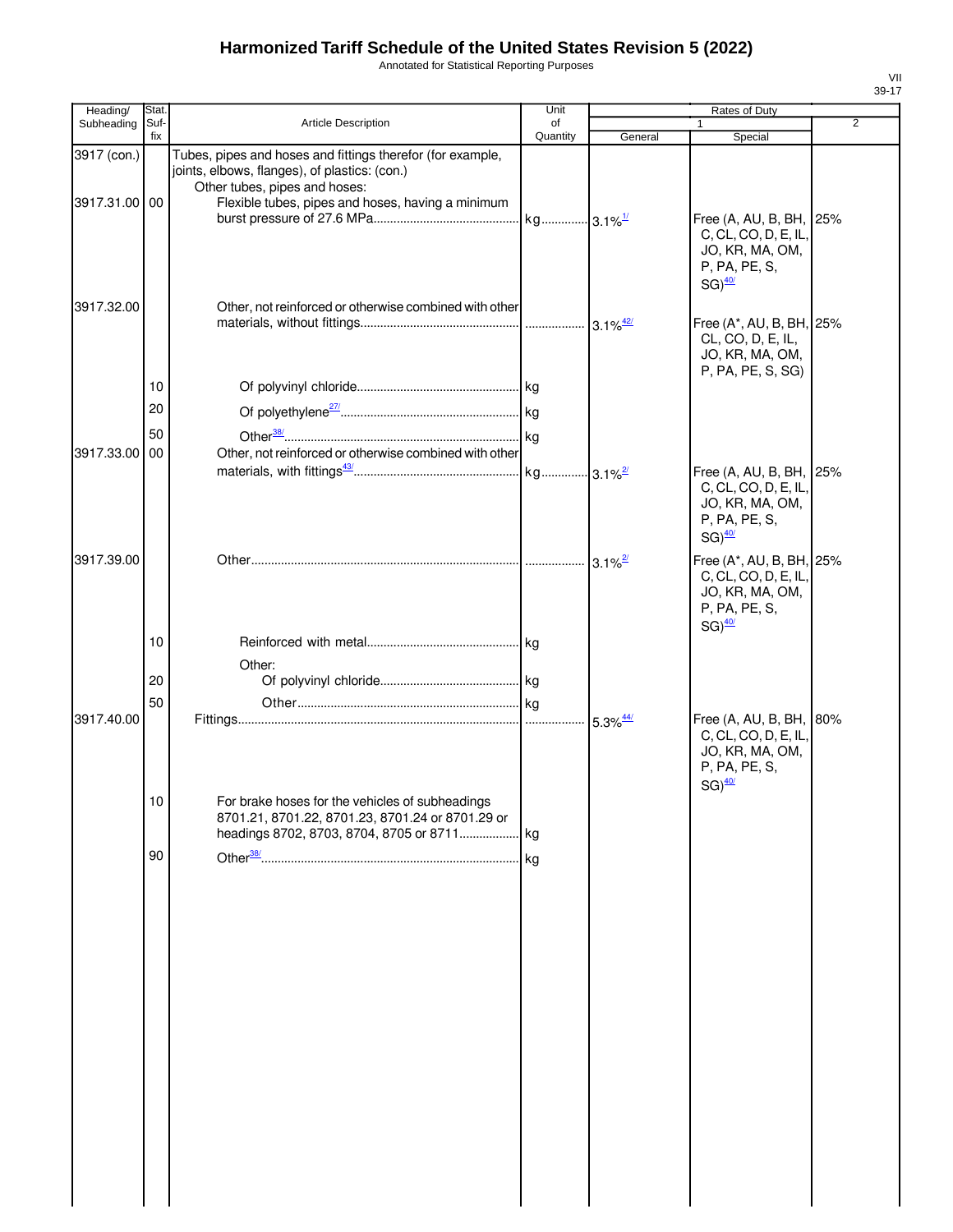Annotated for Statistical Reporting Purposes

| Heading/      | Stat.       |                                                                                                                                                                                 | Unit            |                       | Rates of Duty                                                                     |                |
|---------------|-------------|---------------------------------------------------------------------------------------------------------------------------------------------------------------------------------|-----------------|-----------------------|-----------------------------------------------------------------------------------|----------------|
| Subheading    | Suf-<br>fix | Article Description                                                                                                                                                             | of              |                       |                                                                                   | $\overline{2}$ |
| 3918          |             | Floor coverings of plastics, whether or not self-adhesive, in<br>rolls or in the form of tiles; wall or ceiling coverings of plastics,<br>as defined in note 9 to this chapter: | Quantity        | General               | Special                                                                           |                |
| 3918.10       |             | Of polymers of vinyl chloride:                                                                                                                                                  |                 |                       |                                                                                   |                |
| 3918.10.10    |             | Floor coverings:                                                                                                                                                                |                 |                       | Free (A, AU, BH, CL, 40%                                                          |                |
|               |             |                                                                                                                                                                                 |                 |                       | CO, D, E, IL, JO,<br>KR, MA, OM, P,<br>PA, PE, S, SG)                             |                |
|               | 20          | Vinyl tile consisting of a rigid solid polymer                                                                                                                                  | m <sup>2</sup>  |                       |                                                                                   |                |
|               | 30          | Vinyl tile consisting of a rigid expanded<br>polymer core of a kind described in statistical                                                                                    |                 |                       |                                                                                   |                |
|               | 40<br>00    |                                                                                                                                                                                 | $\mathsf{Im}^2$ | $5.3\%$ <sup>2/</sup> | Free (A, AU, B, BH, 40%                                                           |                |
| 3918.10.20    |             |                                                                                                                                                                                 |                 |                       | CL, CO, D, E, IL,<br>JO, KR, MA, OM,<br>P, PA, PE, S, SG)                         |                |
|               |             | Wall or ceiling coverings:<br>With a backing of textile fibers:<br>With a backing of man-made fibers:                                                                           |                 |                       |                                                                                   |                |
| 3918.10.31    |             | Over 70 percent by weight of plastics                                                                                                                                           |                 | $.  4.2\%^{27}$       | Free (A, AU, BH, CL, 25%<br>CO, D, E, IL, JO,<br>KR, MA, OM, P,<br>PA, PE, S, SG) |                |
|               | 10          |                                                                                                                                                                                 |                 |                       |                                                                                   |                |
| 3918.10.32    | 50          |                                                                                                                                                                                 |                 | $6.5\%$ <sup>2/</sup> | Free (A+, AU, BH,                                                                 | 84.5%          |
|               |             |                                                                                                                                                                                 |                 |                       | CL, CO, D, E, IL,<br>JO, KR, MA, OM,<br>P, PA, PE, S, SG)                         |                |
|               | 10          |                                                                                                                                                                                 | $\mathsf{Im}^2$ |                       |                                                                                   |                |
| 3918.10.40    | 50          |                                                                                                                                                                                 | m <sup>2</sup>  | $5.3\%$ <sup>2/</sup> | Free (A+, AU, BH,                                                                 | 40%            |
|               |             |                                                                                                                                                                                 |                 |                       | CL, CO, D, E, IL,<br>JO, KR, MA, OM,<br>P, PA, PE, S, SG)                         |                |
|               | 10          |                                                                                                                                                                                 |                 |                       |                                                                                   |                |
| 3918.10.50 00 | 50          |                                                                                                                                                                                 | 1m<br>$m2$ .    | $4.2\%$ <sup>2/</sup> | Free (A, AU, BH, CL, 25%                                                          |                |
|               |             |                                                                                                                                                                                 |                 |                       | CO, D, E, IL, JO,<br>KR, MA, OM, P,<br>PA, PE, S, SG)                             |                |
|               |             |                                                                                                                                                                                 |                 |                       |                                                                                   |                |
|               |             |                                                                                                                                                                                 |                 |                       |                                                                                   |                |
|               |             |                                                                                                                                                                                 |                 |                       |                                                                                   |                |
|               |             |                                                                                                                                                                                 |                 |                       |                                                                                   |                |
|               |             |                                                                                                                                                                                 |                 |                       |                                                                                   |                |
|               |             |                                                                                                                                                                                 |                 |                       |                                                                                   |                |
|               |             |                                                                                                                                                                                 |                 |                       |                                                                                   |                |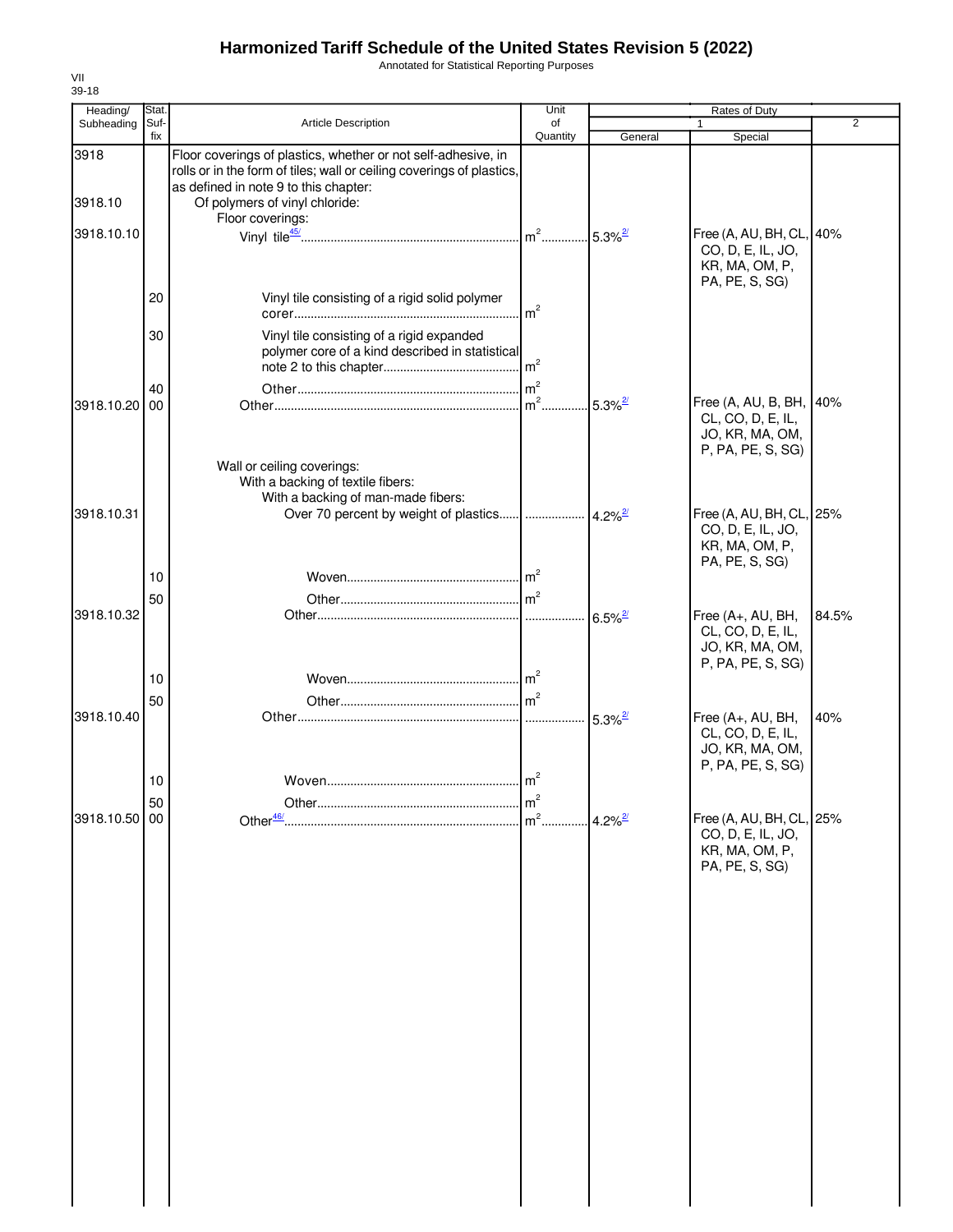Annotated for Statistical Reporting Purposes

| Heading/                      | Stat. |                                                                                                                                                                                                                             | Unit                              |                       | Rates of Duty                                                                     |                |
|-------------------------------|-------|-----------------------------------------------------------------------------------------------------------------------------------------------------------------------------------------------------------------------------|-----------------------------------|-----------------------|-----------------------------------------------------------------------------------|----------------|
| Subheading                    | Suf-  | Article Description                                                                                                                                                                                                         | of                                |                       | $\mathbf{1}$                                                                      | $\overline{2}$ |
| 3918 (con.)                   | fix   | Floor coverings of plastics, whether or not self-adhesive, in<br>rolls or in the form of tiles; wall or ceiling coverings of plastics,<br>as defined in note 9 to this chapter: (con.)                                      | Quantity                          | General               | Special                                                                           |                |
| 3918.90<br>3918.90.10 00      |       | Of other plastics:                                                                                                                                                                                                          | m <sup>2</sup> 5.3% <sup>2/</sup> |                       | Free (A, AU, B, BH, 40%<br>CL, CO, D, E, IL,<br>JO, KR, MA, OM,                   |                |
| 3918.90.20 00                 |       | Wall or ceiling coverings:<br>With a backing of textile fibers:                                                                                                                                                             |                                   |                       | P, PA, PE, S, SG)<br>Free (A+, AU, BH,                                            | 84.5%          |
|                               |       |                                                                                                                                                                                                                             |                                   |                       | CL, CO, D, E, IL,<br>JO, KR, MA, OM,<br>P, PA, PE, S, SG)                         |                |
| 3918.90.30 00                 |       |                                                                                                                                                                                                                             |                                   | $5.3\%$ <sup>2/</sup> | Free (A+, AU, BH,<br>CL, CO, D, E, IL,<br>JO, KR, MA, OM,<br>P, PA, PE, S, SG)    | 40%            |
| 3918.90.50 00                 |       |                                                                                                                                                                                                                             | $m^2$                             | $4.2\%$ <sup>2/</sup> | Free (A, AU, BH, CL, 25%<br>CO, D, E, IL, JO,<br>KR, MA, OM, P,<br>PA, PE, S, SG) |                |
| 3919<br>3919.10<br>3919.10.10 |       | Self-adhesive plates, sheets, film, foil, tape, strip and other flat<br>shapes, of plastics, whether or not in rolls:<br>In rolls of a width not exceeding 20 cm:<br>Having a light-reflecting surface produced in whole or |                                   |                       |                                                                                   |                |
|                               |       |                                                                                                                                                                                                                             |                                   |                       | Free (A, AU, BH, CL, 50%<br>CO, D, E, IL, JO,<br>KR, MA, OM, P,<br>PA, PE, S, SG) |                |
|                               | 10    |                                                                                                                                                                                                                             | m <sup>2</sup><br>kg              |                       |                                                                                   |                |
|                               | 50    |                                                                                                                                                                                                                             | kg                                |                       |                                                                                   |                |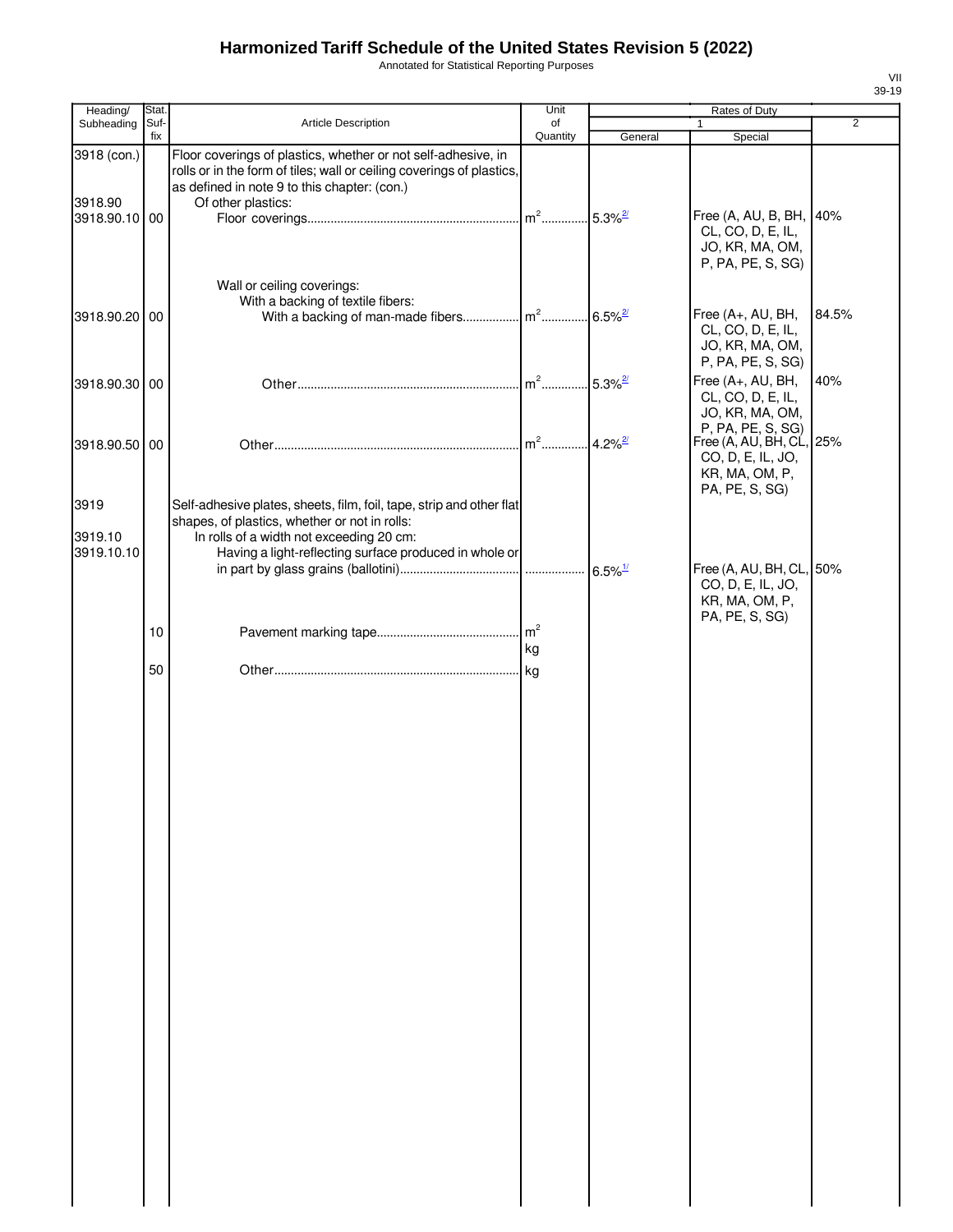Annotated for Statistical Reporting Purposes

| Heading/               | Stat.       |                                                                                                                                                                                 | Unit                  | Rates of Duty         |                                                                                   |                |
|------------------------|-------------|---------------------------------------------------------------------------------------------------------------------------------------------------------------------------------|-----------------------|-----------------------|-----------------------------------------------------------------------------------|----------------|
| Subheading             | Suf-<br>fix | Article Description                                                                                                                                                             | of<br>Quantity        | General               | 1<br>Special                                                                      | $\overline{2}$ |
| 3919 (con.)<br>3919.10 |             | Self-adhesive plates, sheets, film, foil, tape, strip and other flat<br>shapes, of plastics, whether or not in rolls: (con.)<br>In rolls of a width not exceeding 20 cm: (con.) |                       |                       |                                                                                   |                |
| (con.)<br>3919.10.20   |             |                                                                                                                                                                                 |                       | $5.8\%$ <sup>1/</sup> | Free (A, AU, BH, CL, 40%<br>CO, D, E, IL, JO,<br>KR, MA, OM, P,<br>PA, PE, S, SG) |                |
|                        | 10          |                                                                                                                                                                                 | kg                    |                       |                                                                                   |                |
|                        | 20          |                                                                                                                                                                                 | $\mathsf{m}^2$<br>kg  |                       |                                                                                   |                |
|                        |             | Other:<br>Transparent tape, not exceeding 55 m in<br>length:                                                                                                                    |                       |                       |                                                                                   |                |
|                        | 30          | Not exceeding 5 cm in width47/                                                                                                                                                  | m <sup>2</sup><br>kg  |                       |                                                                                   |                |
|                        | 40          |                                                                                                                                                                                 | m <sup>2</sup>        |                       |                                                                                   |                |
|                        | 55          |                                                                                                                                                                                 | kg<br>$\mathsf{m}^2$  |                       |                                                                                   |                |
|                        |             |                                                                                                                                                                                 | kg                    |                       |                                                                                   |                |
| 3919.90<br>3919.90.10  | $00\,$      | Other:<br>Having a light-reflecting surface produced in whole or                                                                                                                |                       |                       |                                                                                   |                |
|                        |             |                                                                                                                                                                                 |                       |                       | Free (A, AU, BH, CL, 50%<br>CO, D, E, IL, JO,<br>KR, MA, OM, P,<br>PA, PE, S, SG) |                |
| 3919.90.50             |             |                                                                                                                                                                                 |                       | $5.8\%$ <sup>1/</sup> | Free (A, AU, BH, CL, 40%<br>CO, D, E, IL, JO,<br>KR, MA, OM, P,<br>PA, PE, S, SG) |                |
|                        | 10          |                                                                                                                                                                                 | $\mathsf{Im}^2$<br>kg |                       |                                                                                   |                |
|                        | 20          |                                                                                                                                                                                 | m <sup>2</sup><br>kg  |                       |                                                                                   |                |
|                        | 30          |                                                                                                                                                                                 | m <sup>2</sup><br>kg  |                       |                                                                                   |                |
|                        | 40          | Transparent tape <sup>48/</sup>                                                                                                                                                 | m <sup>2</sup><br>kg  |                       |                                                                                   |                |
|                        | 60          |                                                                                                                                                                                 | m <sup>2</sup><br>kg  |                       |                                                                                   |                |
|                        |             |                                                                                                                                                                                 |                       |                       |                                                                                   |                |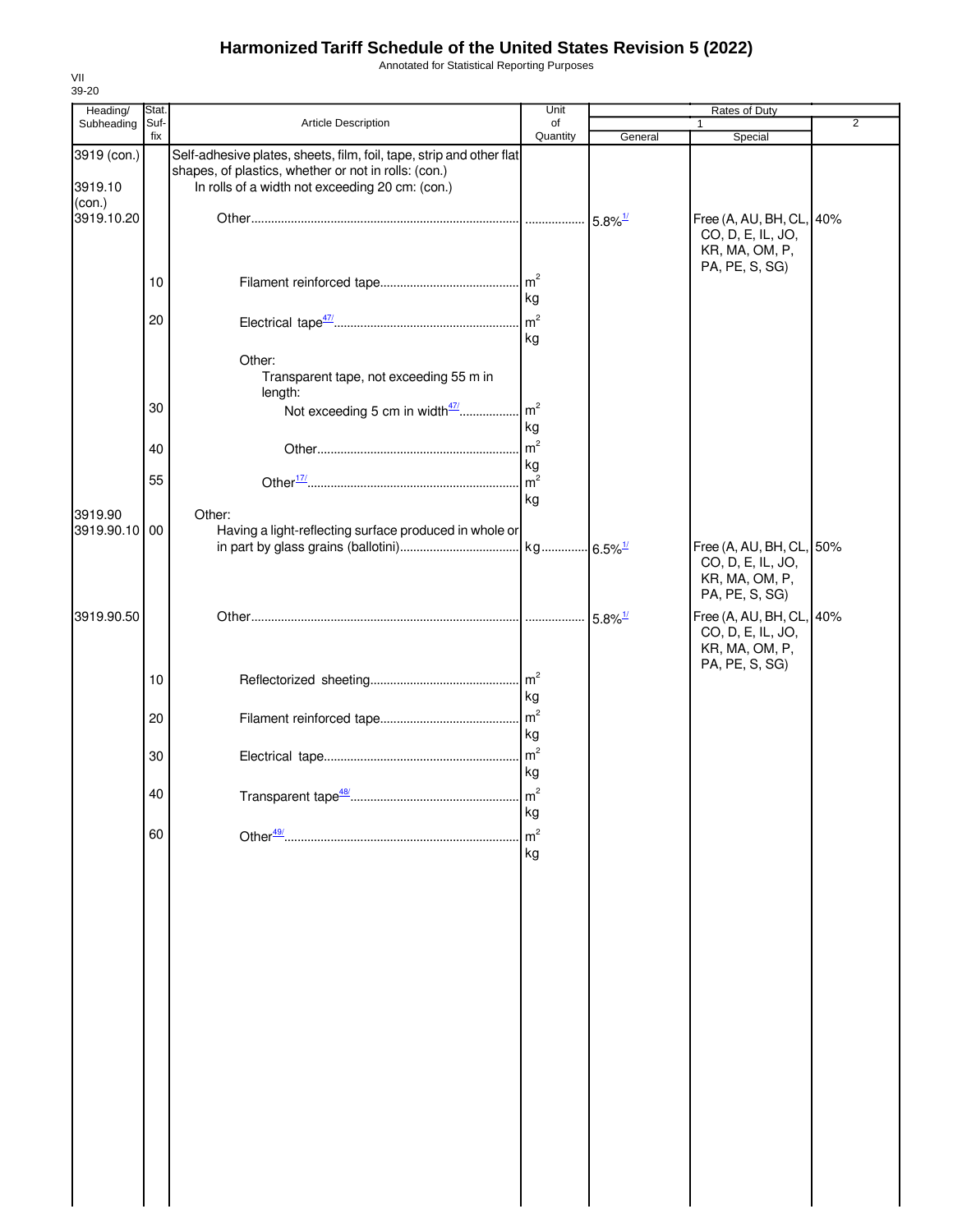Annotated for Statistical Reporting Purposes

| Heading/      | Stat. |                                                                                                                                                                 | Unit     |         | Rates of Duty                                                                     |                |
|---------------|-------|-----------------------------------------------------------------------------------------------------------------------------------------------------------------|----------|---------|-----------------------------------------------------------------------------------|----------------|
| Subheading    | Suf-  | <b>Article Description</b>                                                                                                                                      | of       |         |                                                                                   | $\overline{2}$ |
|               | fix   |                                                                                                                                                                 | Quantity | General | Special                                                                           |                |
| 3920          |       | Other plates, sheets, film, foil and strip, of plastics, noncellular<br>and not reinforced, laminated, supported or similarly combined<br>with other materials: |          |         |                                                                                   |                |
| 3920.10.00 00 |       |                                                                                                                                                                 |          |         | Free (A*, AU, BH,<br>CL, CO, D, E, IL,<br>JO, KR, MA, OM,<br>P, PA, PE, S, SG)    | 25%            |
| 3920.20.00    |       |                                                                                                                                                                 |          |         | Free (A*, AU, BH,<br>CL, CO, D, E, IL,<br>JO, KR, MA, OM,<br>P, PA, PE, S, SG)    | 25%            |
|               | 15    | Strip put up in packaging for use as decorative or                                                                                                              |          |         |                                                                                   |                |
|               | 20    |                                                                                                                                                                 |          |         |                                                                                   |                |
|               | 55    |                                                                                                                                                                 |          |         |                                                                                   |                |
| 3920.30.00    | 00    |                                                                                                                                                                 |          |         | Free (A, AU, BH, CL, 35%<br>CO, D, E, IL, JO,<br>KR, MA, OM, P,<br>PA, PE, S, SG) |                |
| 3920.43       |       | Of polymers of vinyl chloride:<br>Containing by weight not less than 6 percent of                                                                               |          |         |                                                                                   |                |
| 3920.43.10 00 |       | plasticizers:                                                                                                                                                   | kg       |         | Free (A*, AU, BH,<br>CL, CO, D, E, IL,<br>JO, KR, MA, OM,<br>P, PA, PE, S, SG)    | 25%            |
| 3920.43.50 00 |       |                                                                                                                                                                 |          |         | Free (A*, AU, BH,<br>CL, CO, D, E, IL,<br>JO, KR, MA, OM,<br>P, PA, PE, S, SG)    | 25%            |
| 3920.49.00 00 |       |                                                                                                                                                                 |          |         | Free (A, AU, BH, CL, 35%<br>CO, D, E, IL, JO,<br>KR, MA, OM, P,<br>PA, PE, S, SG) |                |
|               |       |                                                                                                                                                                 |          |         |                                                                                   |                |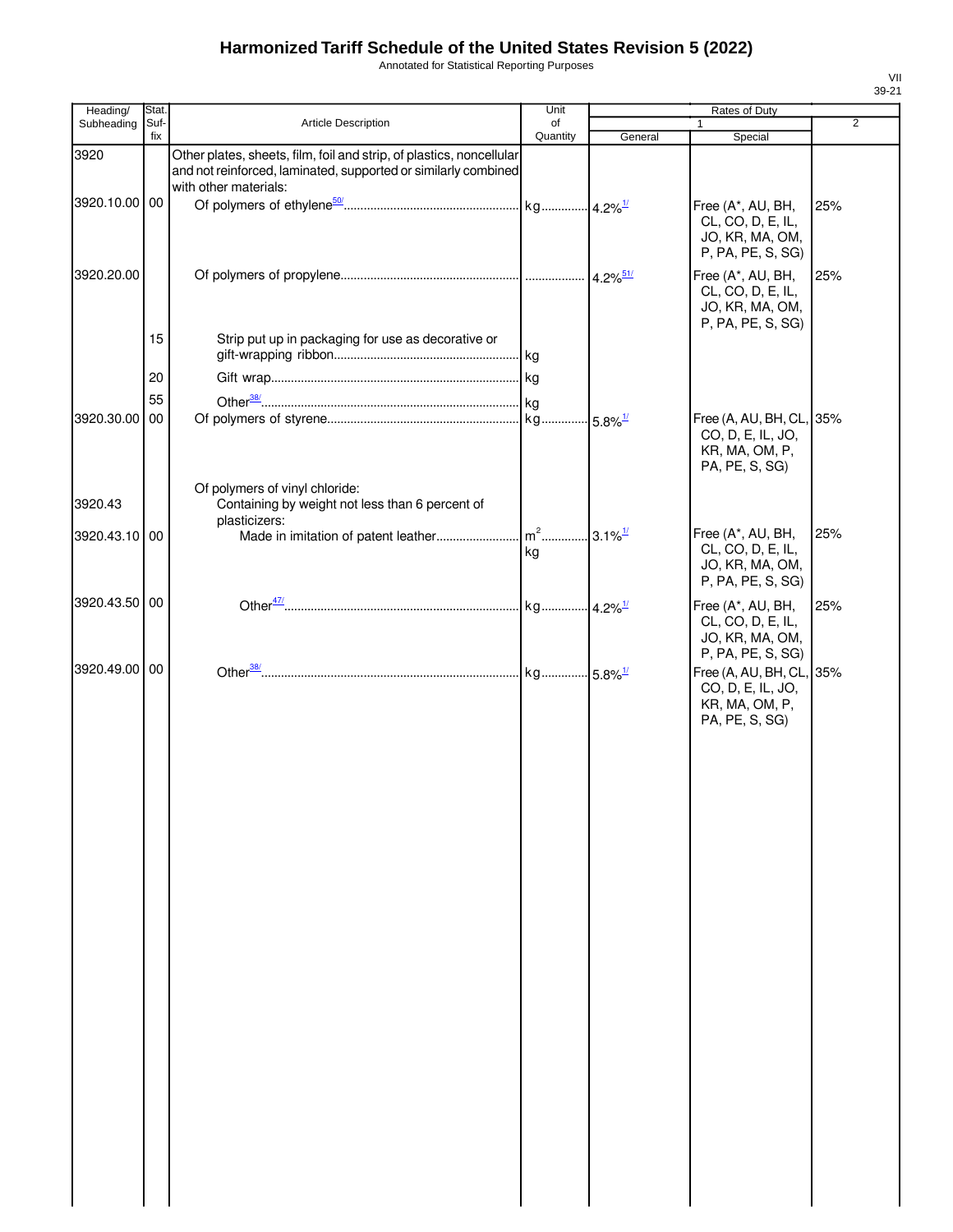Annotated for Statistical Reporting Purposes

| Heading/      | Stat. |                                                                                                                        | Unit     |                        | Rates of Duty                                                                       |                |
|---------------|-------|------------------------------------------------------------------------------------------------------------------------|----------|------------------------|-------------------------------------------------------------------------------------|----------------|
| Subheading    | Suf-  | Article Description                                                                                                    | of       |                        |                                                                                     | $\overline{2}$ |
| 3920 (con.)   | fix   | Other plates, sheets, film, foil and strip, of plastics, noncellular                                                   | Quantity | General                | Special                                                                             |                |
|               |       | and not reinforced, laminated, supported or similarly combined<br>with other materials: (con.)<br>Of acrylic polymers: |          |                        |                                                                                     |                |
| 3920.51       |       | Of poly(methyl methacrylate):                                                                                          |          |                        |                                                                                     |                |
| 3920.51.10 00 |       |                                                                                                                        |          |                        | Free (A, AU, BH, CL, 25%<br>CO, D, E, IL, JO,<br>KR, MA, OM, P,<br>PA, PE, S, SG)   |                |
| 3920.51.50    |       |                                                                                                                        |          | $6.5\%$ <sup>52/</sup> | Free (A, AU, BH, CL, 48.2%<br>CO, D, E, IL, JO,<br>KR, MA, OM, P,<br>PA, PE, S, SG) |                |
|               | 50    | Sheets, not flexible, containing flame                                                                                 |          |                        |                                                                                     |                |
|               |       |                                                                                                                        |          |                        |                                                                                     |                |
| 3920.59       | 90    | Other:                                                                                                                 |          |                        |                                                                                     |                |
| 3920.59.10 00 |       |                                                                                                                        |          |                        | Free (A, AU, BH, CL, 25%<br>CO, D, E, IL, JO,<br>KR, MA, OM, P,<br>PA, PE, S, SG)   |                |
|               |       | Other:                                                                                                                 |          |                        |                                                                                     |                |
| 3920.59.40 00 |       | Transparent sheeting containing 30 percent                                                                             |          |                        |                                                                                     | 51.7%          |
| 3920.59.80 00 |       |                                                                                                                        |          |                        | Free (A, AU, BH, CL, 51.7%                                                          |                |
|               |       |                                                                                                                        |          |                        | CO, D, E, IL, JO,<br>KR, MA, OM, P,<br>PA, PE, S, SG)                               |                |
|               |       |                                                                                                                        |          |                        |                                                                                     |                |
|               |       |                                                                                                                        |          |                        |                                                                                     |                |
|               |       |                                                                                                                        |          |                        |                                                                                     |                |
|               |       |                                                                                                                        |          |                        |                                                                                     |                |
|               |       |                                                                                                                        |          |                        |                                                                                     |                |
|               |       |                                                                                                                        |          |                        |                                                                                     |                |
|               |       |                                                                                                                        |          |                        |                                                                                     |                |
|               |       |                                                                                                                        |          |                        |                                                                                     |                |
|               |       |                                                                                                                        |          |                        |                                                                                     |                |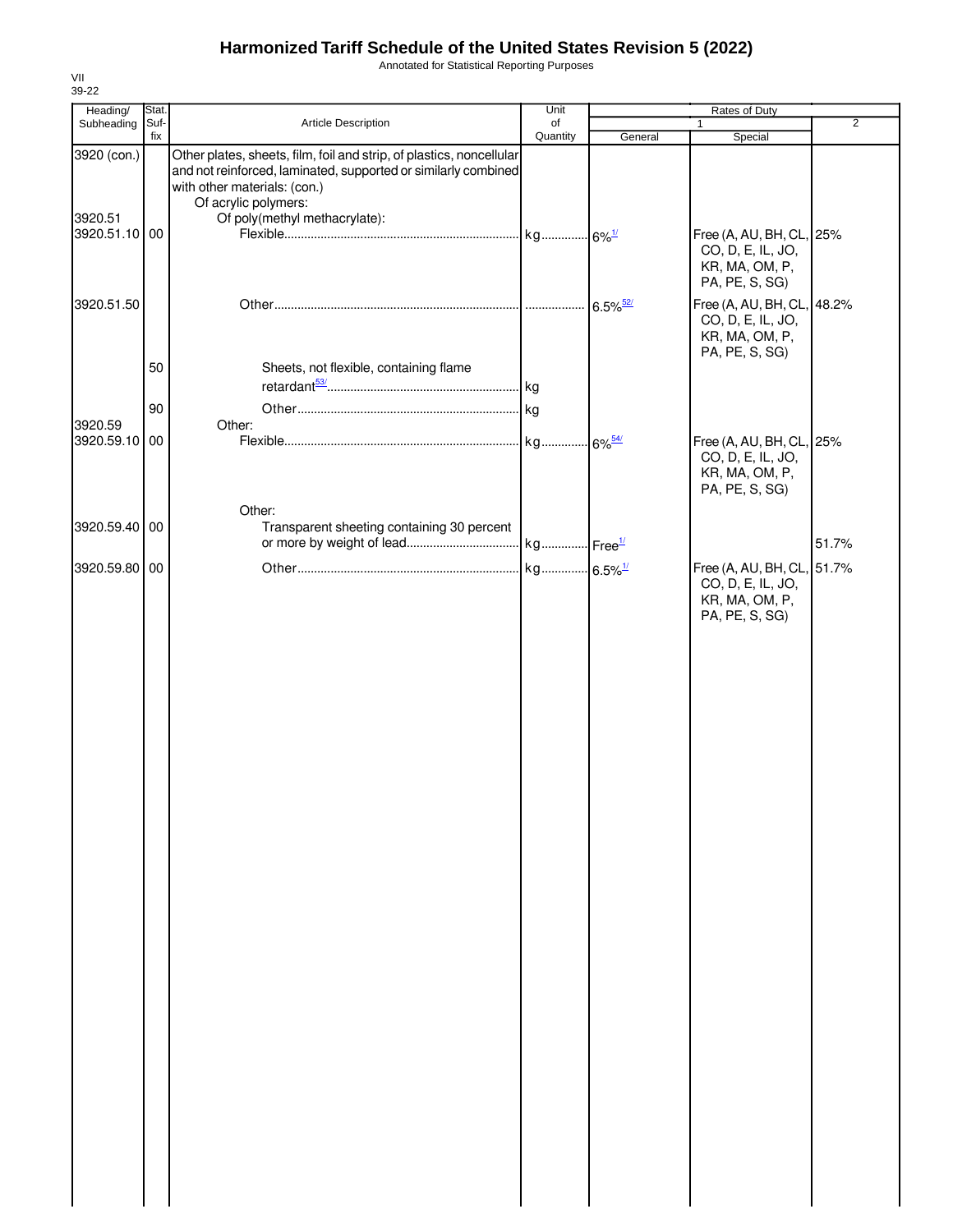Annotated for Statistical Reporting Purposes

| Heading/      | Stat.       |                                                                                                                                                                                                                                      | Unit                  |         | Rates of Duty                                                                     |                |
|---------------|-------------|--------------------------------------------------------------------------------------------------------------------------------------------------------------------------------------------------------------------------------------|-----------------------|---------|-----------------------------------------------------------------------------------|----------------|
| Subheading    | Suf-<br>fix | Article Description                                                                                                                                                                                                                  | of<br>Quantity        |         |                                                                                   | $\overline{2}$ |
| 3920 (con.)   |             | Other plates, sheets, film, foil and strip, of plastics, noncellular<br>and not reinforced, laminated, supported or similarly combined<br>with other materials: (con.)<br>Of polycarbonates, alkyd resins, polyallyl esters or other |                       | General | Special                                                                           |                |
| 3920.61.00 00 |             | polyesters:                                                                                                                                                                                                                          |                       |         | Free (A, AU, BH, CL, 35%<br>CO, D, E, IL, JO,<br>KR, MA, OM, P,<br>PA, PE, S, SG) |                |
| 3920.62.00    |             |                                                                                                                                                                                                                                      |                       |         | Free (A*, AU, BH,<br>CL, CO, D, E, IL,<br>JO, KR, MA, OM,<br>P, PA, PE, S, SG)    | 25%            |
|               |             | Metallized PET film:                                                                                                                                                                                                                 |                       |         |                                                                                   |                |
|               | 20          |                                                                                                                                                                                                                                      |                       |         |                                                                                   |                |
|               | 50<br>90    |                                                                                                                                                                                                                                      |                       |         |                                                                                   |                |
| 3920.63       |             | Of unsaturated polyesters:                                                                                                                                                                                                           |                       |         |                                                                                   |                |
| 3920.63.10    | 00          |                                                                                                                                                                                                                                      |                       |         | Free (A, AU, BH, CL, 25%<br>CO, D, E, IL, JO,<br>KR, MA, OM, P,<br>PA, PE, S, SG) |                |
| 3920.63.20 00 |             |                                                                                                                                                                                                                                      | kg 5.8% <sup>1/</sup> |         | Free (A, AU, BH, CL, 35%<br>CO, D, E, IL, JO,<br>KR, MA, OM, P,<br>PA, PE, S, SG) |                |
| 3920.69.00 00 |             |                                                                                                                                                                                                                                      |                       |         | Free (A*, AU, BH,<br>CL, CO, D, E, IL,<br>JO, KR, MA, OM,<br>P, PA, PE, S, SG)    | 25%            |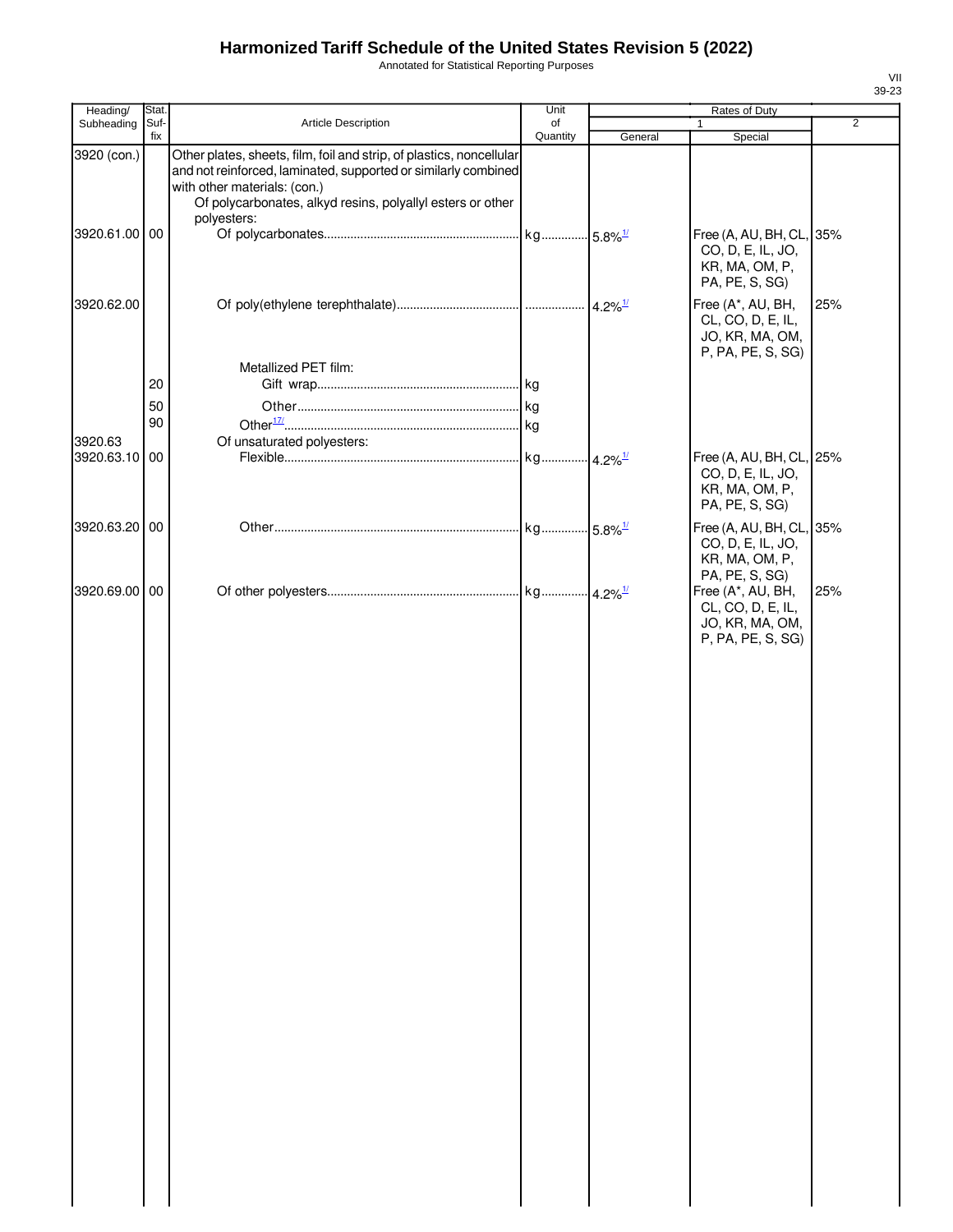Annotated for Statistical Reporting Purposes

| Heading/                 | Stat. |                                                                                                | Unit     | Rates of Duty |                                                                                     |                |
|--------------------------|-------|------------------------------------------------------------------------------------------------|----------|---------------|-------------------------------------------------------------------------------------|----------------|
| Subheading               | Suf-  | Article Description                                                                            | of       |               | 1                                                                                   | $\overline{2}$ |
| 3920 (con.)              | fix   | Other plates, sheets, film, foil and strip, of plastics, noncellular                           | Quantity | General       | Special                                                                             |                |
|                          |       | and not reinforced, laminated, supported or similarly combined<br>with other materials: (con.) |          |               |                                                                                     |                |
| 3920.71.00 00            |       | Of cellulose or its chemical derivatives:                                                      |          |               | Free (A, AU, BH, CL, 45%<br>CO, D, E, IL, JO,<br>KR, MA, OM, P,                     |                |
| 3920.73.00 00            |       |                                                                                                |          |               | PA, PE, S, SG)<br>Free (A, AU, BH, CL, 30.5%<br>CO, D, E, IL, JO,<br>KR, MA, OM, P, |                |
| 3920.79<br>3920.79.05 00 |       | Of other cellulose derivatives:                                                                |          |               | PA, PE, S, SG)<br>Free (A, AU, BH, CL, 30%<br>CO, D, E, IL, JO,<br>KR, MA, OM, P,   |                |
| 3920.79.10 00            |       | Other:<br>Film, strip and sheets, not over 0.076 mm in                                         |          |               | PA, PE, S, SG)<br>Free (A, AU, BH, CL, 45%                                          |                |
|                          |       |                                                                                                |          |               | CO, D, E, IL, JO,<br>KR, MA, OM, P,<br>PA, PE, S, SG)                               |                |
| 3920.79.50 00            |       |                                                                                                |          |               | Free (A, AU, BH, CL, 28.5%<br>CO, D, E, IL, JO,<br>KR, MA, OM, P,<br>PA, PE, S, SG) |                |
|                          |       |                                                                                                |          |               |                                                                                     |                |
|                          |       |                                                                                                |          |               |                                                                                     |                |
|                          |       |                                                                                                |          |               |                                                                                     |                |
|                          |       |                                                                                                |          |               |                                                                                     |                |
|                          |       |                                                                                                |          |               |                                                                                     |                |
|                          |       |                                                                                                |          |               |                                                                                     |                |
|                          |       |                                                                                                |          |               |                                                                                     |                |
|                          |       |                                                                                                |          |               |                                                                                     |                |
|                          |       |                                                                                                |          |               |                                                                                     |                |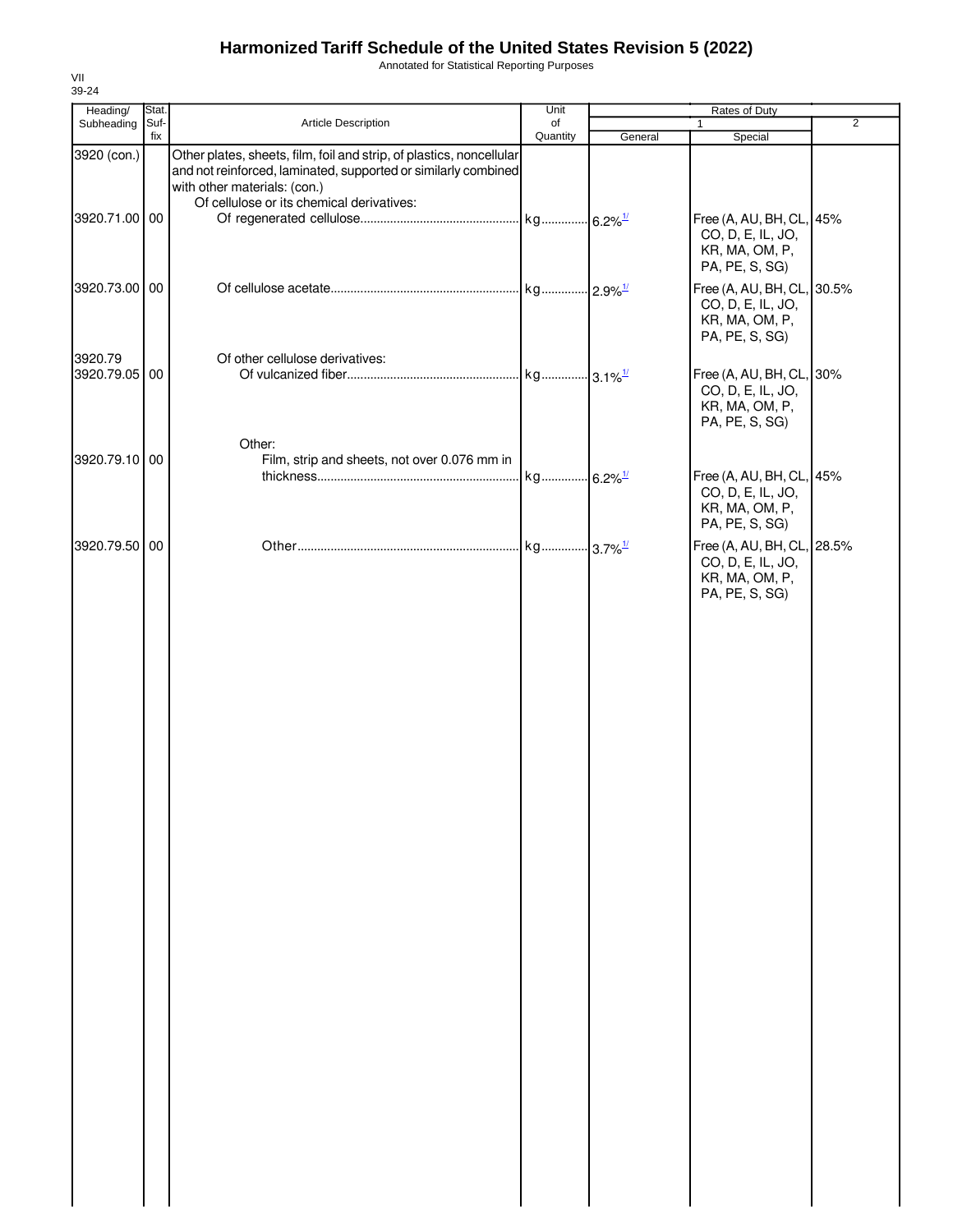Annotated for Statistical Reporting Purposes

| Heading/      | Stat.       |                                                                                                                                                                                              | Unit           |         | Rates of Duty                                                                                   |                |
|---------------|-------------|----------------------------------------------------------------------------------------------------------------------------------------------------------------------------------------------|----------------|---------|-------------------------------------------------------------------------------------------------|----------------|
| Subheading    | Suf-<br>fix | Article Description                                                                                                                                                                          | of<br>Quantity | General | 1<br>Special                                                                                    | $\overline{2}$ |
| 3920 (con.)   |             | Other plates, sheets, film, foil and strip, of plastics, noncellular<br>and not reinforced, laminated, supported or similarly combined<br>with other materials: (con.)<br>Of other plastics: |                |         |                                                                                                 |                |
| 3920.91.00 00 |             |                                                                                                                                                                                              |                |         | Free (A, AU, BH, CL, 25%<br>CO, D, E, IL, JO,<br>KR, MA, OM, P,<br>PA, PE, S, SG)               |                |
| 3920.92.00 00 |             |                                                                                                                                                                                              |                |         | Free (A*, AU, BH,<br>CL, CO, D, E, IL,<br>JO, KR, MA, OM,<br>P, PA, PE, S, SG)                  | 25%            |
| 3920.93.00 00 |             |                                                                                                                                                                                              |                |         | Free (A, AU, BH, CL, 35%<br>CO, D, E, IL, JO,<br>KR, MA, OM, P,<br>PA, PE, S, SG)               |                |
| 3920.94.00 00 |             |                                                                                                                                                                                              |                |         | Free (A, AU, BH, CL, 35%<br>CO, D, E, IL, JO,<br>KR, MA, OM, P,<br>PA, PE, S, SG)               |                |
| 3920.99       |             | Of other plastics:<br>Film, strip and sheets, all the foregoing which are<br>flexible:                                                                                                       |                |         |                                                                                                 |                |
| 3920.99.10 00 |             | Over 0.152 mm in thickness, and not in                                                                                                                                                       |                |         | Free (A, AU, BH, CL,<br>CO, D, E, IL, JO,<br>KR, MA, OM, P,<br>PA, PE, S, SG)                   | 25%            |
| 3920.99.20 00 |             |                                                                                                                                                                                              |                |         | Free (A, AU, BH, CL, 25%<br>CO, D, E, IL, JO,<br>KR, MA, OM, P,                                 |                |
| 3920.99.50 00 |             |                                                                                                                                                                                              |                |         | PA, PE, S, SG)<br>Free (A, AU, BH, CL,<br>CO, D, E, IL, JO,<br>KR, MA, OM, P,<br>PA, PE, S, SG) | 35%            |
|               |             |                                                                                                                                                                                              |                |         |                                                                                                 |                |
|               |             |                                                                                                                                                                                              |                |         |                                                                                                 |                |
|               |             |                                                                                                                                                                                              |                |         |                                                                                                 |                |
|               |             |                                                                                                                                                                                              |                |         |                                                                                                 |                |
|               |             |                                                                                                                                                                                              |                |         |                                                                                                 |                |
|               |             |                                                                                                                                                                                              |                |         |                                                                                                 |                |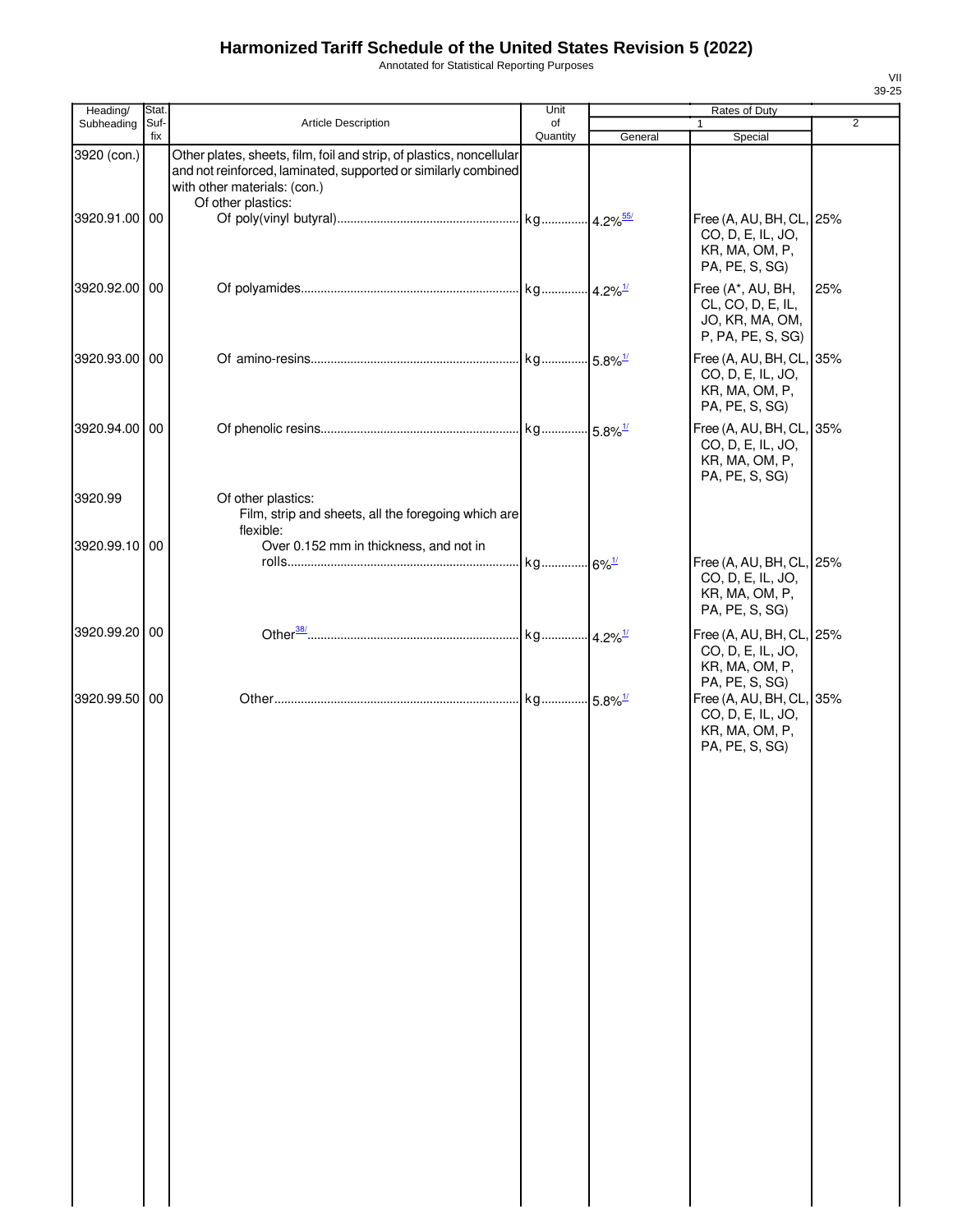Annotated for Statistical Reporting Purposes

| Heading/      | Stat. |                                                                               | Unit           |                       | Rates of Duty              |                |
|---------------|-------|-------------------------------------------------------------------------------|----------------|-----------------------|----------------------------|----------------|
| Subheading    | Suf-  | Article Description                                                           | of             |                       | $\mathbf{1}$               | $\overline{2}$ |
|               | fix   |                                                                               | Quantity       | General               | Special                    |                |
| 3921          |       | Other plates, sheets, film, foil and strip, of plastics:                      |                |                       |                            |                |
|               |       | Cellular:                                                                     |                |                       |                            |                |
| 3921.11.00 00 |       |                                                                               |                |                       | Free (A, AU, BH, CL, 80%   |                |
|               |       |                                                                               |                |                       | CO, D, E, IL, JO,          |                |
|               |       |                                                                               |                |                       | KR, MA, OM, P,             |                |
|               |       |                                                                               |                |                       | PA, PE, S, SG)             |                |
| 3921.12       |       | Of polymers of vinyl chloride:                                                |                |                       |                            |                |
|               |       | Combined with textile materials:                                              |                |                       |                            |                |
|               |       | Products with textile components in which                                     |                |                       |                            |                |
|               |       | man-made fibers predominate by weight over                                    |                |                       |                            |                |
|               |       | any other single textile fiber:                                               |                |                       |                            |                |
| 3921.12.11    | 00    | Over 70 percent by weight of plastics <sup>47</sup>                           | $m2$           | 4.2% $^{1/2}$         | Free (A*, AU, BH,          | 25%            |
|               |       |                                                                               | kg             |                       | CL, CO, D, E, IL,          |                |
|               |       |                                                                               |                |                       | JO, KR, MA, OM,            |                |
|               |       |                                                                               |                |                       | P, PA, PE, S, SG)          |                |
|               |       |                                                                               |                |                       | Free (AU, B, BH, CL, 84.5% |                |
| 3921.12.15 00 |       |                                                                               |                | $6.5\%$ <sup>1/</sup> | CO, E, IL, JO, KR,         |                |
|               |       |                                                                               | kg             |                       | MA, OM, P, PA,             |                |
|               |       |                                                                               |                |                       | PE, S, SG)                 |                |
| 3921.12.19    |       |                                                                               |                |                       |                            |                |
|               |       |                                                                               |                | $5.3\%$ <sup>1/</sup> | Free (A*, AU, B, BH, 40%   |                |
|               |       |                                                                               |                |                       | CL, D, E, IL, J, JO,       |                |
|               |       |                                                                               |                |                       | KR, MA, OM, P,             |                |
|               |       |                                                                               |                |                       | PE, S, SG)                 |                |
|               | 10    | Products with textile components in which                                     |                |                       |                            |                |
|               |       | vegetable fibers predominate by weight<br>over any other single textile fiber | m <sup>2</sup> |                       |                            |                |
|               |       |                                                                               |                |                       |                            |                |
|               |       |                                                                               | kg             |                       |                            |                |
|               | 50    |                                                                               | m <sup>2</sup> |                       |                            |                |
|               |       |                                                                               | kg             |                       |                            |                |
| 3921.12.50    | 00    |                                                                               | kg             | $6.5\%$ <sup>1/</sup> | Free (A*, AU, BH,          | 50%            |
|               |       |                                                                               |                |                       | CL, CO, D, E, IL,          |                |
|               |       |                                                                               |                |                       | JO, KR, MA, OM,            |                |
|               |       |                                                                               |                |                       | P, PA, PE, S, SG)          |                |
|               |       |                                                                               |                |                       |                            |                |
|               |       |                                                                               |                |                       |                            |                |
|               |       |                                                                               |                |                       |                            |                |
|               |       |                                                                               |                |                       |                            |                |
|               |       |                                                                               |                |                       |                            |                |
|               |       |                                                                               |                |                       |                            |                |
|               |       |                                                                               |                |                       |                            |                |
|               |       |                                                                               |                |                       |                            |                |
|               |       |                                                                               |                |                       |                            |                |
|               |       |                                                                               |                |                       |                            |                |
|               |       |                                                                               |                |                       |                            |                |
|               |       |                                                                               |                |                       |                            |                |
|               |       |                                                                               |                |                       |                            |                |
|               |       |                                                                               |                |                       |                            |                |
|               |       |                                                                               |                |                       |                            |                |
|               |       |                                                                               |                |                       |                            |                |
|               |       |                                                                               |                |                       |                            |                |
|               |       |                                                                               |                |                       |                            |                |
|               |       |                                                                               |                |                       |                            |                |
|               |       |                                                                               |                |                       |                            |                |
|               |       |                                                                               |                |                       |                            |                |
|               |       |                                                                               |                |                       |                            |                |
|               |       |                                                                               |                |                       |                            |                |
|               |       |                                                                               |                |                       |                            |                |
|               |       |                                                                               |                |                       |                            |                |
|               |       |                                                                               |                |                       |                            |                |
|               |       |                                                                               |                |                       |                            |                |
|               |       |                                                                               |                |                       |                            |                |
|               |       |                                                                               |                |                       |                            |                |
|               |       |                                                                               |                |                       |                            |                |
|               |       |                                                                               |                |                       |                            |                |
|               |       |                                                                               |                |                       |                            |                |
|               |       |                                                                               |                |                       |                            |                |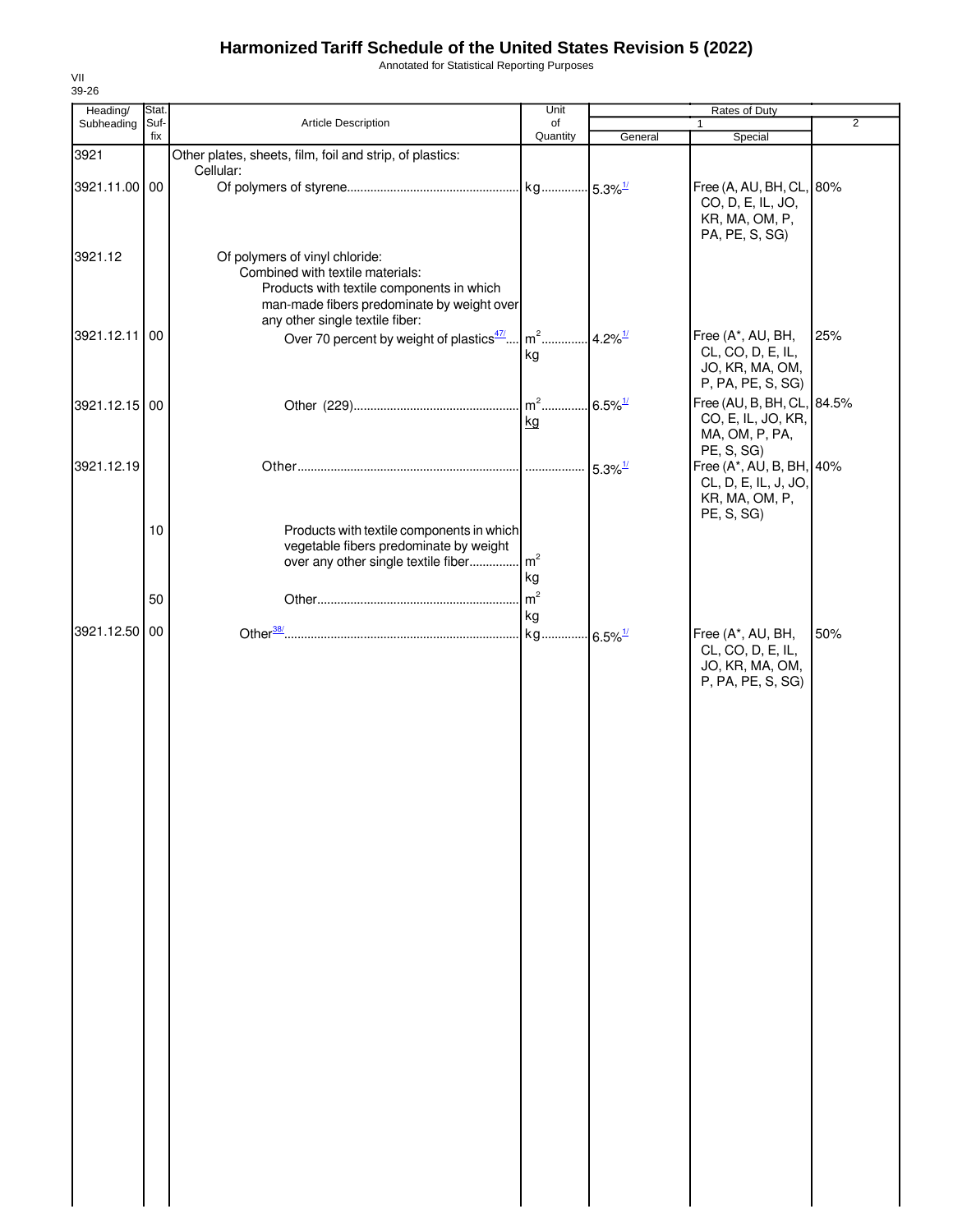Annotated for Statistical Reporting Purposes

| Heading/      | Stat. |                                                                 | Unit           |                       | Rates of Duty                   |                |
|---------------|-------|-----------------------------------------------------------------|----------------|-----------------------|---------------------------------|----------------|
| Subheading    | Suf-  | Article Description                                             | of             |                       | 1                               | $\overline{2}$ |
|               | fix   |                                                                 | Quantity       | General               | Special                         |                |
| 3921 (con.)   |       | Other plates, sheets, film, foil and strip, of plastics: (con.) |                |                       |                                 |                |
|               |       | Cellular: (con.)                                                |                |                       |                                 |                |
| 3921.13       |       | Of polyurethanes:<br>Combined with textile materials:           |                |                       |                                 |                |
|               |       | Products with textile components in which                       |                |                       |                                 |                |
|               |       | man-made fibers predominate by weight over                      |                |                       |                                 |                |
|               |       | any other single textile fiber:                                 |                |                       |                                 |                |
| 3921.13.11 00 |       | Over 70 percent by weight of plastics                           | $m2$           | $4.2\%$ <sup>1/</sup> | Free (A*, AU, BH,               | 25%            |
|               |       |                                                                 | kg             |                       | CL, CO, D, E, IL,               |                |
|               |       |                                                                 |                |                       | JO, KR, MA, OM,                 |                |
|               |       |                                                                 |                |                       | P, PA, PE, S, SG)               |                |
| 3921.13.15 00 |       |                                                                 | $m2$           | $6.5\%$ <sup>1/</sup> | Free (AU, B, BH, CL, 84.5%      |                |
|               |       |                                                                 | kg             |                       | CO, E, IL, JO, KR,              |                |
|               |       |                                                                 |                |                       | MA, OM, P, PA,                  |                |
|               |       |                                                                 |                |                       | PE, S, SG)                      |                |
| 3921.13.19    |       |                                                                 |                | $5.3\%$ <sup>1/</sup> | Free (A+, AU, B, BH, 40%        |                |
|               |       |                                                                 |                |                       | CL, CO, D, E <sup>*</sup> , IL, |                |
|               |       |                                                                 |                |                       | JO, KR, MA, OM,                 |                |
|               |       |                                                                 |                |                       | P, PA, PE, S, SG)               |                |
|               | 10    | Products with textile components in which                       |                |                       |                                 |                |
|               |       | vegetable fibers predominate by weight                          |                |                       |                                 |                |
|               |       | over any other single textile fiber m <sup>2</sup>              |                |                       |                                 |                |
|               |       |                                                                 | kg             |                       |                                 |                |
|               | 50    |                                                                 | m <sup>2</sup> |                       |                                 |                |
|               |       |                                                                 | kg             |                       |                                 |                |
| 3921.13.50 00 |       |                                                                 | kg             | $4.2\%$ <sup>1/</sup> | Free (A*, AU, BH,               | 25%            |
|               |       |                                                                 |                |                       | CL, CO, D, E, IL,               |                |
|               |       |                                                                 |                |                       | JO, KR, MA, OM,                 |                |
|               |       |                                                                 |                |                       | P, PA, PE, S, SG)               |                |
| 3921.14.00    | 00    |                                                                 |                |                       | Free (A, AU, BH, CL, 60%        |                |
|               |       |                                                                 |                |                       | CO, D, E, IL, JO,               |                |
|               |       |                                                                 |                |                       | KR, MA, OM, P,                  |                |
|               |       |                                                                 |                |                       | PA, PE, S, SG)                  |                |
| 3921.19.00 00 |       |                                                                 |                |                       | Free (A, AU, BH, CL, 50%        |                |
|               |       |                                                                 |                |                       | CO, D, E, IL, JO,               |                |
|               |       |                                                                 |                |                       | KR, MA, OM, P,                  |                |
|               |       |                                                                 |                |                       | PA, PE, S, SG)                  |                |
|               |       |                                                                 |                |                       |                                 |                |
|               |       |                                                                 |                |                       |                                 |                |
|               |       |                                                                 |                |                       |                                 |                |
|               |       |                                                                 |                |                       |                                 |                |
|               |       |                                                                 |                |                       |                                 |                |
|               |       |                                                                 |                |                       |                                 |                |
|               |       |                                                                 |                |                       |                                 |                |
|               |       |                                                                 |                |                       |                                 |                |
|               |       |                                                                 |                |                       |                                 |                |
|               |       |                                                                 |                |                       |                                 |                |
|               |       |                                                                 |                |                       |                                 |                |
|               |       |                                                                 |                |                       |                                 |                |
|               |       |                                                                 |                |                       |                                 |                |
|               |       |                                                                 |                |                       |                                 |                |
|               |       |                                                                 |                |                       |                                 |                |
|               |       |                                                                 |                |                       |                                 |                |
|               |       |                                                                 |                |                       |                                 |                |
|               |       |                                                                 |                |                       |                                 |                |
|               |       |                                                                 |                |                       |                                 |                |
|               |       |                                                                 |                |                       |                                 |                |
|               |       |                                                                 |                |                       |                                 |                |
|               |       |                                                                 |                |                       |                                 |                |
|               |       |                                                                 |                |                       |                                 |                |
|               |       |                                                                 |                |                       |                                 |                |
|               |       |                                                                 |                |                       |                                 |                |
|               |       |                                                                 |                |                       |                                 |                |
|               |       |                                                                 |                |                       |                                 |                |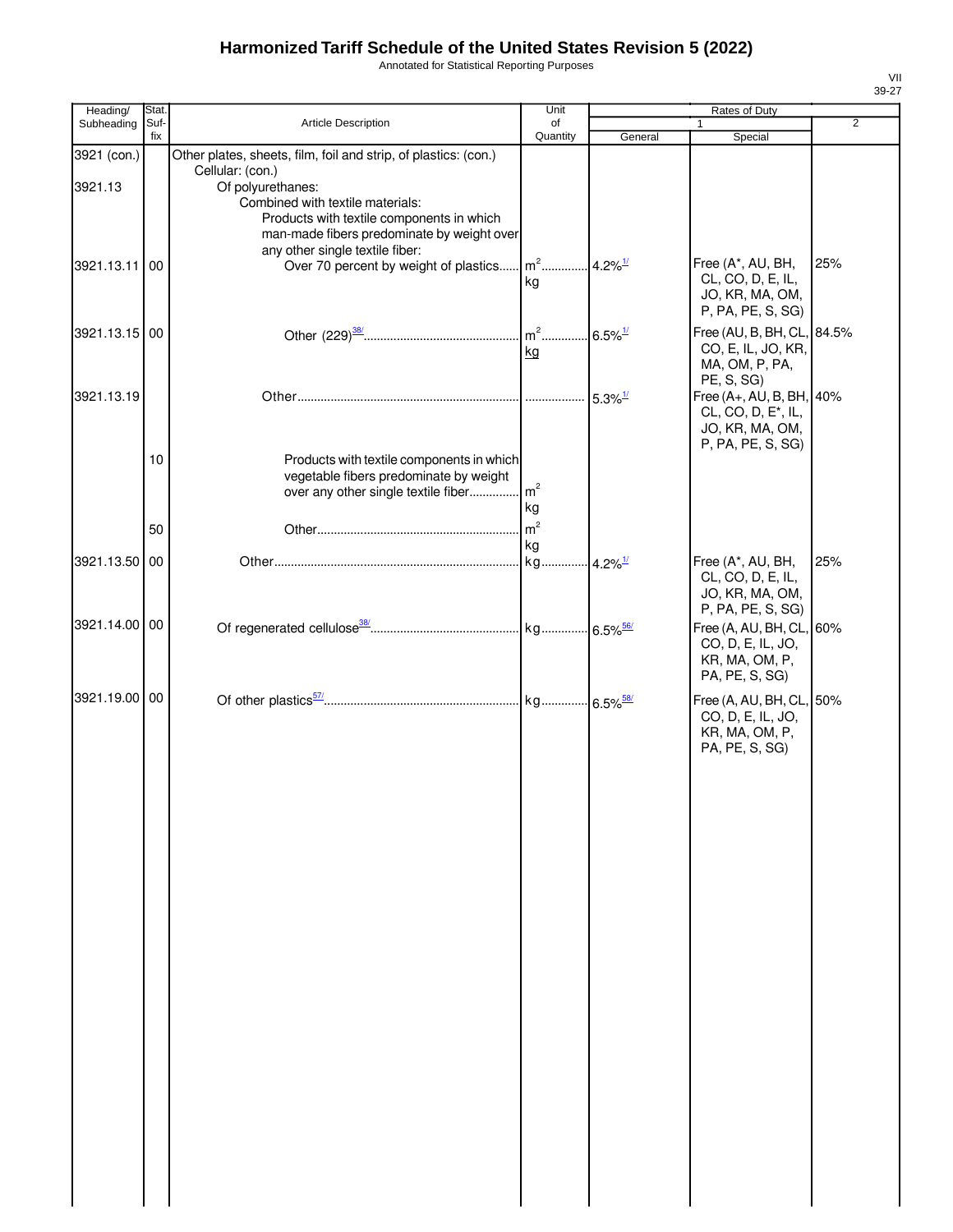Annotated for Statistical Reporting Purposes

| Heading/      | Stat.       |                                                                                             | Unit           |                       | Rates of Duty                                        |                |
|---------------|-------------|---------------------------------------------------------------------------------------------|----------------|-----------------------|------------------------------------------------------|----------------|
| Subheading    | Suf-<br>fix | <b>Article Description</b>                                                                  | of<br>Quantity | General               | Special                                              | $\overline{2}$ |
| 3921 (con.)   |             | Other plates, sheets, film, foil and strip, of plastics: (con.)                             |                |                       |                                                      |                |
| 3921.90       |             | Other:                                                                                      |                |                       |                                                      |                |
|               |             | Combined with textile materials and weighing not more                                       |                |                       |                                                      |                |
|               |             | than 1.492 kg/m <sup>2</sup> :                                                              |                |                       |                                                      |                |
|               |             | Products with textile components in which                                                   |                |                       |                                                      |                |
|               |             | man-made fibers predominate by weight over any                                              |                |                       |                                                      |                |
|               |             | other single textile fiber:                                                                 |                |                       |                                                      |                |
| 3921.90.11    | 00          | Over 70 percent by weight of plastics <sup>38</sup>                                         | $m2$ .         | $4.2\%$ <sup>1/</sup> | Free (A, AU, BH, CL, 25%                             |                |
|               |             |                                                                                             | kg             |                       | CO, D, E, IL, JO,                                    |                |
|               |             |                                                                                             |                |                       | KR, MA, OM, P,                                       |                |
|               |             |                                                                                             |                |                       | PA, PE, S, SG)                                       |                |
| 3921.90.15 00 |             |                                                                                             | $m2$           | $6.5\%$ <sup>1/</sup> | Free (AU, B, BH, CL, 84.5%                           |                |
|               |             |                                                                                             | kg             |                       | CO, IL, JO, KR,                                      |                |
|               |             |                                                                                             |                |                       | MA, OM, P, PA,                                       |                |
| 3921.90.19    |             |                                                                                             |                |                       | PE, S, SG)<br>Free (A+, AU, B, BH, 40%               |                |
|               |             |                                                                                             |                | $5.3\%$ <sup>1/</sup> | CL, CO, D, E <sup>*</sup> , IL,                      |                |
|               |             |                                                                                             |                |                       | JO, KR, MA, OM,                                      |                |
|               |             |                                                                                             |                |                       | P, PA, PE, S, SG)                                    |                |
|               | 10          | Products with textile components in which                                                   |                |                       |                                                      |                |
|               |             | vegetable fibers predominate by weight over                                                 |                |                       |                                                      |                |
|               |             | any other single textile fiber                                                              | m <sup>2</sup> |                       |                                                      |                |
|               |             |                                                                                             | kg             |                       |                                                      |                |
|               | 50          |                                                                                             | m <sup>2</sup> |                       |                                                      |                |
|               |             |                                                                                             | kg             |                       |                                                      |                |
|               |             | Combined with textile materials and weighing more                                           |                |                       |                                                      |                |
|               |             | than 1.492 kg/m <sup>2</sup> :                                                              |                |                       |                                                      |                |
| 3921.90.21    | 00          | Products with textile components in which cotton                                            |                |                       |                                                      |                |
|               |             | predominates by weight over any other single                                                |                |                       |                                                      |                |
|               |             |                                                                                             | $m2$ .         | $6.5\%$ <sup>1/</sup> | Free (A+, AU, BH,<br>CL, CO, D, E <sup>*</sup> , IL, | 40%            |
|               |             |                                                                                             | kg             |                       | JO, KR, MA, OM,                                      |                |
|               |             |                                                                                             |                |                       | P, PA, PE, S, SG)                                    |                |
|               |             |                                                                                             |                |                       |                                                      |                |
| 3921.90.25    |             | Products with textile components in which<br>man-made fibers predominate by weight over any |                |                       |                                                      |                |
|               |             |                                                                                             |                |                       | Free (AU, BH, CL,                                    | 83.5%          |
|               |             |                                                                                             |                |                       | E*, IL, J*, JO, KR,                                  |                |
|               |             |                                                                                             |                |                       | MA, OM, P, PE, S,                                    |                |
|               |             |                                                                                             |                |                       | SG)                                                  |                |
|               | 10          | Over 70 percent by weight of plastics                                                       | m <sup>2</sup> |                       |                                                      |                |
|               |             |                                                                                             | kg             |                       |                                                      |                |
|               | 50          |                                                                                             | m <sup>2</sup> |                       |                                                      |                |
|               |             |                                                                                             | kg             |                       |                                                      |                |
| 3921.90.29    | 00          |                                                                                             | kg.            | $4.4\%$ <sup>1/</sup> | Free $(A+, AU, BH,$                                  | 40%            |
|               |             |                                                                                             |                |                       | CL, CO, D, E <sup>*</sup> , IL,                      |                |
|               |             |                                                                                             |                |                       | JO, KR, MA, OM,                                      |                |
|               |             |                                                                                             |                |                       | P, PA, PE, S, SG)                                    |                |
|               |             |                                                                                             |                |                       |                                                      |                |
|               |             |                                                                                             |                |                       |                                                      |                |
|               |             |                                                                                             |                |                       |                                                      |                |
|               |             |                                                                                             |                |                       |                                                      |                |
|               |             |                                                                                             |                |                       |                                                      |                |
|               |             |                                                                                             |                |                       |                                                      |                |
|               |             |                                                                                             |                |                       |                                                      |                |
|               |             |                                                                                             |                |                       |                                                      |                |
|               |             |                                                                                             |                |                       |                                                      |                |
|               |             |                                                                                             |                |                       |                                                      |                |
|               |             |                                                                                             |                |                       |                                                      |                |
|               |             |                                                                                             |                |                       |                                                      |                |
|               |             |                                                                                             |                |                       |                                                      |                |
|               |             |                                                                                             |                |                       |                                                      |                |
|               |             |                                                                                             |                |                       |                                                      |                |
|               |             |                                                                                             |                |                       |                                                      |                |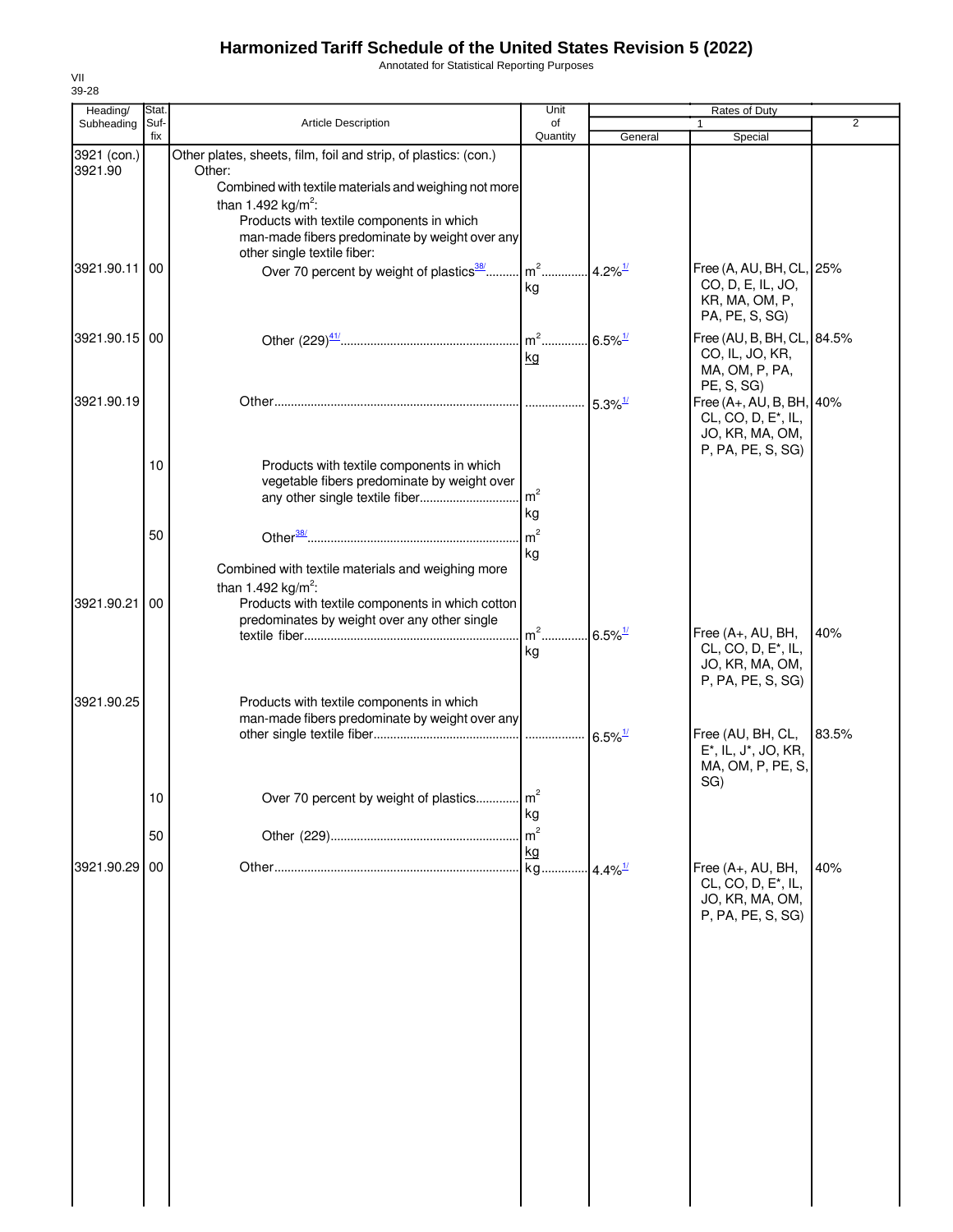Annotated for Statistical Reporting Purposes

| Heading/                         | Stat.       |                                                                                                                                                  | Unit           |                        | Rates of Duty                                                                        |                |
|----------------------------------|-------------|--------------------------------------------------------------------------------------------------------------------------------------------------|----------------|------------------------|--------------------------------------------------------------------------------------|----------------|
| Subheading                       | Suf-<br>fix | Article Description                                                                                                                              | of<br>Quantity | General                | Special                                                                              | $\overline{2}$ |
| 3921 (con.)<br>3921.90<br>(con.) |             | Other plates, sheets, film, foil and strip, of plastics: (con.)<br>Other: (con.)                                                                 |                |                        |                                                                                      |                |
| 3921.90.40                       |             | Other:                                                                                                                                           |                | $4.2\%$ <sup>1/</sup>  | Free (A, AU, B, BH, 25%<br>CL, CO, D, E, IL,                                         |                |
|                                  |             |                                                                                                                                                  |                |                        | JO, KR, MA, OM,<br>P, PA, PE, S,<br>$SG)$ <sup>59/</sup>                             |                |
|                                  | 10          |                                                                                                                                                  |                |                        |                                                                                      |                |
| 3921.90.50                       | 90          |                                                                                                                                                  |                | $4.8\%$ <sup>1/</sup>  | Free (A*, AU, B, BH, 42.5%<br>CL, CO, D, E, IL,<br>JO, KR, MA, OM,<br>P, PA, PE, S,  |                |
|                                  | 10          | High pressure paper reinforced decorative                                                                                                        | m <sup>2</sup> |                        | $SG)$ <sup>59/</sup>                                                                 |                |
|                                  |             |                                                                                                                                                  | kg             |                        |                                                                                      |                |
|                                  | 50          |                                                                                                                                                  | m <sup>2</sup> |                        |                                                                                      |                |
| 3922                             |             | Baths, shower baths, sinks, washbasins, bidets, lavatory pans,<br>seats and covers, flushing cisterns and similar sanitary ware,<br>of plastics: | kg             |                        |                                                                                      |                |
| 3922.10.00 00                    |             | Baths, shower baths, sinks and washbasins                                                                                                        | No. and<br>kg  | $6.3\%$ <sup>60/</sup> | Free (A, AU, BH, CL, 56%<br>CO, D, E, IL, JO,<br>KR, MA, OM, P,<br>PA, PE, S, SG)    |                |
| 3922.20.00 00                    |             |                                                                                                                                                  |                |                        | Free (A, AU, B, BH, 56%<br>CL, CO, D, E, IL,<br>JO, KR, MA, OM,<br>P, PA, PE, S, SG) |                |
| 3922.90.00 00                    |             |                                                                                                                                                  | No. and<br>kg  | $6.3\%$ <sup>2/</sup>  | Free (A, AU, B, BH, 56%<br>CL, CO, D, E, IL,<br>JO, KR, MA, OM,                      |                |
|                                  |             |                                                                                                                                                  |                |                        | P, PA, PE, S, SG)                                                                    |                |
|                                  |             |                                                                                                                                                  |                |                        |                                                                                      |                |
|                                  |             |                                                                                                                                                  |                |                        |                                                                                      |                |
|                                  |             |                                                                                                                                                  |                |                        |                                                                                      |                |
|                                  |             |                                                                                                                                                  |                |                        |                                                                                      |                |
|                                  |             |                                                                                                                                                  |                |                        |                                                                                      |                |
|                                  |             |                                                                                                                                                  |                |                        |                                                                                      |                |
|                                  |             |                                                                                                                                                  |                |                        |                                                                                      |                |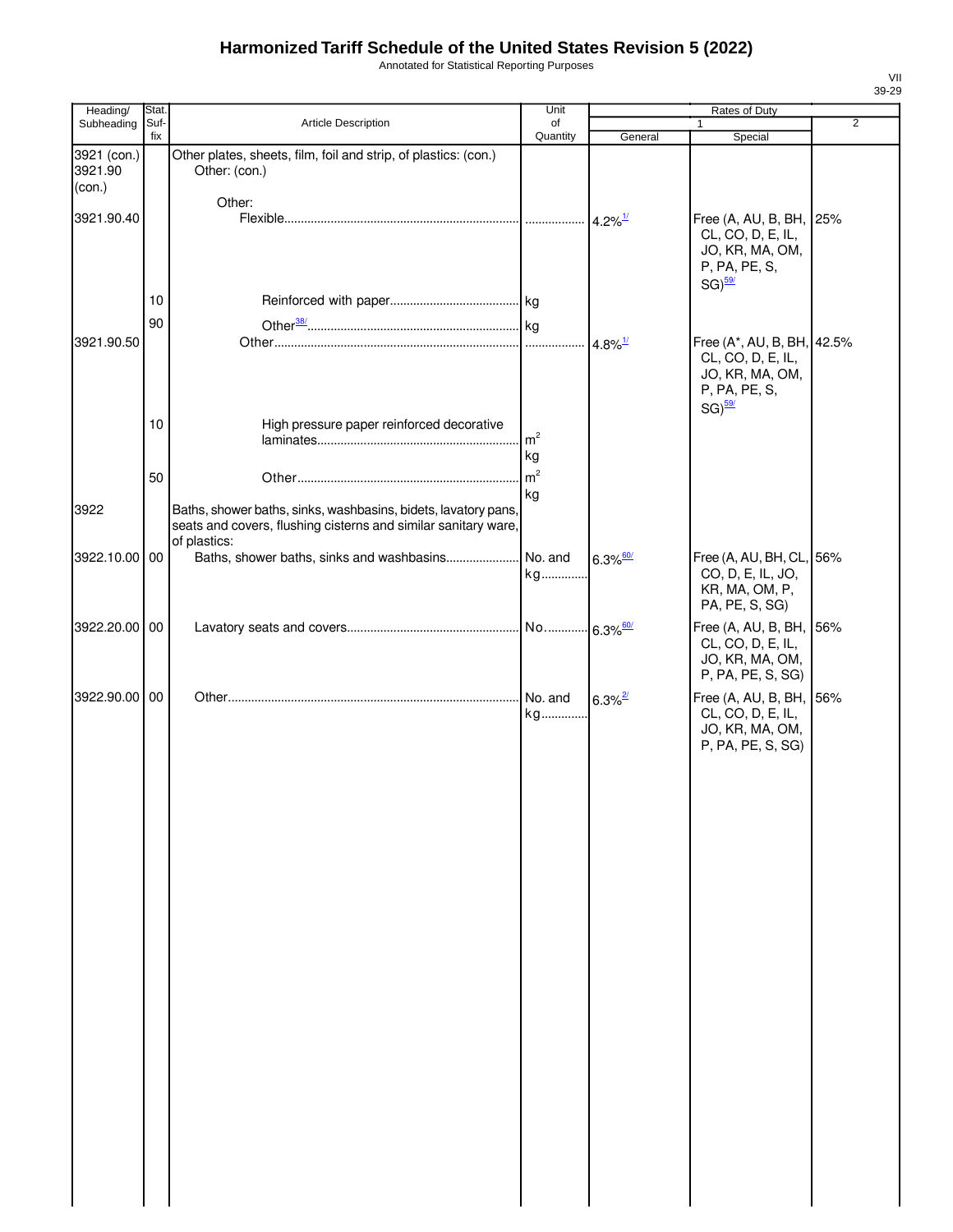Annotated for Statistical Reporting Purposes

| Heading/                         | Stat.       |                                                                                                                                                                                                                                                                                   | Unit           |                        | Rates of Duty                                                                     |                |
|----------------------------------|-------------|-----------------------------------------------------------------------------------------------------------------------------------------------------------------------------------------------------------------------------------------------------------------------------------|----------------|------------------------|-----------------------------------------------------------------------------------|----------------|
| Subheading                       | Suf-<br>fix | <b>Article Description</b>                                                                                                                                                                                                                                                        | of<br>Quantity | General                | 1<br>Special                                                                      | $\overline{2}$ |
| 3923<br>3923.10<br>3923.10.20 00 |             | Articles for the conveyance or packing of goods, of plastics;<br>stoppers, lids, caps and other closures, of plastics:<br>Boxes, cases, crates and similar articles:<br>Specially shaped or fitted for the conveyance or<br>packing of semiconductor wafers, masks or reticles of |                |                        |                                                                                   | 80%            |
| 3923.10.90 00                    |             |                                                                                                                                                                                                                                                                                   |                |                        | Free (A, AU, BH, CL,<br>CO, E, IL, JO, KR,<br>MA, OM, P, PA,<br><b>PE, S, SG)</b> | 80%            |
| 3923.21.00                       |             | Sacks and bags (including cones):                                                                                                                                                                                                                                                 |                |                        | Free (A*, AU, BH,<br>CL, CO, D, E, IL,<br>JO, KR, MA, OM,<br>P, PA, PE, S, SG)    | 80%            |
|                                  | 11          | Reclosable, with integral extruded closure:<br>With no single side exceeding 75 mm in                                                                                                                                                                                             |                |                        |                                                                                   |                |
|                                  | 20          | Other, with sliders that open or close the                                                                                                                                                                                                                                        |                |                        |                                                                                   |                |
|                                  | 30          | Other:                                                                                                                                                                                                                                                                            |                |                        |                                                                                   |                |
|                                  | 80          | With no single side exceeding 75 mm in                                                                                                                                                                                                                                            |                |                        |                                                                                   |                |
|                                  | 85          | Polyethylene retail carrier bags (PRCBs) with<br>handles (including drawstrings), with no length<br>or width shorter than 6 inches (152.4 mm) or                                                                                                                                  |                |                        |                                                                                   |                |
|                                  | 95          |                                                                                                                                                                                                                                                                                   |                |                        |                                                                                   |                |
| 3923.29.00                       | 00          |                                                                                                                                                                                                                                                                                   |                |                        | Free (A, AU, BH, CL,<br>CO, D, E, IL, JO,<br>KR, MA, OM, P,<br>PA, PE, S, SG)     | 80%            |
| 3923.30.00                       |             |                                                                                                                                                                                                                                                                                   |                |                        | Free (A, AU, BH, CL, 80%<br>CO, D, E, IL, JO,<br>KR, MA, OM, P,<br>PA, PE, S, SG) |                |
|                                  | 10          |                                                                                                                                                                                                                                                                                   |                |                        |                                                                                   |                |
| 3923.40.00                       | 90          |                                                                                                                                                                                                                                                                                   |                | $5.3\%$ <sup>2/</sup>  | Free (A, AU, BH, CL,<br>CO, D, E, IL, JO,<br>KR, MA, OM, P,<br>PA, PE, S, SG)     | 80%            |
|                                  | 10<br>50    |                                                                                                                                                                                                                                                                                   |                |                        |                                                                                   |                |
| 3923.50.00                       | 00          |                                                                                                                                                                                                                                                                                   | kg             | $5.3\%$ <sup>67/</sup> | Free (A, AU, B, BH,<br>CL, CO, D, E, IL,<br>JO, KR, MA, OM,<br>P, PA, PE, S, SG)  | 80%            |
|                                  |             |                                                                                                                                                                                                                                                                                   |                |                        |                                                                                   |                |
|                                  |             |                                                                                                                                                                                                                                                                                   |                |                        |                                                                                   |                |
|                                  |             |                                                                                                                                                                                                                                                                                   |                |                        |                                                                                   |                |
|                                  |             |                                                                                                                                                                                                                                                                                   |                |                        |                                                                                   |                |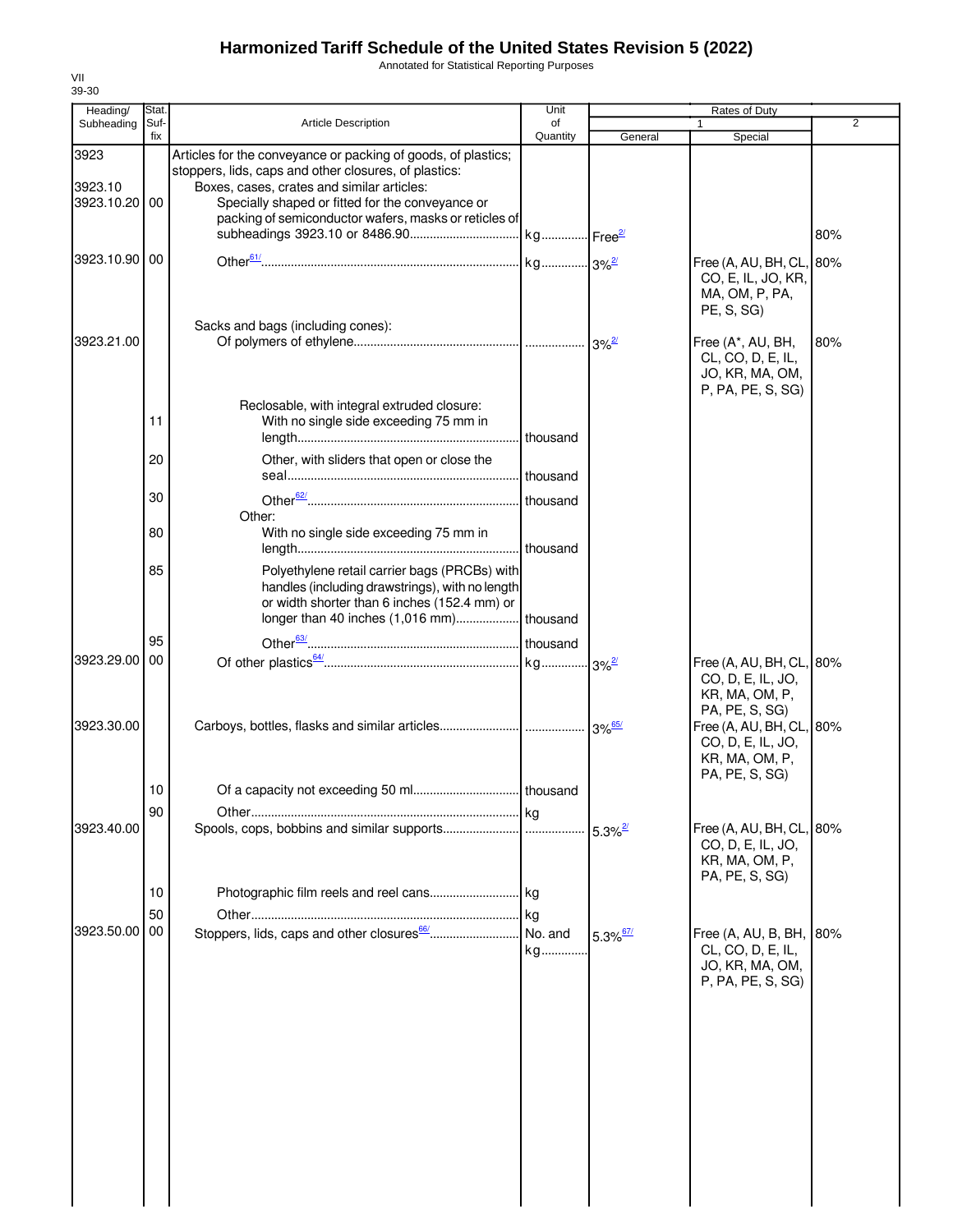Annotated for Statistical Reporting Purposes

| Heading/                  | Stat.                |                                                                                                                                            | Unit      |         | Rates of Duty                                     |                |
|---------------------------|----------------------|--------------------------------------------------------------------------------------------------------------------------------------------|-----------|---------|---------------------------------------------------|----------------|
| Subheading                | Suf-                 | Article Description                                                                                                                        | $\circ$ f |         | $\mathbf{1}$                                      | $\overline{2}$ |
| 3923 (con.)<br>3923.90.00 | fix                  | Articles for the conveyance or packing of goods, of plastics;<br>stoppers, lids, caps and other closures, of plastics: (con.)              | Quantity  | General | Special<br>Free (A*, AU, BH,<br>CL, CO, D, E, IL, | 80%            |
|                           | 12<br>14<br>16<br>80 | Buckets and pails, with or without lids or other closures,<br>having a capacity of:<br>11.36 liters (3 gallons) or more, but not more than |           |         | JO, KR, MA, OM,<br>P, PA, PE, S, SG)              |                |
|                           |                      |                                                                                                                                            |           |         |                                                   |                |
|                           |                      |                                                                                                                                            |           |         |                                                   |                |
|                           |                      |                                                                                                                                            |           |         |                                                   |                |
|                           |                      |                                                                                                                                            |           |         |                                                   |                |
|                           |                      |                                                                                                                                            |           |         |                                                   |                |
|                           |                      |                                                                                                                                            |           |         |                                                   |                |
|                           |                      |                                                                                                                                            |           |         |                                                   |                |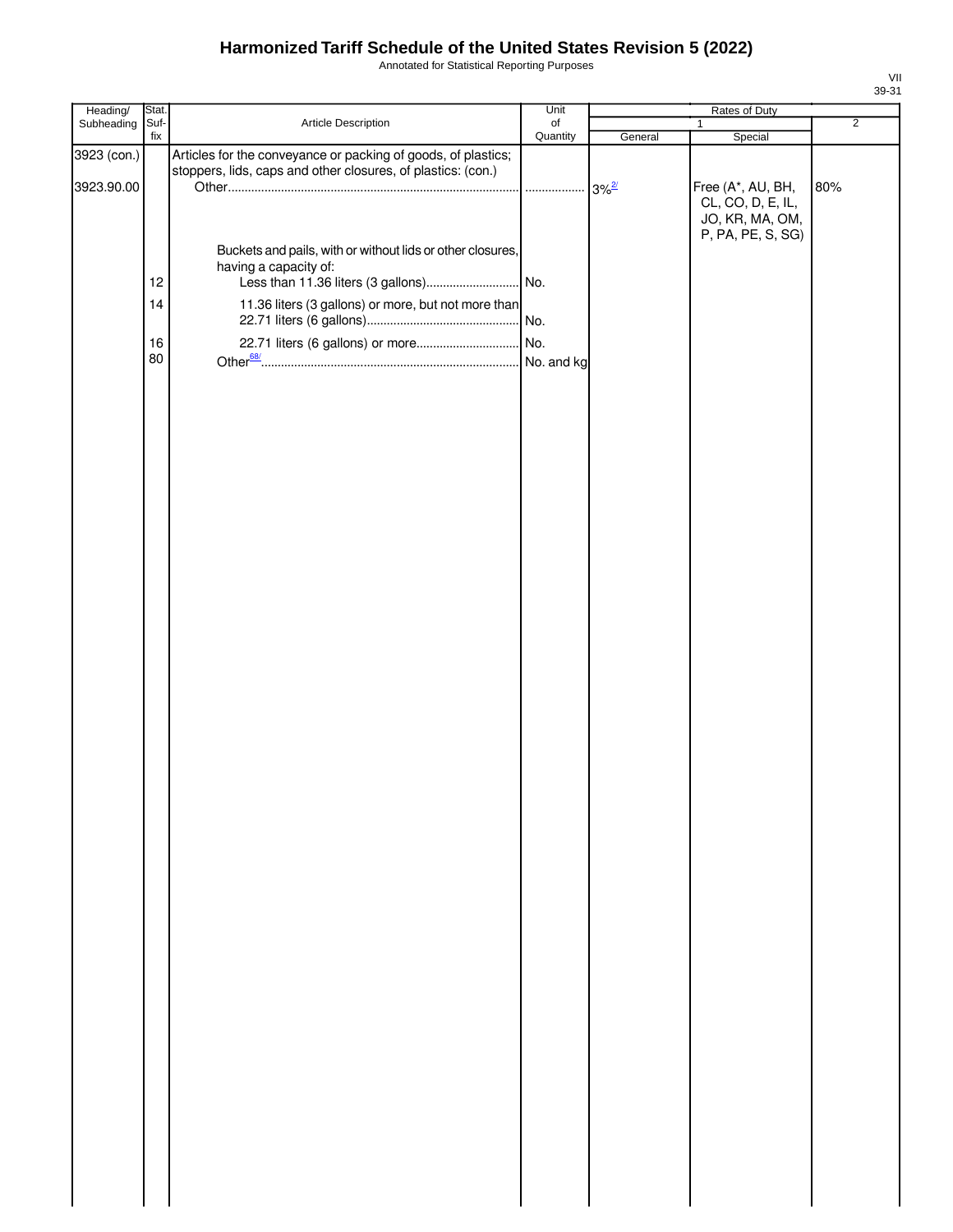Annotated for Statistical Reporting Purposes

| Heading/                 | Stat.    |                                                                                                                                                                         | Unit          |                        | Rates of Duty                                                                     |       |
|--------------------------|----------|-------------------------------------------------------------------------------------------------------------------------------------------------------------------------|---------------|------------------------|-----------------------------------------------------------------------------------|-------|
| Subheading               | Suf-     | <b>Article Description</b>                                                                                                                                              | of            |                        |                                                                                   | 2     |
|                          | fix      |                                                                                                                                                                         | Quantity      | General                | Special                                                                           |       |
| 3924<br>3924.10          |          | Tableware, kitchenware, other household articles and hygienic<br>or toilet articles, of plastics:<br>Tableware and kitchenware:                                         |               |                        |                                                                                   |       |
| 3924.10.10 00            |          | Salt, pepper, mustard and ketchup dispensers and                                                                                                                        | No. and<br>kg | $3.4\%$ <sup>69/</sup> | Free (A*, AU, BH,<br>CL, CO, D, E, IL,                                            | 80%   |
| 3924.10.20 00            |          | Plates, cups, saucers, soup bowls, cereal bowls, sugar                                                                                                                  |               |                        | JO, KR, MA, OM,<br>P, PA, PE, S, SG)                                              |       |
|                          |          | bowls, creamers, gravy boats, serving dishes and                                                                                                                        |               |                        | Free (A*, AU, BH,<br>CL, CO, D, E, IL,<br>JO, KR, MA, OM,<br>P, PA, PE, S, SG)    | 84.5% |
| 3924.10.30 00            |          |                                                                                                                                                                         |               |                        | Free (A*, AU, BH,<br>CL, CO, D, E, IL,<br>JO, KR, MA, OM,<br>P, PA, PE, S, SG)    | 40%   |
| 3924.10.40 00            |          |                                                                                                                                                                         | No. and<br>kg | $3.4\%$ <sup>70/</sup> | Free (A*, AU, BH,<br>CL, CO, D, E, IL,<br>JO, KR, MA, OM,<br>P, PA, PE, S, SG)    | 80%   |
| 3924.90<br>3924.90.05 00 |          | Other:                                                                                                                                                                  |               |                        | Free (A, AU, BH, CL, 25%<br>CO, D, E, IL, JO,<br>KR, MA, OM, P,<br>PA, PE, S, SG) |       |
| 3924.90.10               |          | Curtains and drapes, including panels and valances;<br>napkins, table covers, mats, scarves, runners, doilies,<br>centerpieces, antimacassars and furniture slipcovers; |               | $3.3\%$ <sup>69/</sup> | Free (A, AU, BH, CL, 25%<br>CO, D, E, IL, JO,<br>KR, MA, OM, P,                   |       |
|                          | 10       |                                                                                                                                                                         |               |                        | PA, PE, S, SG)                                                                    |       |
| 3924.90.20               | 50<br>00 |                                                                                                                                                                         | No. and<br>kg | $3.4\%$ <sup>69/</sup> | Free (A, AU, BH, CL, 80%<br>CO, D, E, IL, JO,<br>KR, MA, OM, P,<br>PA, PE, S, SG) |       |
| 3924.90.56               |          |                                                                                                                                                                         |               | $3.4\%$ <sup>72/</sup> | Free (A, AU, BH, CL, 80%<br>CO, D, E, IL, JO,<br>KR, MA, OM, P,<br>PA, PE, S, SG) |       |
|                          | 10       |                                                                                                                                                                         |               |                        |                                                                                   |       |
|                          | 50       |                                                                                                                                                                         | No. and kg    |                        |                                                                                   |       |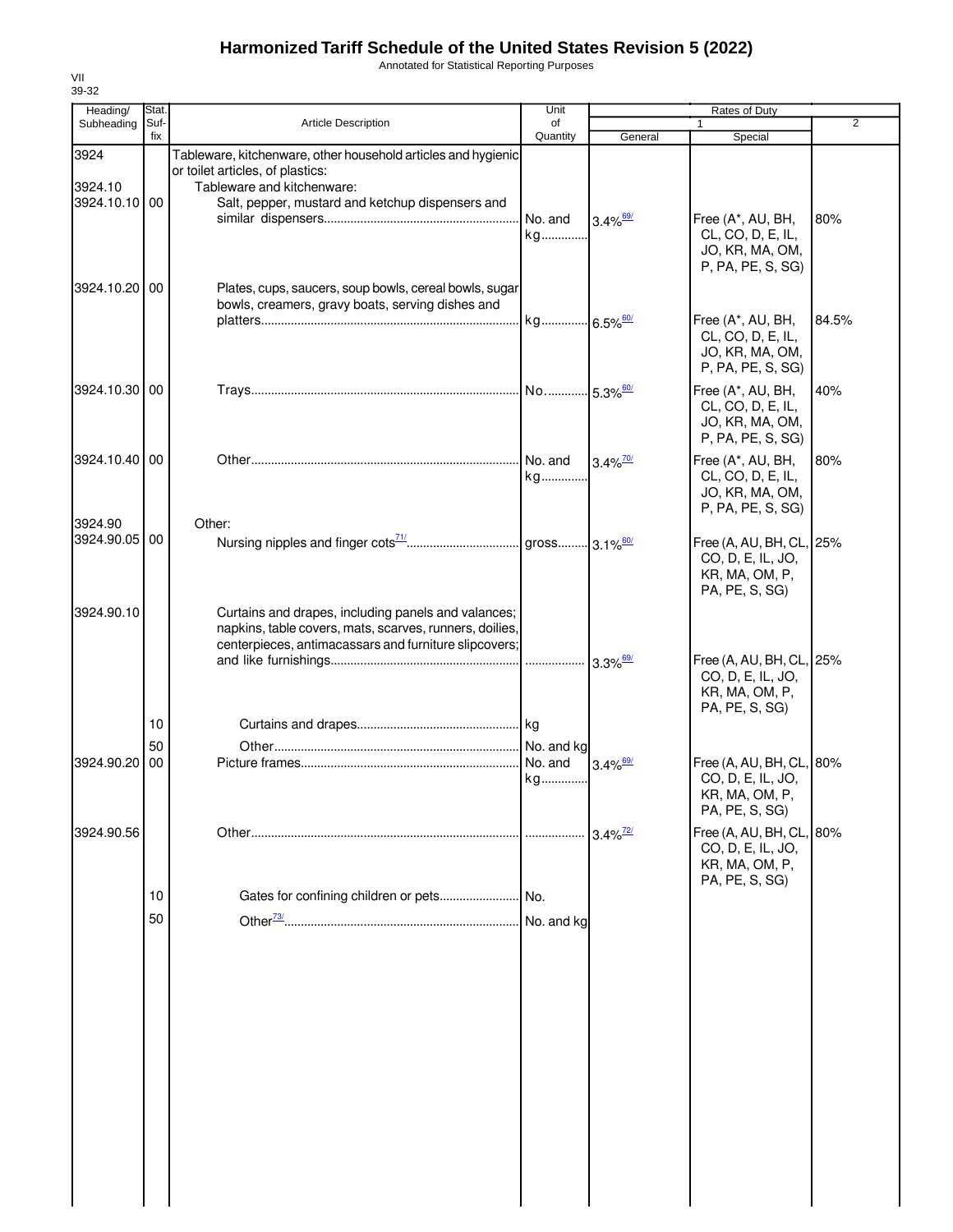Annotated for Statistical Reporting Purposes

| Heading/              | Stat.       |                                                                                                                                   | Unit           |                        | Rates of Duty                                                                                |                |
|-----------------------|-------------|-----------------------------------------------------------------------------------------------------------------------------------|----------------|------------------------|----------------------------------------------------------------------------------------------|----------------|
| Subheading            | Suf-<br>fix | Article Description                                                                                                               | of<br>Quantity | General                | 1                                                                                            | $\overline{2}$ |
| 3925<br>3925.10.00 00 |             | Builders' ware of plastics, not elsewhere specified or included:<br>Reservoirs, tanks, vats and similar containers, of a capacity | No. and<br>kg  | $6.3\%$ <sup>2/</sup>  | Special<br>Free (A, AU, BH, CL, 56%<br>CO, D, E, IL, JO,<br>KR, MA, OM, P,<br>PA, PE, S, SG) |                |
| 3925.20.00            |             | Doors, windows and their frames and thresholds for                                                                                |                |                        | Free (A*, AU, BH,<br>CL, CO, D, E, IL,<br>JO, KR, MA, OM,<br>P, PA, PE, S, SG)               | 80%            |
|                       | 10          |                                                                                                                                   | No.<br>kg      |                        |                                                                                              |                |
|                       | 20          |                                                                                                                                   | No.<br>kg      |                        |                                                                                              |                |
| 3925.30               | 91          | Shutters, blinds (including venetian blinds) and similar<br>articles and parts thereof:                                           | No. and kg     |                        |                                                                                              |                |
| 3925.30.10 00         |             |                                                                                                                                   |                |                        | Free (A*, AU, BH,<br>CL, CO, D, E, IL,<br>JO, KR, MA, OM,<br>P, PA, PE, S, SG)               | 25%            |
| 3925.30.50 00         |             |                                                                                                                                   | No. and<br>kg  | $5.3\%$ <sup>60/</sup> | Free (A*, AU, BH,<br>CL, CO, D, E, IL,<br>JO, KR, MA, OM,<br>P, PA, PE, S, SG)               | 80%            |
| 3925.90.00 00         |             |                                                                                                                                   | No. and<br>kg  | $5.3\%$ <sup>2/</sup>  | Free (A, AU, BH, CL, 80%<br>CO, D, E, IL, JO,<br>KR, MA, OM, P,<br>PA, PE, S, SG)            |                |
|                       |             |                                                                                                                                   |                |                        |                                                                                              |                |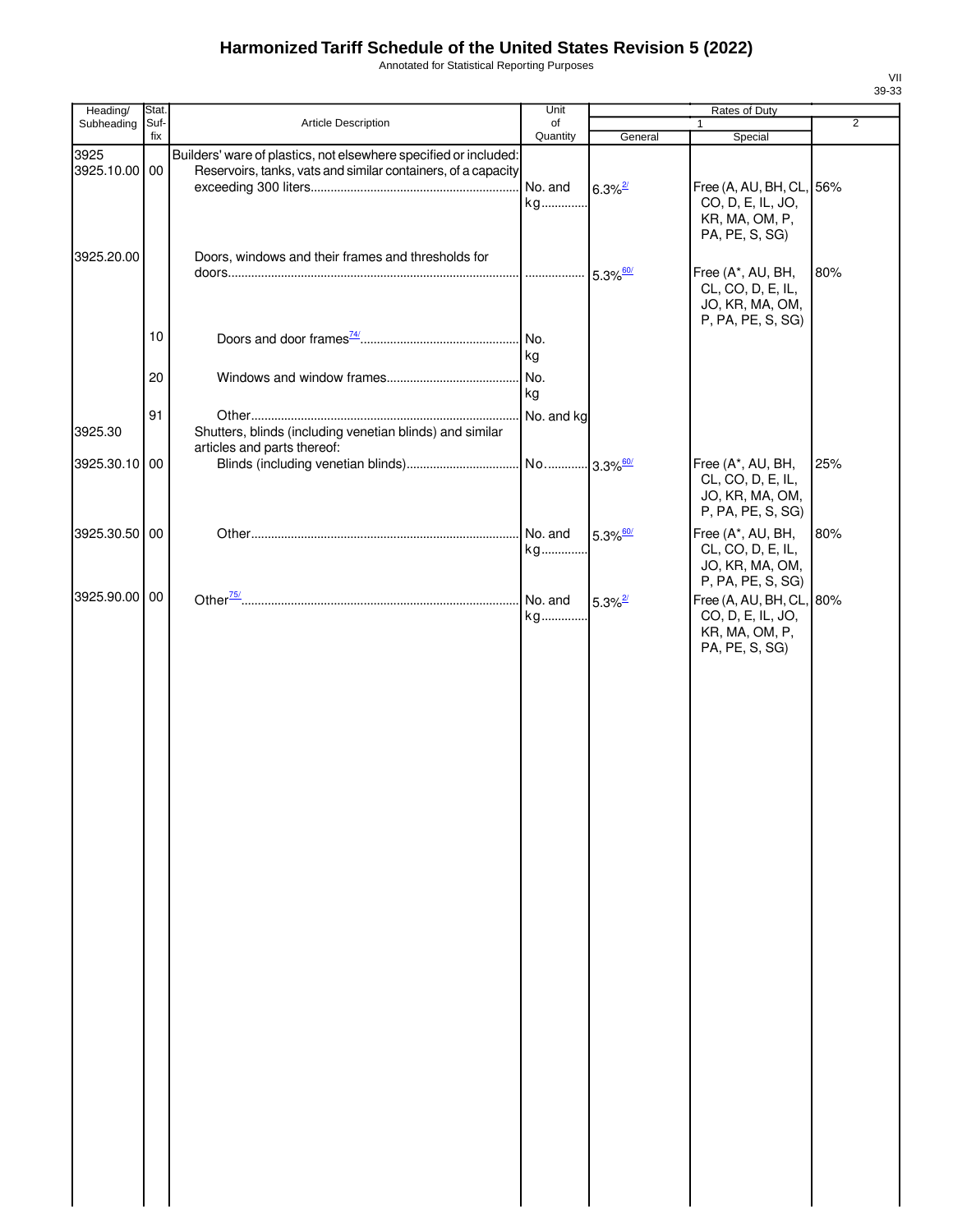Annotated for Statistical Reporting Purposes

| 39-34                    |              |                                                                                                                                                                 |                        |                         |                                                                                                     |                |
|--------------------------|--------------|-----------------------------------------------------------------------------------------------------------------------------------------------------------------|------------------------|-------------------------|-----------------------------------------------------------------------------------------------------|----------------|
| Heading/<br>Subheading   | Stat<br>Suf- | Article Description                                                                                                                                             | Unit<br>of             |                         | Rates of Duty                                                                                       | $\overline{2}$ |
|                          | fix          |                                                                                                                                                                 | Quantity               | General                 | Special                                                                                             |                |
| 3926                     |              | Other articles of plastics and articles of other materials of<br>headings 3901 to 3914:                                                                         |                        |                         |                                                                                                     |                |
| 3926.10.00 00            |              |                                                                                                                                                                 |                        |                         | Free (A, AU, BH, CL, 80%<br>CO, D, E, IL, JO,<br>KR, MA, OM, P,<br>PA, PE, S, SG)                   |                |
| 3926.20                  |              | Articles of apparel and clothing accessories (including<br>gloves, mittens and mitts):<br>Gloves, mittens and mitts:                                            |                        |                         |                                                                                                     |                |
| 3926.20.10               | 10           |                                                                                                                                                                 |                        | Free <sup>69/</sup>     |                                                                                                     | 25%            |
|                          |              | Other:                                                                                                                                                          |                        |                         |                                                                                                     |                |
|                          | 20           |                                                                                                                                                                 |                        |                         |                                                                                                     |                |
|                          | 50           | Other:<br>Specially designed for use in sports:                                                                                                                 |                        |                         |                                                                                                     |                |
| 3926.20.20               | 00           | Baseball and softball gloves and mitts No Free <sup>21</sup>                                                                                                    |                        |                         |                                                                                                     | 30%            |
| 3926.20.30               | -00          |                                                                                                                                                                 |                        |                         | Free (A, AU, BH, CL, 30%<br>CO, D, E, IL, JO,<br>KR, MA, OM, P,<br>PA, PE, S, SG)                   |                |
| 3926.20.40               |              |                                                                                                                                                                 |                        | $6.5\%$ <sup>69/</sup>  | Free (A+, AU, BH,<br>CL, CO, D, E, IL,<br>JO, KR, MA, OM,<br>P, PA, PE, S, SG)                      | 25%            |
|                          | 10           |                                                                                                                                                                 |                        |                         |                                                                                                     |                |
|                          | 50           | Other:                                                                                                                                                          |                        |                         |                                                                                                     |                |
| 3926.20.60 00            |              | Plastic rainwear, including jackets, coats, ponchos,<br>parkas and slickers, featuring an outer shell of<br>polyvinyl chloride plastic with or without attached |                        |                         |                                                                                                     |                |
|                          |              |                                                                                                                                                                 |                        |                         |                                                                                                     | 25%            |
| 3926.20.90               |              |                                                                                                                                                                 |                        | $5\%$ <sup>2/</sup>     | Free (A, AU, BH, CL, 25%<br>CO, D, E, IL, JO,<br>KR, MA, OM, P,<br>PA, PE, S, SG)                   |                |
|                          | 10           |                                                                                                                                                                 |                        |                         |                                                                                                     |                |
|                          | 50           |                                                                                                                                                                 | doz.                   |                         |                                                                                                     |                |
| 3926.30<br>3926.30.10 00 |              | Fittings for furniture, coachwork or the like:                                                                                                                  | kg 6.5% <sup>77/</sup> |                         | Free (A, AU, B, BH, 57.5%                                                                           |                |
|                          |              |                                                                                                                                                                 |                        |                         | CL, CO, D, E, IL,<br>JO, KR, MA, OM,<br>P, PA, PE, S, SG)<br>$3.25%$ (JP)                           |                |
| 3926.30.50               | -00          |                                                                                                                                                                 |                        | $-5.3\%$ <sup>60/</sup> | Free (A+, AU, B, BH, 80%<br>CL, CO, D, E, IL,<br>JO, KR, MA, OM,<br>P, PA, PE, S, SG)<br>2.65% (JP) |                |
|                          |              |                                                                                                                                                                 |                        |                         |                                                                                                     |                |
|                          |              |                                                                                                                                                                 |                        |                         |                                                                                                     |                |
|                          |              |                                                                                                                                                                 |                        |                         |                                                                                                     |                |

VII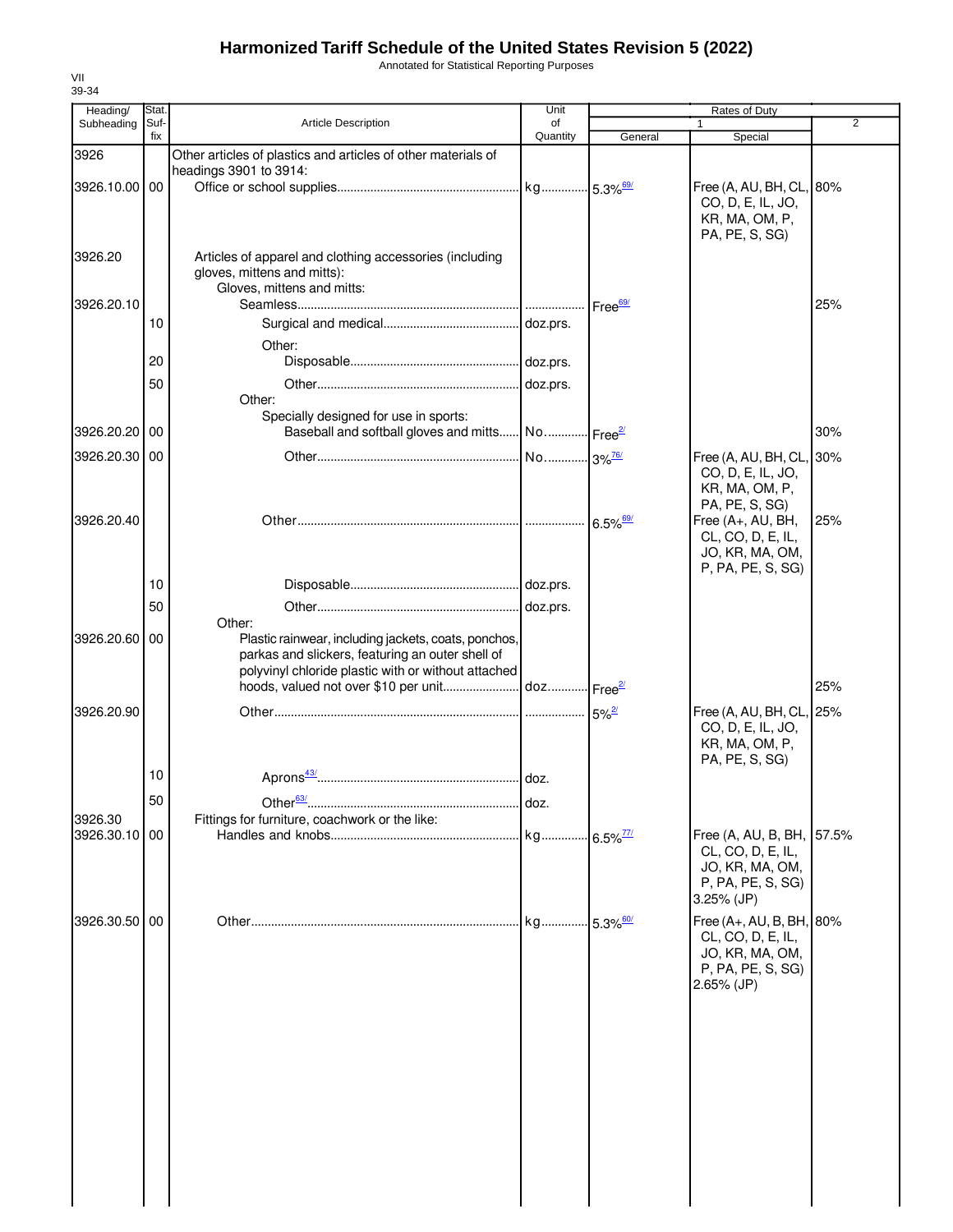Annotated for Statistical Reporting Purposes

| Heading/      | Stat.       |                                                                                                                                                                                                                                    | Unit                   |         | Rates of Duty                                                                     |     |
|---------------|-------------|------------------------------------------------------------------------------------------------------------------------------------------------------------------------------------------------------------------------------------|------------------------|---------|-----------------------------------------------------------------------------------|-----|
| Subheading    | Suf-<br>fix | <b>Article Description</b>                                                                                                                                                                                                         | of<br>Quantity         | General | $\mathbf{1}$<br>Special                                                           | 2   |
| 3926 (con.)   |             | Other articles of plastics and articles of other materials of                                                                                                                                                                      |                        |         |                                                                                   |     |
|               |             | headings 3901 to 3914: (con.)                                                                                                                                                                                                      |                        |         |                                                                                   |     |
| 3926.40.00    |             |                                                                                                                                                                                                                                    |                        |         | Free (A*, AU, BH,<br>CL, CO, D, E, IL,<br>JO, KR, MA, OM,<br>P, PA, PE, S, SG)    | 80% |
|               | 10          | Bows and similar products for decorative purposes                                                                                                                                                                                  |                        |         |                                                                                   |     |
|               |             | including gift-packaging and the like                                                                                                                                                                                              | No.                    |         |                                                                                   |     |
|               | 90          |                                                                                                                                                                                                                                    | l No.                  |         |                                                                                   |     |
| 3926.90       |             | Other:                                                                                                                                                                                                                             |                        |         |                                                                                   |     |
| 3926.90.10 00 |             |                                                                                                                                                                                                                                    |                        |         | Free (A, AU, BH, CL, 80%<br>CO, D, E, IL, JO,<br>KR, MA, OM, P,<br>PA, PE, S, SG) |     |
| 3926.90.16 00 |             |                                                                                                                                                                                                                                    |                        |         | Free (A, AU, BH, CL, 25%<br>CO, D, E, IL, JO,<br>KR, MA, OM, P,<br>PA, PE, S, SG) |     |
| 3926.90.21    | 00          | Ice bags; douche bags, enema bags, hot water bottles,<br>and fittings therefor; invalid and similar nursing<br>cushions; dress shields; pessaries; prophylactics; bulbs<br>for syringes; syringes (other than hypodermic syringes) |                        |         |                                                                                   |     |
|               |             |                                                                                                                                                                                                                                    |                        |         | Free (A, AU, BH, CL, 25%<br>CO, D, E, IL, JO,<br>KR, MA, OM, P,<br>PA, PE, S, SG) |     |
| 3926.90.25 00 |             | Handles and knobs, not elsewhere specified or                                                                                                                                                                                      | kg 6.5% <sup>60/</sup> |         | Free (A, AU, B, BH, 57.5%                                                         |     |
|               |             |                                                                                                                                                                                                                                    |                        |         | CL, CO, D, E, IL,<br>JO, KR, MA, OM,<br>P, PA, PE, S, SG)                         |     |
| 3926.90.30 00 |             | Parts for yachts or pleasure boats of heading 8903;<br>parts of canoes, racing shells, pneumatic craft and<br>pleasure boats which are not of a type designed to be                                                                |                        |         |                                                                                   |     |
|               |             |                                                                                                                                                                                                                                    |                        |         | Free (A, AU, BH, CL, 30%<br>CO, D, E, IL, JO,<br>KR, MA, OM, P,<br>PA, PE, S, SG) |     |
|               |             | Beads, bugles and spangles, not strung (except<br>temporarily) and not set; articles thereof, not elsewhere<br>specified or included:                                                                                              |                        |         |                                                                                   |     |
| 3926.90.33 00 |             |                                                                                                                                                                                                                                    | No 6.5% <sup>69/</sup> |         | Free (A, AU, BH, CL,<br>CO, D, E, IL, JO,<br>KR, MA, OM, P,<br>PA, PE, S, SG)     | 60% |
| 3926.90.35 00 |             |                                                                                                                                                                                                                                    | kg 6.5% <sup>60/</sup> |         | Free (A, AU, BH, CL, 60%<br>CO, D, E, IL, JO,<br>KR, MA, OM, P,<br>PA, PE, S, SG) |     |
|               |             |                                                                                                                                                                                                                                    |                        |         |                                                                                   |     |
|               |             |                                                                                                                                                                                                                                    |                        |         |                                                                                   |     |
|               |             |                                                                                                                                                                                                                                    |                        |         |                                                                                   |     |
|               |             |                                                                                                                                                                                                                                    |                        |         |                                                                                   |     |
|               |             |                                                                                                                                                                                                                                    |                        |         |                                                                                   |     |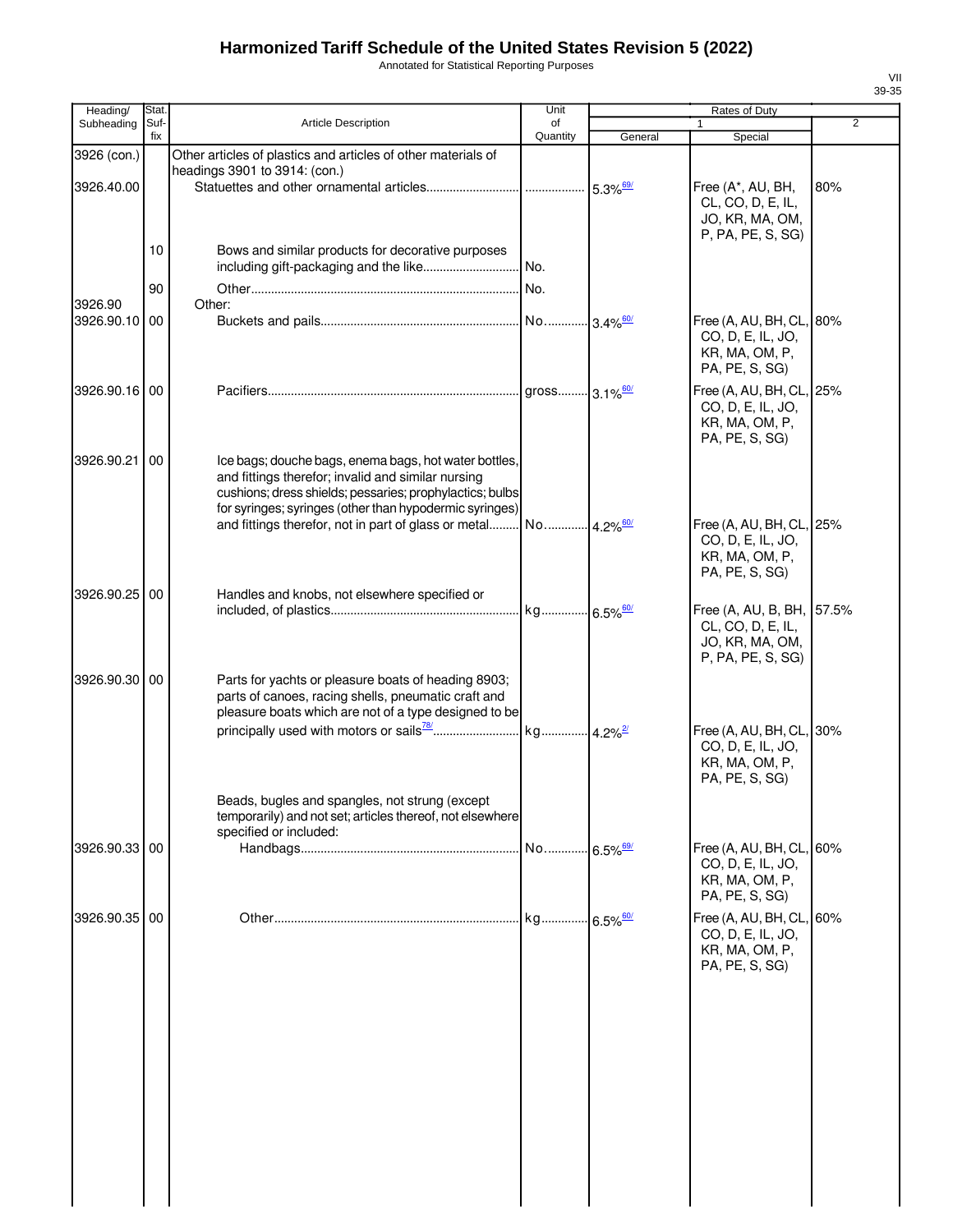Annotated for Statistical Reporting Purposes

| Heading/                | Stat.       |                                                                                                                 | Unit                   |                       | Rates of Duty                                                                           |                |
|-------------------------|-------------|-----------------------------------------------------------------------------------------------------------------|------------------------|-----------------------|-----------------------------------------------------------------------------------------|----------------|
| Subheading              | Suf-<br>fix | Article Description                                                                                             | οf<br>Quantity         | General               | 1<br>Special                                                                            | $\overline{2}$ |
| 3926 (con.)<br>3926.90  |             | Other articles of plastics and articles of other materials of<br>headings 3901 to 3914: (con.)<br>Other: (con.) |                        |                       |                                                                                         |                |
| (con.)<br>3926.90.40 00 |             |                                                                                                                 |                        |                       | Free (A, AU, BH, CL, 20%<br>CO, D, E, IL, JO,<br>KR, MA, OM, P,<br>PA, PE, S, SG)       |                |
| 3926.90.45              |             |                                                                                                                 |                        |                       | Free (A, AU, B, BH, 25%<br>C, CL, CO, D, E, IL,<br>JO, KR, MA, OM,<br>P, PA, PE, S, SG) |                |
|                         | 10          |                                                                                                                 |                        |                       |                                                                                         |                |
|                         | 90          |                                                                                                                 |                        |                       |                                                                                         |                |
| 3926.90.48 00           |             |                                                                                                                 |                        |                       | Free (A, AU, BH, CL, 80%<br>CO, D, E, IL, JO,<br>KR, MA, OM, P,<br>PA, PE, S, SG)       |                |
| 3926.90.50 00           |             |                                                                                                                 |                        |                       | Free (A, AU, BH, CL, 45%<br>CO, D, E, IL, JO,<br>KR, MA, OM, P,<br>PA, PE, S, SG)       |                |
|                         |             | Belting and belts, for machinery:<br>Containing textile fibers:                                                 |                        |                       |                                                                                         |                |
| 3926.90.55 00           |             |                                                                                                                 |                        |                       | Free (A+, AU, B, BH, 30%<br>CL, CO, D, E, IL,<br>JO, KR, MA, OM,<br>P, PA, PE, S, SG)   |                |
| 3926.90.56 00           |             | Other:<br>With textile components in which vegetable<br>fibers predominate by weight over any                   |                        |                       | Free (A, AU, BH, CL, 30%                                                                |                |
|                         |             |                                                                                                                 |                        |                       | CO, D, E, IL, JO,<br>KR, MA, OM, P,<br>PA, PE, S, SG)                                   |                |
| 3926.90.57              | 00          | With textile components in which<br>man-made fibers predominate by weight                                       |                        |                       | Free (A, AU, BH, CL, 74%<br>CO, D, E, IL, JO,                                           |                |
|                         |             |                                                                                                                 |                        |                       | KR, MA, OM, P,<br>PA, PE, S, SG)                                                        |                |
| 3926.90.59 00           |             |                                                                                                                 | kg 2.4% <sup>79/</sup> |                       | Free (A+, AU, BH,<br>CL, CO, D, E, IL,<br>JO, KR, MA, OM,<br>P, PA, PE, S, SG)          | 25%            |
| 3926.90.60              |             |                                                                                                                 |                        | $4.2\%$ <sup>2/</sup> | Free (A, AU, BH, CL, 25%<br>CO, D, E, IL, JO,<br>KR, MA, OM, P,<br>PA, PE, S, SG)       |                |
|                         | 10          |                                                                                                                 | No.                    |                       |                                                                                         |                |
|                         | 90          |                                                                                                                 |                        |                       |                                                                                         |                |
|                         |             |                                                                                                                 |                        |                       |                                                                                         |                |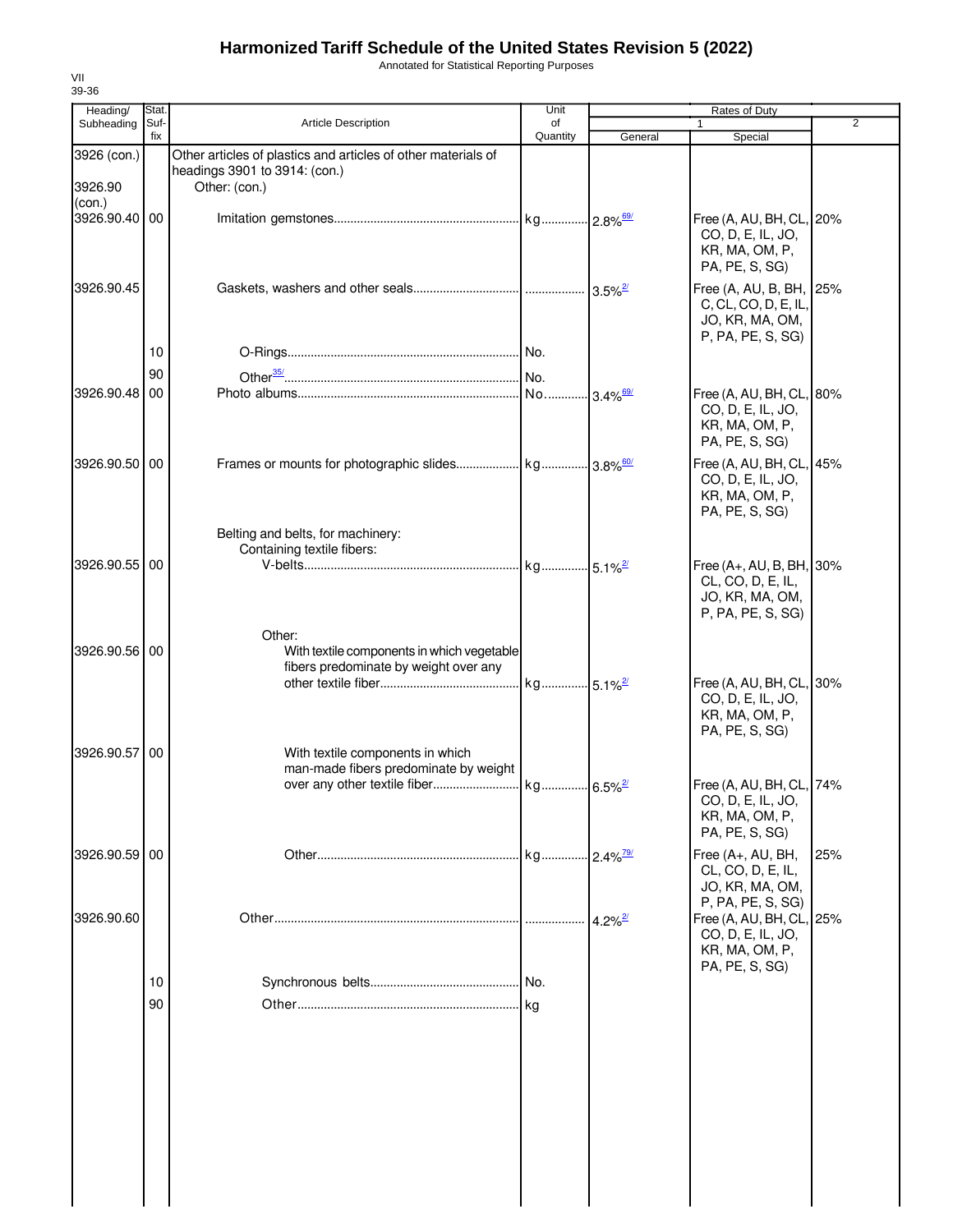Annotated for Statistical Reporting Purposes

| Heading/                         | Stat.       |                                                                                                                                                                                                                            | Unit                    |                        | Rates of Duty                                                                     |      |
|----------------------------------|-------------|----------------------------------------------------------------------------------------------------------------------------------------------------------------------------------------------------------------------------|-------------------------|------------------------|-----------------------------------------------------------------------------------|------|
| Subheading                       | Suf-<br>fix | <b>Article Description</b>                                                                                                                                                                                                 | of<br>Quantity          | General                | 1<br>Special                                                                      | 2    |
| 3926 (con.)<br>3926.90<br>(con.) |             | Other articles of plastics and articles of other materials of<br>headings 3901 to 3914: (con.)<br>Other: (con.)                                                                                                            |                         |                        |                                                                                   |      |
| 3926.90.65                       |             | Clothespins:                                                                                                                                                                                                               |                         | $4.2\%$ <sup>69/</sup> | Free $(A+, AU, BH,$<br>CL, CO, D, E, IL,<br>JO, KR, MA, OM,                       | 8.4% |
|                                  | 10          | Valued not over 80 cents per gross Gross                                                                                                                                                                                   |                         |                        | P, PA, PE, S, SG)                                                                 |      |
|                                  | 20          | Valued over 80 cents but not over \$1.35 per                                                                                                                                                                               | Gross                   |                        |                                                                                   |      |
|                                  | 30          | Valued over \$1.35 but not over \$1.70 per                                                                                                                                                                                 |                         |                        |                                                                                   |      |
|                                  | 50          | Valued over \$1.70 per gross Gross                                                                                                                                                                                         |                         |                        |                                                                                   |      |
| 3926.90.70                       | 00          |                                                                                                                                                                                                                            | Gross                   | $5.3\%$ <sup>60/</sup> | Free (A, AU, BH, CL, 80%<br>CO, D, E, IL, JO,<br>KR, MA, OM, P,<br>PA, PE, S, SG) |      |
| 3926.90.75                       | 00          | Pneumatic mattresses and other inflatable articles, not                                                                                                                                                                    | No 4.2% <sup>69/</sup>  |                        | Free (A, AU, BH, CL, 25%<br>CO, D, E, IL, JO,<br>KR, MA, OM, P,<br>PA, PE, S, SG) |      |
| 3926.90.77                       | 00          | Waterbed mattresses and liners, and parts of the                                                                                                                                                                           | No 2.4% <sup>69/</sup>  |                        | Free (A+, AU, BH,<br>CL, CO, D, E, IL,<br>JO, KR, MA, OM,<br>P, PA, PE, S, SG)    | 25%  |
| 3926.90.83                       | 00          | Empty cartridges and cassettes for typewriter and                                                                                                                                                                          | No 5.3% <sup>2/</sup>   |                        | Free (A, AU, BH, CL, 80%<br>CO, D, E, IL, JO,<br>KR, MA, OM, P,<br>PA, PE, S, SG) |      |
| 3926.90.85                       | 00          | Fasteners, in clips suitable for use in a mechanical                                                                                                                                                                       |                         |                        | Free (A+, AU, BH,<br>CL, CO, D, E, IL,<br>JO, KR, MA, OM,<br>P, PA, PE, S, SG)    | 60%  |
| 3926.90.87                       | 00          | Flexible plastic document binders with tabs, rolled or                                                                                                                                                                     | No 5.3% <sup>2/21</sup> |                        | Free (A, AU, BH, CL, 80%<br>CO, D, E, IL, JO,<br>KR, MA, OM, P,                   |      |
| 3926.90.94                       | 00          | Cards, not punched, suitable for use as, or in making,<br>jacquard cards; Jacquard cards and jacquard heads<br>for power-driven weaving machines, and parts thereof;<br>and Transparent sheeting of plastics containing 30 | No Free <sup>27</sup>   |                        | PA, PE, S, SG)                                                                    | 80%  |
| 3926.90.96                       | 00          | Casing for bicycle derailleur cables; and casing for<br>cable or inner wire for caliper and cantilever brakes,                                                                                                             |                         |                        |                                                                                   |      |
|                                  |             |                                                                                                                                                                                                                            |                         |                        |                                                                                   | 25%  |
|                                  |             |                                                                                                                                                                                                                            |                         |                        |                                                                                   |      |

VII 39-37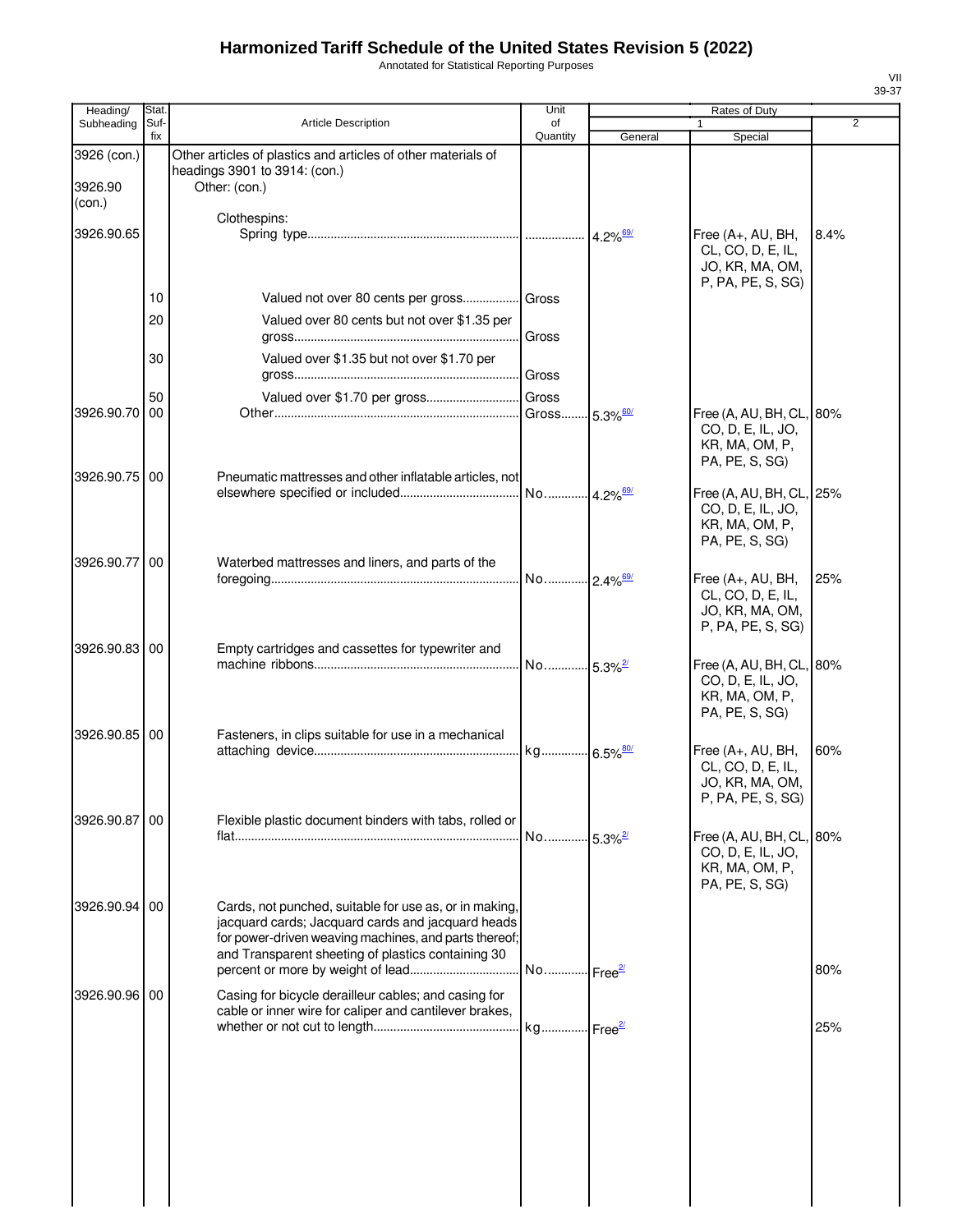Annotated for Statistical Reporting Purposes

| Heading/               | Stat. |                                                                                                                                                  | Unit       |         | Rates of Duty                                                      |                |
|------------------------|-------|--------------------------------------------------------------------------------------------------------------------------------------------------|------------|---------|--------------------------------------------------------------------|----------------|
| Subheading             | Suf-  | Article Description                                                                                                                              | of         |         | 1                                                                  | $\overline{2}$ |
| 3926 (con.)<br>3926.90 | fix   | Other articles of plastics and articles of other materials of<br>headings 3901 to 3914: (con.)<br>Other: (con.)                                  | Quantity   | General | Special                                                            |                |
| (con.)<br>3926.90.99   |       |                                                                                                                                                  |            |         | Free (A, AU, B, BH, 80%<br>C, CL, CO, D, E, IL,<br>JO, KR, MA, OM, |                |
|                        | 05    |                                                                                                                                                  |            |         | P, PA, PE, S, SG)                                                  |                |
|                        | 10    |                                                                                                                                                  |            |         |                                                                    |                |
|                        | 25    | Reflective triangular warning signs for road                                                                                                     |            |         |                                                                    |                |
|                        | 30    |                                                                                                                                                  | . No.      |         |                                                                    |                |
|                        | 40    | Covers, rings and frames for manholes; catch<br>basins; drainage gates and frames thereof;<br>cleanout covers and frames thereof; valve, service | No.        |         |                                                                    |                |
|                        | 50    | Face masks and shields, medical positioning or<br>transport pads, medical waste containers or                                                    |            |         |                                                                    |                |
|                        | 85    |                                                                                                                                                  | No. and kg |         |                                                                    |                |
|                        |       |                                                                                                                                                  |            |         |                                                                    |                |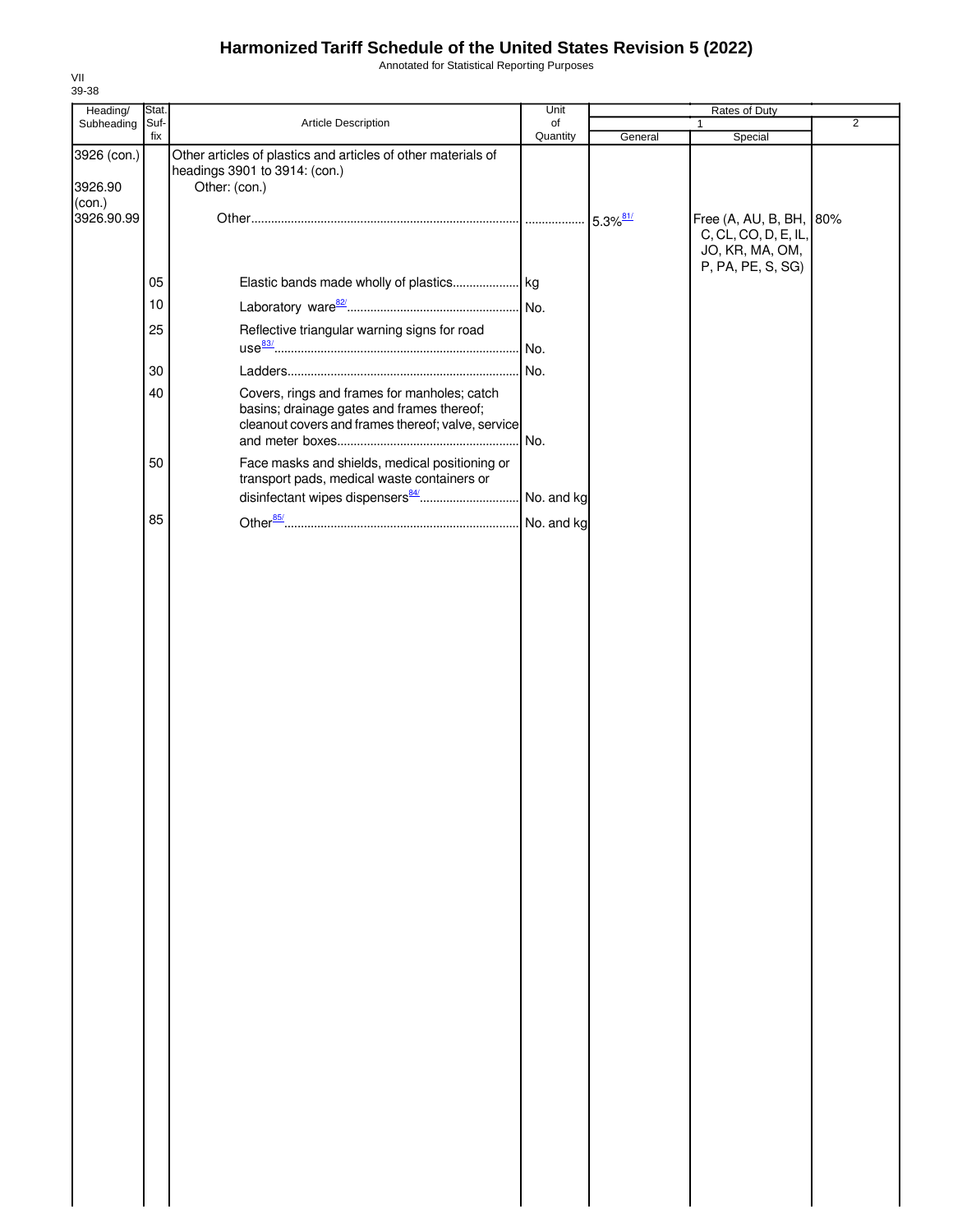Annotated for Statistical Reporting Purposes

VII Endnotes--page 39 - 39

<span id="page-40-36"></span><span id="page-40-35"></span><span id="page-40-34"></span><span id="page-40-33"></span><span id="page-40-32"></span><span id="page-40-31"></span><span id="page-40-30"></span><span id="page-40-29"></span><span id="page-40-28"></span><span id="page-40-27"></span><span id="page-40-26"></span><span id="page-40-25"></span><span id="page-40-24"></span><span id="page-40-23"></span><span id="page-40-22"></span><span id="page-40-21"></span><span id="page-40-20"></span><span id="page-40-19"></span><span id="page-40-18"></span><span id="page-40-17"></span><span id="page-40-16"></span><span id="page-40-15"></span><span id="page-40-14"></span><span id="page-40-13"></span><span id="page-40-12"></span><span id="page-40-11"></span><span id="page-40-10"></span><span id="page-40-9"></span><span id="page-40-8"></span><span id="page-40-7"></span><span id="page-40-6"></span><span id="page-40-5"></span><span id="page-40-4"></span><span id="page-40-3"></span><span id="page-40-2"></span><span id="page-40-1"></span><span id="page-40-0"></span>1/ See 9903.88.02. 2/ See 9903.88.03. 3/ See 9903.88.12. 4/ See 9902.10.64 and 9903.88.02. 5/ See 9902.10.65 and 9903.88.02. 6/ See 9902.10.66, 9902.10.67 and 9903.88.02. 7/ See 9902.10.68, 9902.10.69, 9902.10.70, 9903.88.02. 8/ See 9902.10.71, 99021.10.72, 9902.10.73 and 9903.88.02. 9/ See 9902.10.75, 9902.10.76 and 9903.88.02. 10/ See 9902.10.77, 9902.10.78 and 9903.88.02. 11/ See 9903.88.12 and 9903.88.54. 12/ See 9902.10.79, 9902.10.80, 9902.10.81, 9902.10.82, 9902.10.83, 9902.10.84, 9902.10.85, 9902.10.86, 9902.10.87, 9902.10.88, 9902.10.89, 9902.10.90, 9902.10.91, 9902.10.92, 9902.10.93, 9902.10.94, 9902.10.95, 9902.10.96, 9902.10.97 and 9903.88.02. 13/ See 9902.10.98, 9902.10.99 and 9903.88.02. 14/ See 9902.11.01 and 9903.88.02. 15/ See 9902.11.02 and 9903.88.02. 16/ See 9902.11.03 and 9903.88.02. 17/ See 9903.88.17, 9903.88.20, 9903.88.59 and 9903.88.67. 18/ See 9902.11.04, 9902.11.05, 9902.11.06, 9902.11.07, 9902.11.08, 9902.11.09, 9902.11.10, 9902.11.11 and 9903.88.02. 19/ See 9902.11.15, 9902.11.16, 9902.11.17 and 9903.88.02. 20/ See 9902.11.18 and 9903.88.02. 21/ See 9902.11.19, 9902.11.20, 9902.11.21, 9902.11.23, 9902.11.24, 9902.11.26, 9902.11.27, 9902.11.28, 9902.11.29 and 9903.88.02. 22/ See 9902.11.30, 9902.11.31 and 9903.88.02. 23/ See 9902.11.32, 9902.11.33 and 9903.88.02. 24/ See 9902.11.34 and 9903.88.03. 25/ See 9902.11.35, 9902.11.36, 9902.11.37 and 9903.88.02. 26/ See 9902.11.38, 9902.11.39, 9902.11.40, 9902.11.41, 9902.11.42 and 9903.88.02. 27/ See 9903.88.20. 28/ See 9903.88.17, 9903.88.20 and 9903.88.61. 29/ See 9902.11.43, 9902.11.44, 9902.11.45 and 9903.88.02. 30/ See 9902.11.46, 9902.11.47 and 9903.88.02. 31/ See 9902.11.57, 9902.11.58 and 9903.88.02. 32/ See 9903.88.53, 9903.88.57 and 9903.88.67. 33/ See 9902.11.59, 9902.11.60, 9902.11.61, 9902.11.62 and 9903.88.15. 34/ See 9902.11.63 and 9903.88.03. 35/ See 9903.88.43. 36/ See 9902.11.64, 9902.11.65, 9902.11.66, 9902.11.67, 9902.11.68, 9902.11.69, 9902.11.70, 9902.11.71, 9902.11.72, 9902.11.73, 9902.11.74, 9902.11.75, 9902.11.76, 9902.11.77, 9902.11.78 and 9903.88.02. 37/ See additional U.S. note 2 to this chapter. 38/ See 9903.88.17. 39/ See 9902.11.79 and 9903.88.02. 40/ See additional U.S. note 3 to this chapter. 41/ See 9903.88.17, 9903.88.59 and 9903.88.63. 42/ See 9902.11.80, 9902.11.81 and 9903.88.02. 43/ See 9903.88.64. 44/ See 9902.11.82 and 9903.88.02. 45/ See 9903.88.34 and 9903.88.38 and 9903.88.46. 46/ See 9903.88.33. 47/ See 9903.88.17, 9903.88.59 and 9903.88.67. 48/ See 9903.88.20 and 9903.88.67. 49/ See 9903.88.12, 9903.88.54, 9903.88.63 and 9903.88.67. 50/ See 9903.88.12, 9903.88.54 and 9903.88.63. 51/ See 9902.11.83 and 9903.88.02. 52/ See 9902.11.84 and 9903.88.02. 53/ This article description has been modified, with the approval of the requestor, from what was originally submitted. 54/ See 9902.11.85 and 9903.88.02. 55/ See 9902.11.86 and 9903.88.02. 56/ See 9902.11.87 and 9903.88.02. 57/ See 9903.88.17, 9903.88.20, 9903.88.59, 9903.88.63 and 9903.88.67. 58/ See 9902.11.88, 9902.11.89 and 9903.88.02. 59/ See additional U.S. note 4 to this chapter. 60/ See 9903.88.15. 61/ See 9903.88.13, 9903.88.35, 9903.88.43, 9903.88.56 and 9903.88.64. 62/ See 9903.88.41 and 9903.88.64. 63/ See 9903.88.41, 9903.88.56, 9903.88.64 and 9903.88.67. 64/ See 9903.88.38 and 9903.88.45. 65/ See 9902.11.90 and 9903.88.03. 66/ See 9903.88.13, 9903.88.46, 9903.88.56, 9903.88.64 and 9903.88.67.

<span id="page-40-66"></span><span id="page-40-65"></span><span id="page-40-64"></span><span id="page-40-63"></span><span id="page-40-62"></span><span id="page-40-61"></span><span id="page-40-60"></span><span id="page-40-59"></span><span id="page-40-58"></span><span id="page-40-57"></span><span id="page-40-56"></span><span id="page-40-55"></span><span id="page-40-54"></span><span id="page-40-53"></span><span id="page-40-52"></span><span id="page-40-51"></span><span id="page-40-50"></span><span id="page-40-49"></span><span id="page-40-48"></span><span id="page-40-47"></span><span id="page-40-46"></span><span id="page-40-45"></span><span id="page-40-44"></span><span id="page-40-43"></span><span id="page-40-42"></span><span id="page-40-41"></span><span id="page-40-40"></span><span id="page-40-39"></span><span id="page-40-38"></span><span id="page-40-37"></span>67/ See 9902.11.91, 9902.11.92, 9902.11.93, 9902.11.94 and 9903.88.03.